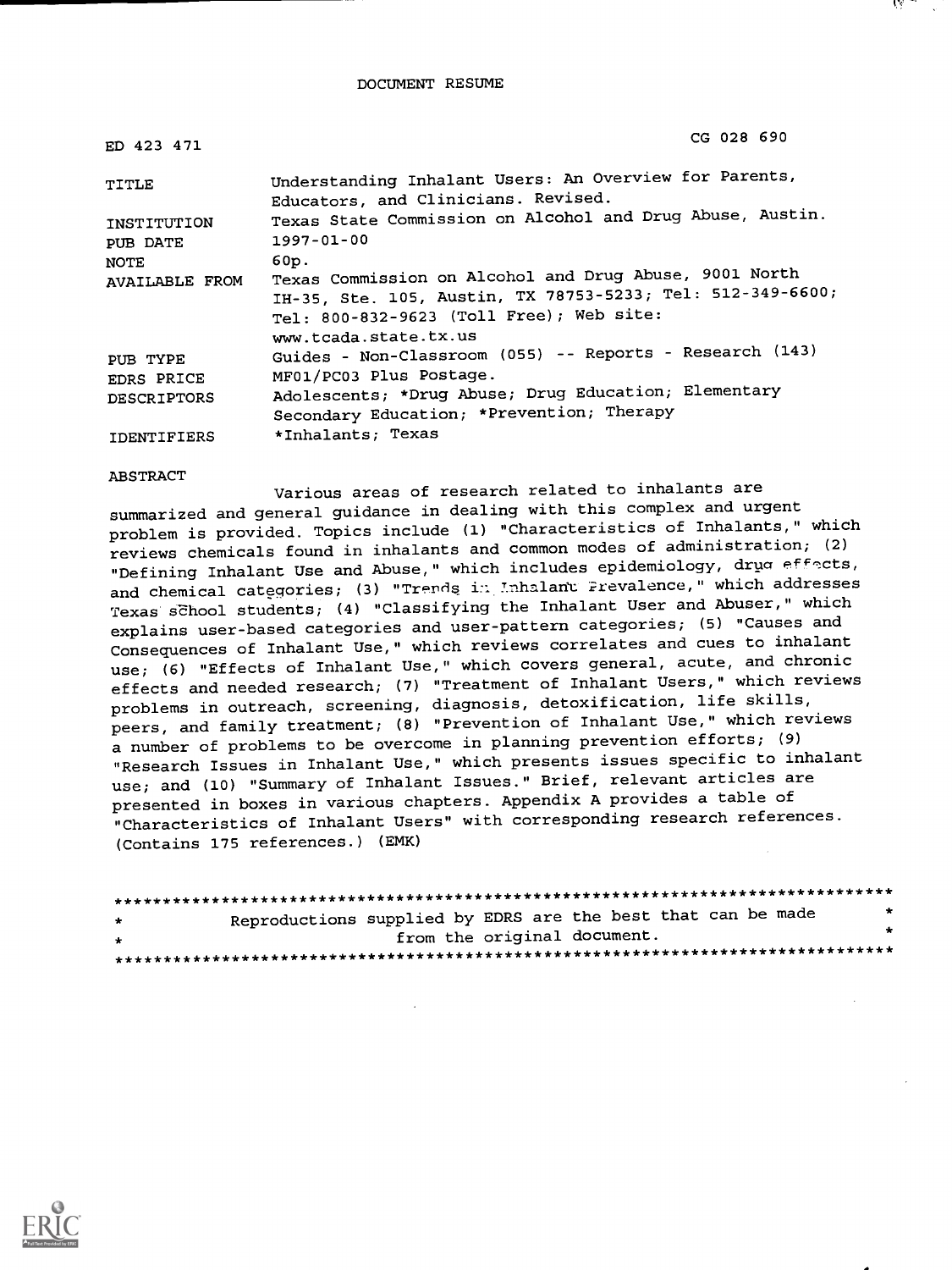# . Understanding 'Inhalant Users

dina.<br>Sila

 $\mathbb{R}^{n}$  ,  $\mathbb{R}^{n}$  ,  $\mathbb{R}^{n}$  ,  $\mathbb{R}^{n}$ 

 $\mathcal{N}_{\text{eff}}$ 凞  $1.7.7$ 

75

ED 423 471

, (  $\epsilon$  ), (  $\epsilon$ 

 $28690$ 

ERIC

| $\left  D \right\rangle$ $\left( \rho \right)$<br><sub>^</sub> ∨⁄⊼IR@@' | bi a | <b>U.S. DEPA</b><br>Office of Educat<br><b>EDUCATIONAL</b><br>docum:<br>committed for |
|-------------------------------------------------------------------------|------|---------------------------------------------------------------------------------------|

U.S. DEPARTMENT OF EDUCATION Office of Educational Research and Improve EDUCATIONAL RESOURCES INFORMATION CENTER (ERIC)

 $\mathbb{R}_{\Delta}$ 

0 This document has been reproduced as received from the person or organization originating it.

0 Minor changes have been made to improve reproduction quality.

Points of view or opinions stated in this docu-ment do not necessarily represent offimal TO THE EDUCATIONAL RESOURCES

"PERMISSION TO REPRODUCE THIS MATERIAL HAS BEEN GRANTED BY

 $\mu_{\rm c}$  (  $\mu_{\rm c}$ 

 $\cdot G$ 

 $\int_{P}$ 

-

 $\sqrt{2}$ 

 $\sim$  Texas Commission on  $\sim$   $\sim$ 

Alcohol and Drug Abuse  $\sim$ 

 $\epsilon$  (  $\epsilon$  ) is

CARR

INFORMATION CENTER (ERIC)."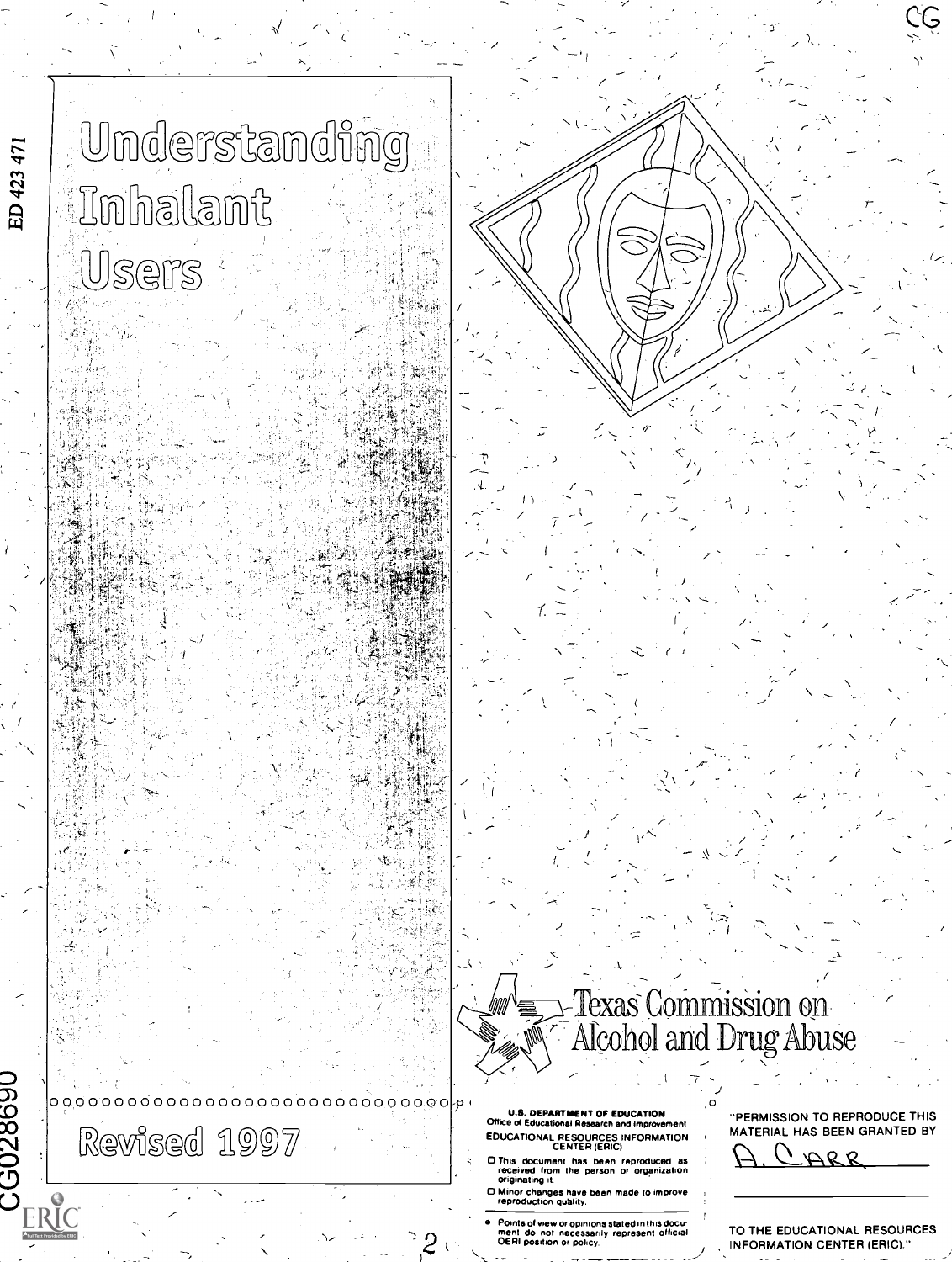

#### An Overview for Parents, Educators, and Clinicians

Revised, 1997



 $\bar{c}$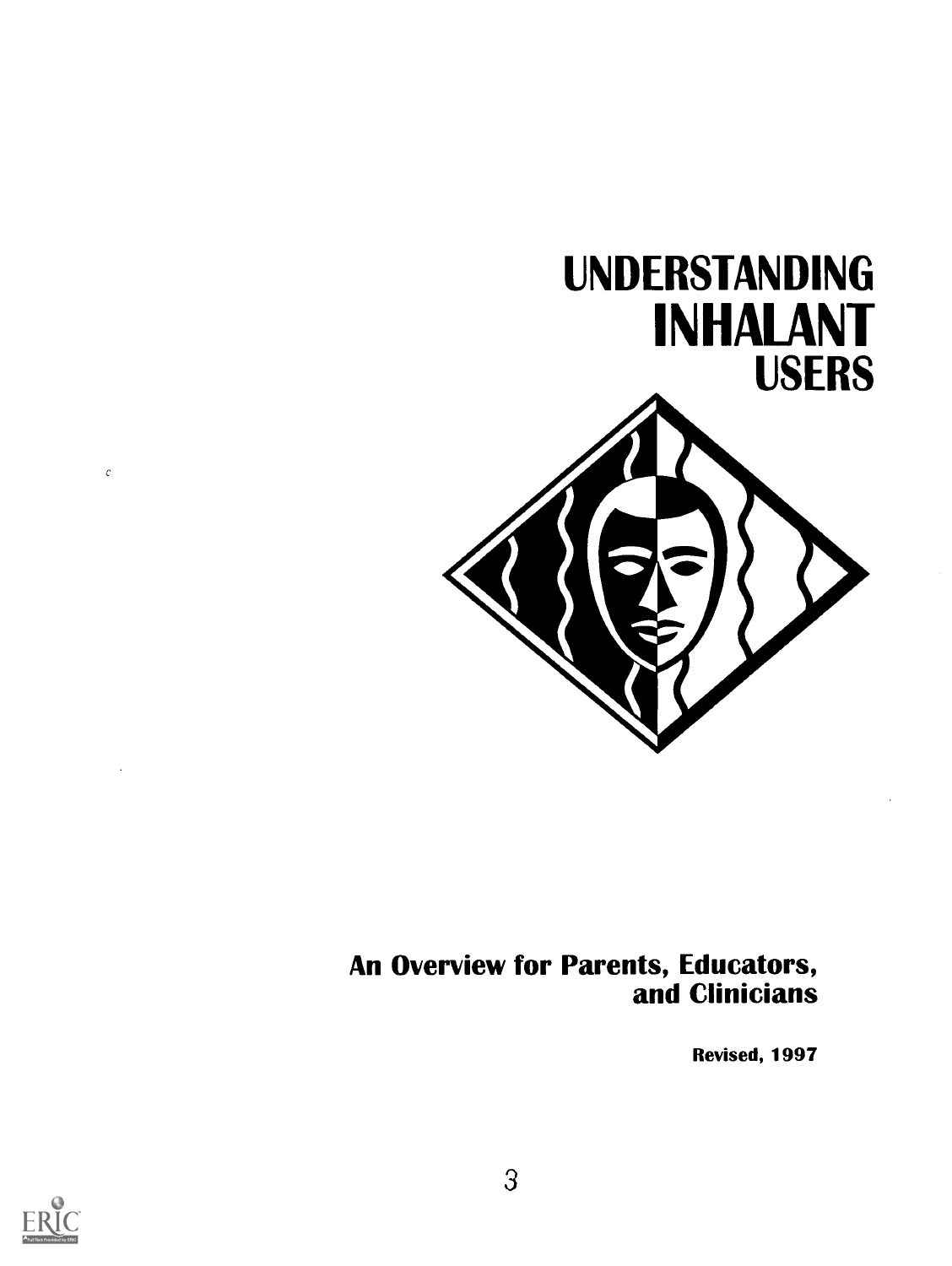First printing, November 1991 Second printing, January 1995 Revised, January, 1997

® This document printed on recycled paper.

J.

1991, 1995, 1997, Texas Commission on Alcohol and Drug Abuse, Austin, Texas. TCADA grants full permission to reproduce and distribute any part of this document. Appropriate credit is appreciated.

The Texas Commission on Alcohol and Drug Abuse (TCADA) is a state agency governed by six Governor-appointed commissioners. TCADA provides educational materials on substance use, develops prevention, intervention and treatment programs, and conducts studies on the problems of substance use in Texas.

9001 North IH-35, Suite 105 Austin, Texas 78753-5233 (512) 349-6600; (800) 832-9623



 $\mathfrak o$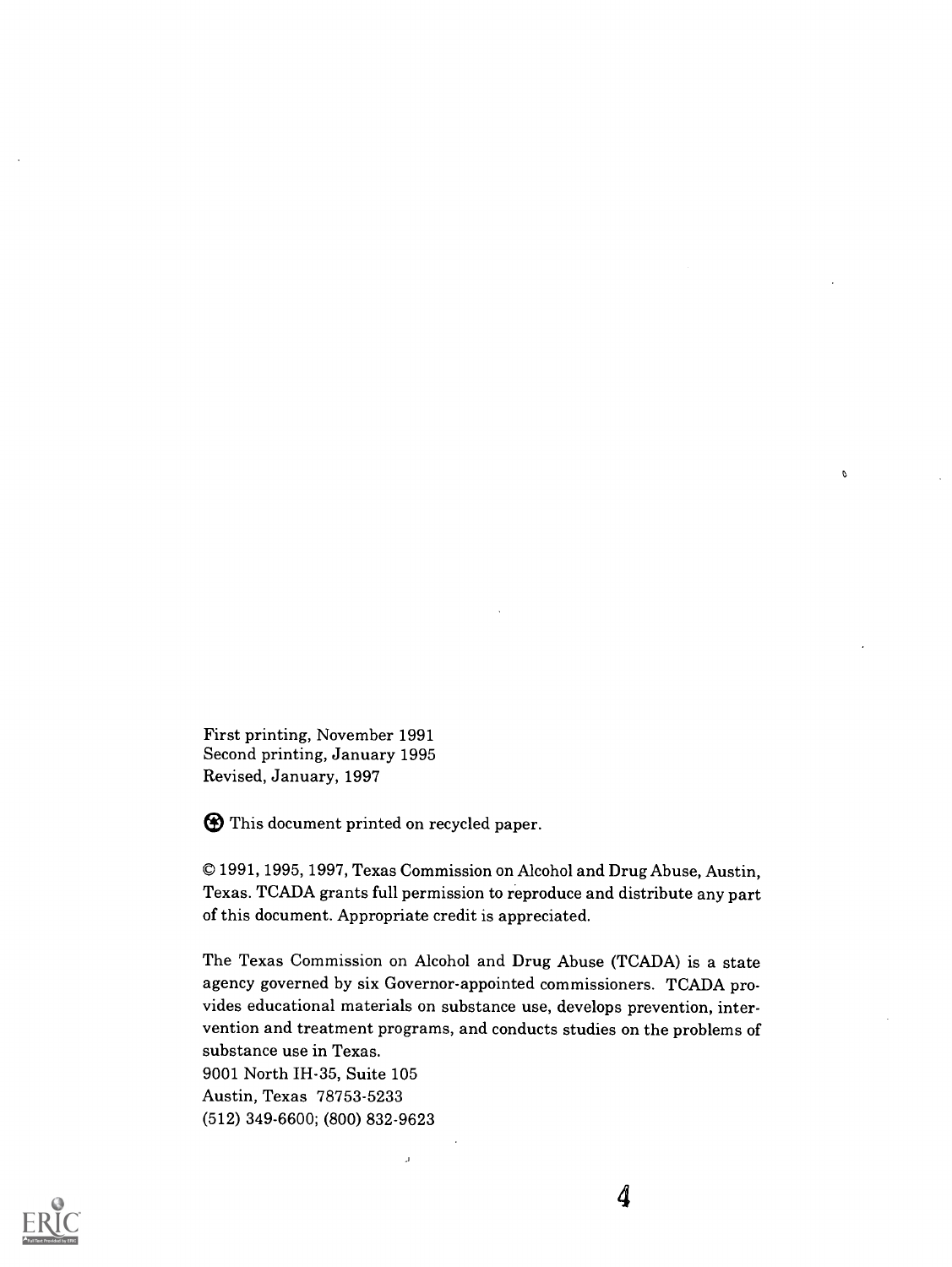## ACKNOWLEDGEMENTS

his report represents the proceedings of the Inhalant Abuse Research Symposium sponsored by the Texas Commission on Alcohol and Drug Abuse and the University of Texas Health

Science Center/Houston in June of 1990. Dan Lettieri, Ph.D., in authoring this report, synthesized key issues from the literature and summarized the symposium proceedings. Several prominent researchers and leaders in the field participated in the symposium: Ernest Barratt, Ph.D.; Fred Beauvais, Ph.D.; Dan Creson, M.D., Ph.D.; Eric Fredlund, Ph.D.; James Garriott, Ph.D.; Robert Giovacchini, Ph.D.; Leo Hollister, Ph.D.; Richard Meisch, M.D., Ph.D.; Eugene Oetting, Ph.D.; Gordon Pryor, Ph.D.; Neil Rosenberg, M.D.; Charles Sharp, Ph.D.; Dwayne Simpson, Ph.D.; Reginald Smart, Ph.D.; Richard Spence, Ph.D.; Milton Tenenbein, M.D.; Joseph Trimble, Ph.D.; Henry Trochimowicz, Sc.D.; Ron Wood, Ph.D.; and Hugh Young, J.D.

This report was updated in 1996/97 by Fred Beauvais, Ph.D., Jane Maxwell, M.A., and Liang Liu, Ph.D.

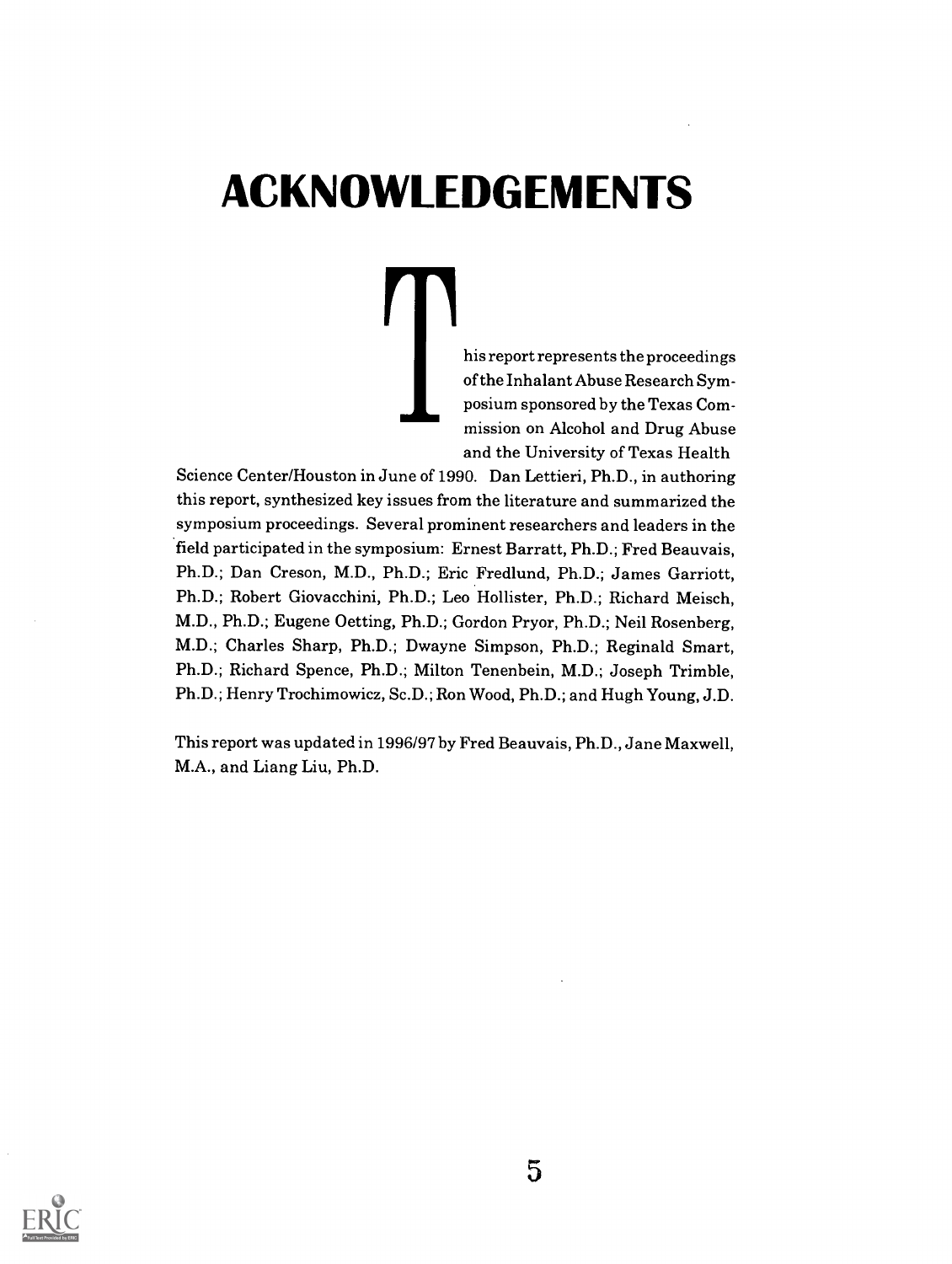#### **PREFACE** very year, scores of Texas children. most of them not yet even in their teens, begin a destructive journey to addiction by inhaling correction fluid, solvents, paint, and a variety of other

products. In 1988, the Texas School Survey revealed an alarming rate of inhalant use. The 1990, 1992, 1994 and 1996 School Surveys revealed lower but still unacceptably high rates of use, even among children as young as the fourth grade. Early inhalant use is clearly an indicator of high risk for multiple problems with school and other drugs. Counselors and agencies that work with youngsters at risk for inhalant abuse have taken up the challenge to help these children be all they can be, and prevent them from acquiring the permanent disabilities that can result from using inhalants.

A continuing problem in the prevention and treatment of inhalant problems is the scarcity of research findings to guide these efforts. The purpose of this report is to summarize and interpret what is known from the various areas of research related to inhalants and to provide general guidance in dealing with this complex and urgent problem.

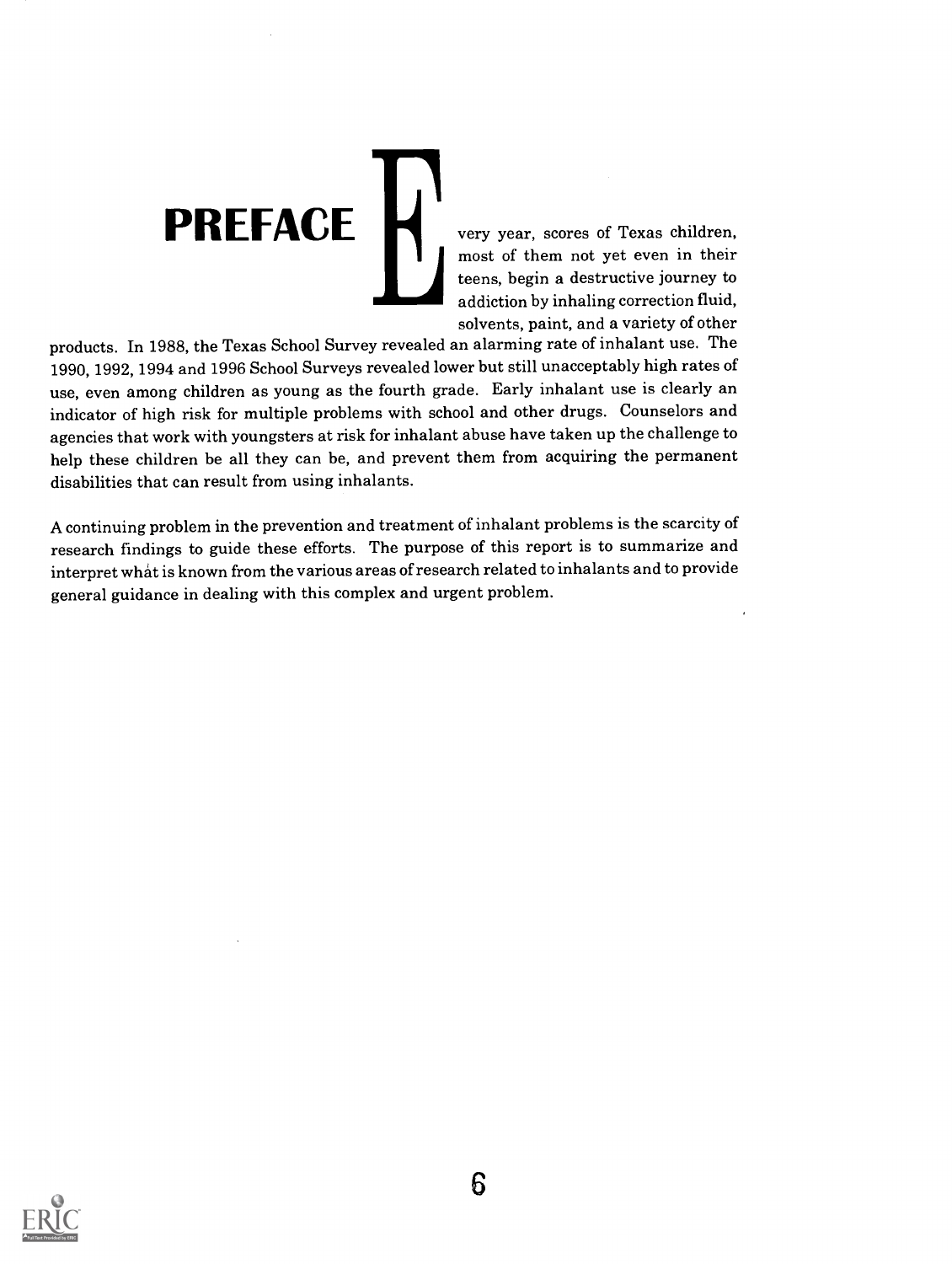### UNDERSTANDING INHALANT USERS

| I.    | Chemicals Found in Inhalants<br>Common Modes of Administration                                                                                                                             |     |
|-------|--------------------------------------------------------------------------------------------------------------------------------------------------------------------------------------------|-----|
| П.    | Mode of Administration<br><b>Epidemiology of Use</b><br>Observed vs. Perceived Drug Effects<br><b>Chemical Category</b>                                                                    |     |
| III.  |                                                                                                                                                                                            |     |
| IV.   | CLASSIFYING THE INHALANT USER & ABUSER  11<br><b>Category Schemes</b><br><b>User-Based Categories</b><br>User-Pattern Categories<br>Drug Dependence Cycle                                  |     |
| V.    | CAUSES AND CONSEQUENCES OF INHALANT USE  13<br>Origins of Substance Use<br>Reasons for Use<br><b>Behavioral Cues</b><br><b>Adolescent Rebellion</b><br>Mortality                           |     |
| VI.   | <b>General Effects</b><br><b>Acute and Chronic Effects</b><br>Research Needs in Studying Inhalant Effects                                                                                  |     |
| VII.  | Problems in Outreach<br><b>Screening and Diagnosis</b><br><b>Family Treatment</b><br><b>Treatment Matching</b><br><b>Episodic Nature of Inhalant Abuse</b><br>A Perspective for Counselors |     |
| VIII. |                                                                                                                                                                                            | -30 |
| IX.   | <b>Phrasing of Questions</b><br>Local Area Studies<br><b>Respondent Populations</b><br>Cross-Sectional vs. Longitudinal Studies<br><b>Point Estimates</b>                                  |     |
| X.    |                                                                                                                                                                                            |     |
|       |                                                                                                                                                                                            |     |

 $\mathcal{L}^{\mathcal{L}}(\mathcal{L}^{\mathcal{L}})$  and  $\mathcal{L}^{\mathcal{L}}(\mathcal{L}^{\mathcal{L}})$  and  $\mathcal{L}^{\mathcal{L}}(\mathcal{L}^{\mathcal{L}})$ 

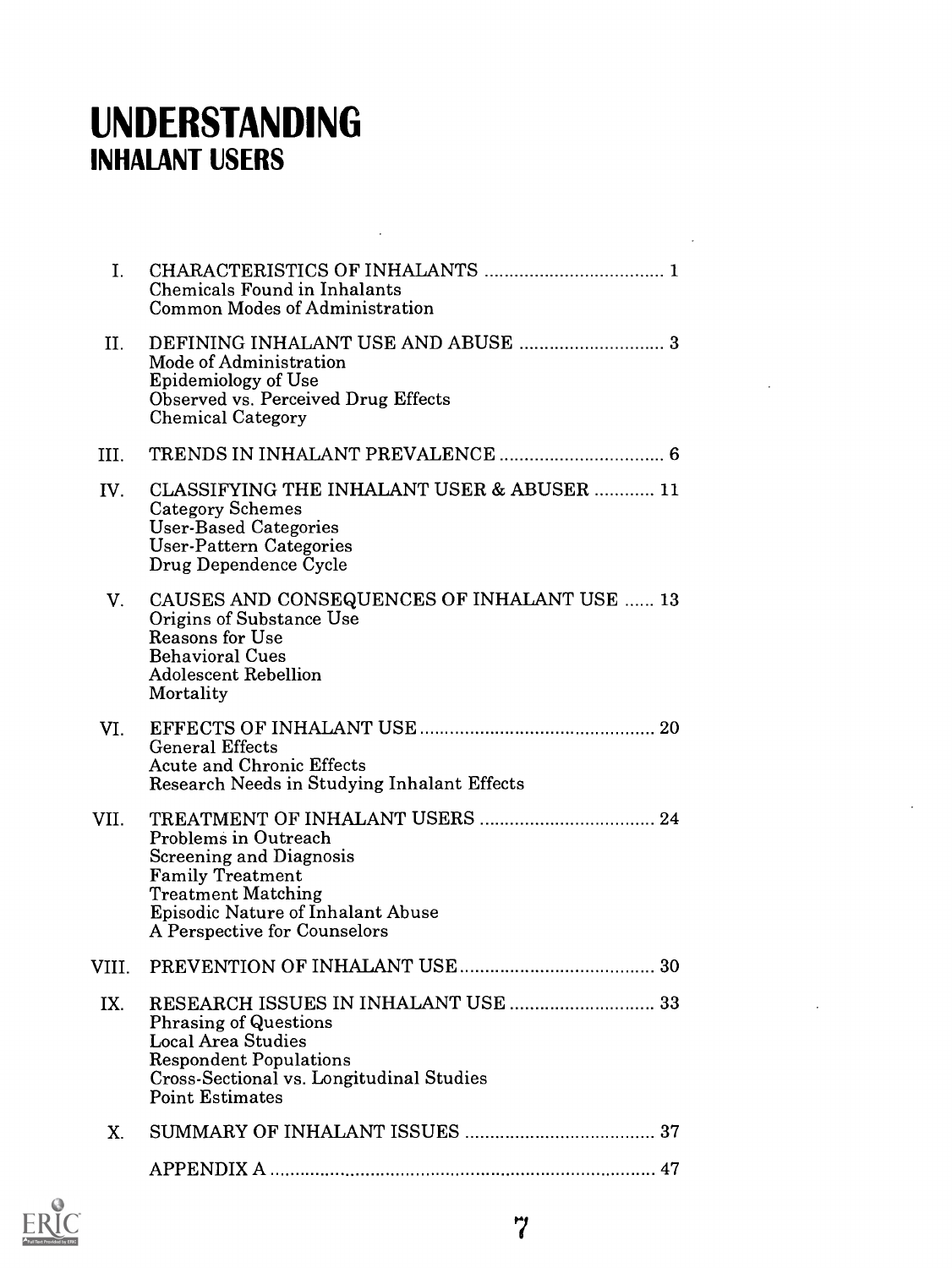# **CHARACTERISTICS** OF INHALANTS  $\|\blacksquare\|$  ost abused solvents are cen-

tral nervous system depressants, which can lead to unconsciousness and death at high concentrations and pro-

longed exposure. At low concentrations and short durations of exposure the user often exhibits excitation before the depressant effects (Pryor 1990). In many ways inhalant symptoms resemble those of alcohol and barbiturate intoxication, with a comparatively quicker onset (within five minutes) and a shorter duration after use. Although many solvents are depressants, they have extremely different pharmacologic and neurotoxicologic characteristics. The effects of a solvent mixture cannot be predicted simply from the pharmacology of its components or vice versa (Pryor 1990). Prolonged exposure to inhalant and volatile solvents produces toxic effects such as: (a) acute encephalopathy (brain disease); (b)cerebellar ataxia (staggering gait); and (c) peripheral neuropathy (visual and hearing impairments). A few case reports suggest effects on newborns. Chronic use of inhalants may lead to psychological dependence, or occasionally, physical dependence (WHO 1986). "Sudden sniffing death" can occur with one time use due to asphyxia or heart malfunciton.

Most volatile solvents have a high affinity for lipids (fats), hence their high distribution to organs rich in lipids (e.g., brain, liver, and adrenal). These fat-soluble products are eliminated through the kidneys after several biochemical breakdown reactions that render them more water soluble (Rosenberg 1990). As a result of these reactions, additional compounds are produced, and some are more neurotoxic than the parent chemical (Goetz 1985; O'Donoghue 1985; Spencer & Schaumburg 1980; Allen 1979, Sharp & Rosenberg, in press).

Identifying the exact solvent or solvents responsible for observed effects has been very difficult because of the following conditions: (1) the commercial and industrial products used are typically mixtures; (2) the formulations and choices of the mixtures change over time; and (3) the subjects involved are often influenced by a variety of factors (e.g., use of other drugs) that might be responsible for any observed disorder (Pryor 1990).

#### CHEMICALS FOUND IN INHALANTS

There are hundreds of available household and commercial products which can be inhaled. Generally speaking the abused inhalants include volatile solvents (e.g., gasoline, glue, paint, polishes), anesthetics, nitrites, and aerosols. In addition, there are many chemical substances found in these commercial products which are responsible for the inhalation effects. Following is a list of some of the most common: (1) aliphatic hydrocarbons; (2) aromatic hydrocarbons (e.g., toluene); (3)halogenated hydrocarbons; (4) fluorocarbons; (5) aliphatic nitrites; (6) ketones; (7) esters; (8) alcohols; (9) glycols; (10) ethers; and (11) nitrous oxide gas. The following sidebar depicts the primary chemicals present in many inhalants.



1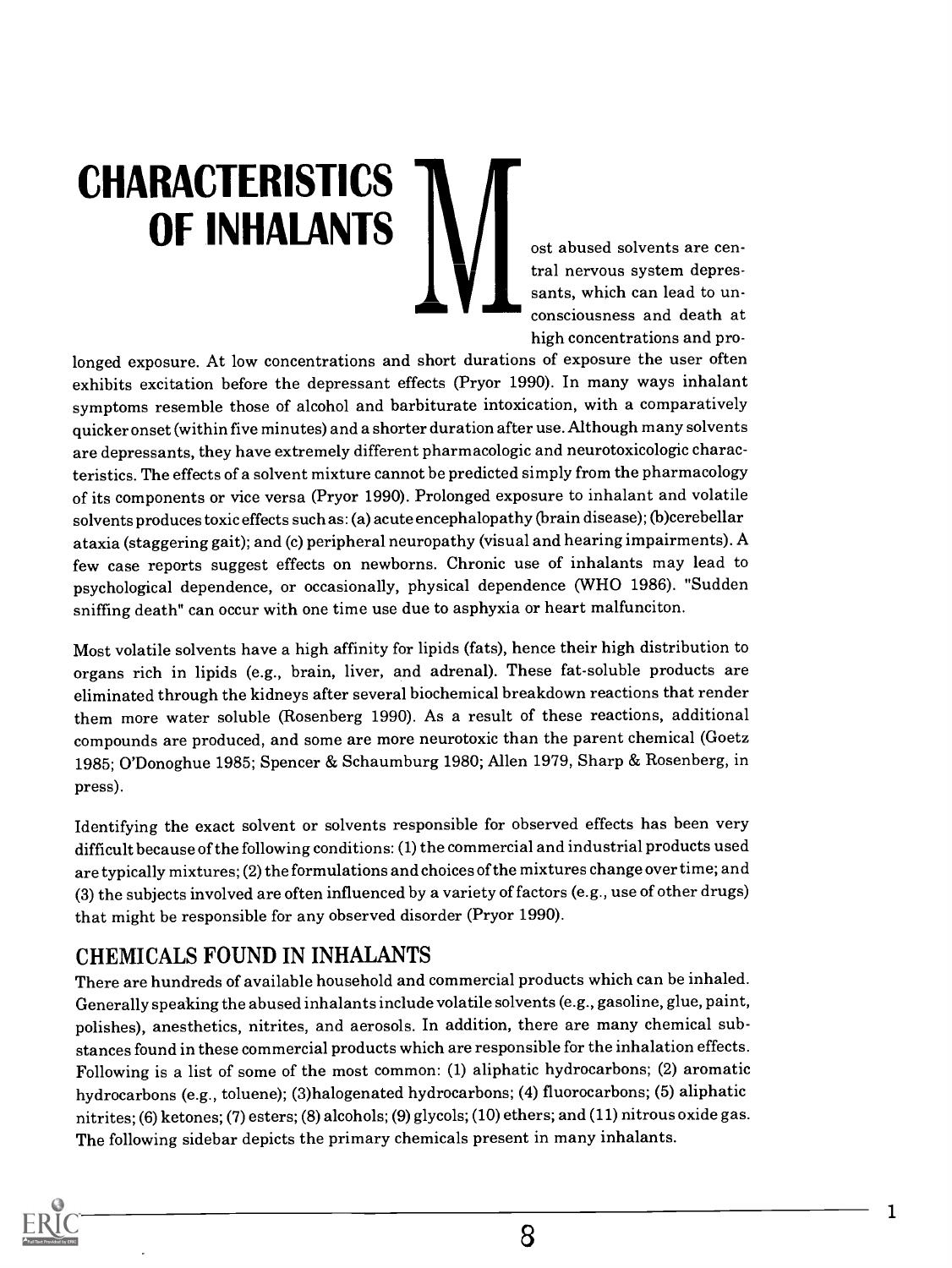#### CHEMICALS COMMONLY FOUND IN INHALANTS

#### **ADHESIVES**

Airplane Glue Rubber Cement toluene; ethyl acetate hexane; toluene; methyl chloride; acetone; methyl ethyl ketone; methyl butyl ketone

PVC Cement trichloroethylene

#### AEROSOLS

Paint Sprays Hair Sprays Deodorants, Air Fresheners Analgesic Spray Asthma Spray butane; propane (U.S.); fluorocarbons; hydrocarbons; toluene butane; propane (U.S.); fluorocarbons butane; propane (U.S.); fluorocarbons fluorocarbons fluorocarbons

#### **ANESTHETICS**

| Gaseous | nitrous oxide        |
|---------|----------------------|
| Liquid  | halothane; enflurane |
| Local   | ethyl chloride       |

#### CLEANING AGENTS

| Dry Cleaning<br><b>Spot Removers</b> | tetrachloroethylene; trichloroethane<br>tetrachloroethylene; trichloroethane; |  |
|--------------------------------------|-------------------------------------------------------------------------------|--|
|                                      | trichloroethylene                                                             |  |
| Degreasers                           | tetrachloroethylene; trichloroethane;                                         |  |
|                                      | trichloroethylene                                                             |  |

#### SOLVENTS & GASES

| Polish Remover                              | acetone                                             |  |
|---------------------------------------------|-----------------------------------------------------|--|
| Paint Remover                               | toluene; methylene chloride; methanol               |  |
| <b>Paint Thinners</b>                       | toluene; methylene chloride; methanol               |  |
|                                             | Correction Fluid trichloroethylene; trichloroethane |  |
| <b>Thinners</b>                             |                                                     |  |
| Fuel Gas                                    | butane                                              |  |
| Lighter<br>butane; isopropane               |                                                     |  |
| Fire Extinguisherbromochlorodifluoromethane |                                                     |  |

#### FOOD PRODUCTS

Whipped Cream nitrous oxide Whippets nitrous oxide

#### "ROOM ODORIZERS"

(Locker Room; (iso)amyl nitrite; (iso)butyl nitrite; (iso) Rush; Poppers) propyl nitrite; butyl nitrite

Charles Sharp, Ph.D. and Neil Rosenberg, M.D.

#### COMMON MODES OF ADMINISTRATION

In general, inhalation is by nose or mouth (bagging or huffing), or sometimes absorbed through the skin or stomach. More specifically, modes of administration entail:

- 1. sniffing/inhaling directly from containers
- 2. sniffing/inhaling substances sprayed inside of paper or plastic bag
- 3. sniffing/inhaling substances sprayed inside cola cans
- 4. sniffing/inhaling from cloth/clothing saturated with the substance
- 5. aerosol inhalation (directly spraying into nose or mouth)
- 6. inhaling from alternative containers (e.g., balloon filled with nitrous oxide)
- 7. inhalation of vapors emitted by heating volatile substances

#### FETAL EFFECTS OF INHALANT USE

 $\prod$  he effects of inhalant abuse upon the unborn child are unknown. Since chronic abuse produces functional and structural damage in the mature individual, it is reasonable to expect that the developing fetus would be at particular risk. Dysmorphic features, as well as physical and neurologic impairments, have been reported, although conclusive evidence for a fetal solvent syndrome is not available (Hersh et al. 1985; Hersh 1989; Hunter et al. 1979). Anecdotal published personal observations include acute neonatal withdrawal, transient neonatal renal tubular acidosis, intrauterine growth retardation, developmental delay, and impairments of vision and hearing. Much more information is needed to characterize the consequences of solvent abuse during pregnancy in order to devise effective strategies for dealing with this problem.

Milton Tenenbein, M.D.

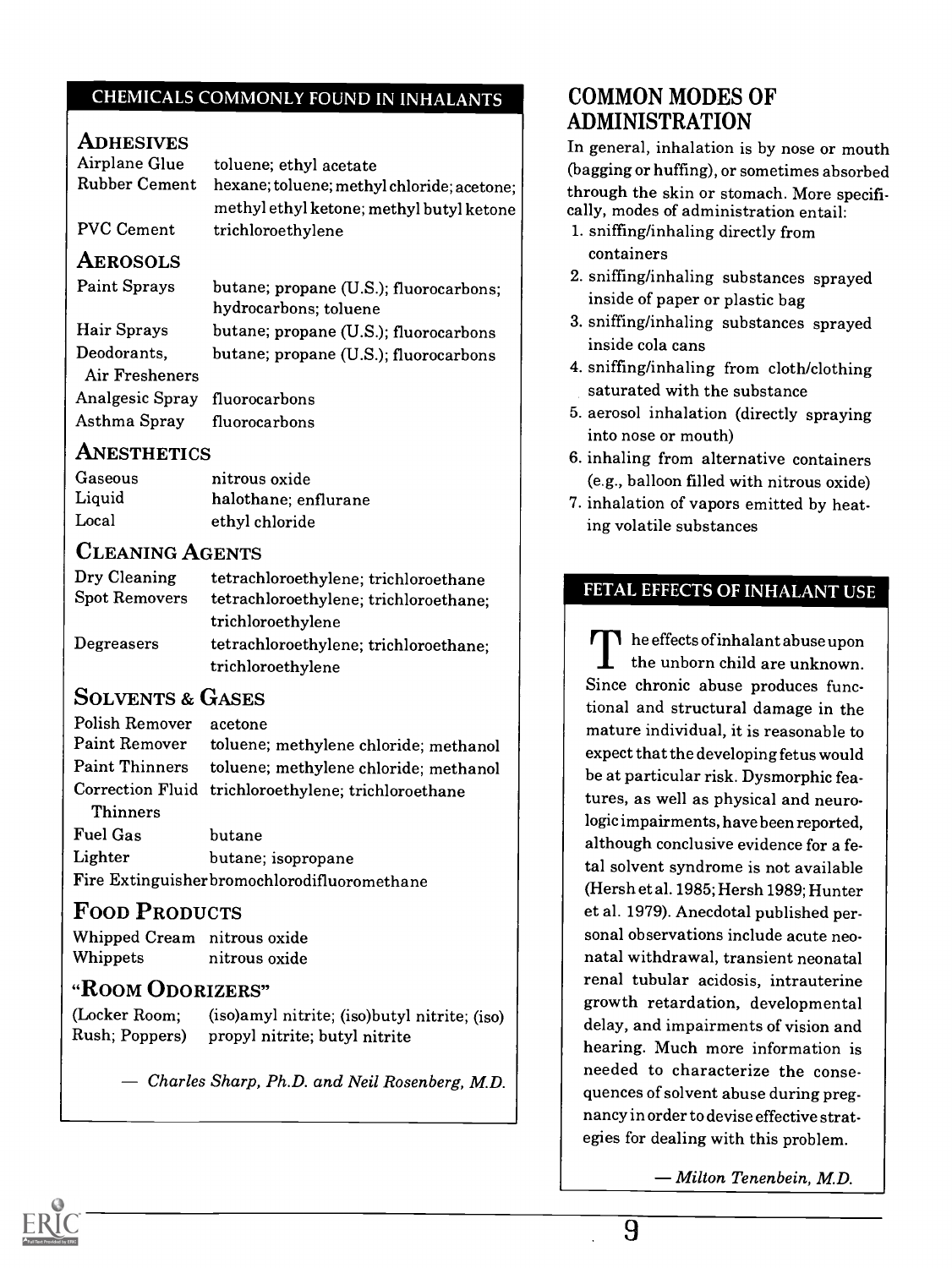# DEFINING **TIN** INHALANT USE he term "inhalants," as commonly used in

 $\mathbf{AND}$  ABUSE the drug abuse field, has become overly generalized. There are hundreds of commercial and household products which can be inhaled, and thus have some drug abuse

potential. While the generality of the term "inhalants" is appealing in its simplicity, it also has caused confusion.

Currently the terms "inhalants" and "inhalant users" are commonly defined by the method of using the substances rather than by their chemical action (Beauvais, 1990; Beauvais & Oetting, 1987). However, different classes of inhalants have their own specific effect, and are used by different types of individuals. Lumping all inhalable substances and all inhalant users together interferes with prevention, diagnosis and treatment efforts. Due to the wide range and complexity of the number of inhalable substances available, a precise categorization is difficult; the following is one attempt to bring some order to the types of chemicals that are inhaled.

#### EPIDEMIOLOGY OF USE

Survey and ethnographic data can yield valuable information about the trends in use and what substances are currently being used, or what substances are in vogue in certain locales.

Volatile Solvents & Gas Products. These include glue, model airplane cement, rubber cement, pvc cement, lighter fluid, fuel gas, fire extinguisher compounds, paint thinner, paint remover, lacquer, lacquer thinner, degreasing compounds, carburetor cleaners, typing correction fluid, gasoline, gasoline additives, dry cleaning fluid, spot removers, fingernail polish remover, liquid shoepolish, wax strippers, plus many other household and commercial products. Glue sniffers typically use a form of plastic cement. Toluene, a prime constituent of most glues and plastic cement, can also be found in some non-leaded gasolines.

Aerosols. Non-stick cooking sprays were among the first aerosols discovered by sniffers. Other aerosols are now used as well, including hair sprays, deodorants, analgesic and asthma sprays, air fresheners, fabric guard, spray paints (especially bronze, silver and gold paints), and clear spray lacquers. Freon, whether obtained from spray cans, air conditioner units or mechanical supplies, is also inhaled.

Anesthetics. The most common anesthetics are ether, chloroform, and nitrous oxide. In cold climates, ether is readily available in "quick engine starter" products. Nitrous oxide (laughing gas) is an anesthetic but is also used as a propellant for whipping cream and as an octane booster for race cars. Of historical note is the ether drinking epidemic in Ireland of the 1890s, presumably a result of the then newly-imposed and excessively high taxes on distilled spirits.

Ţ.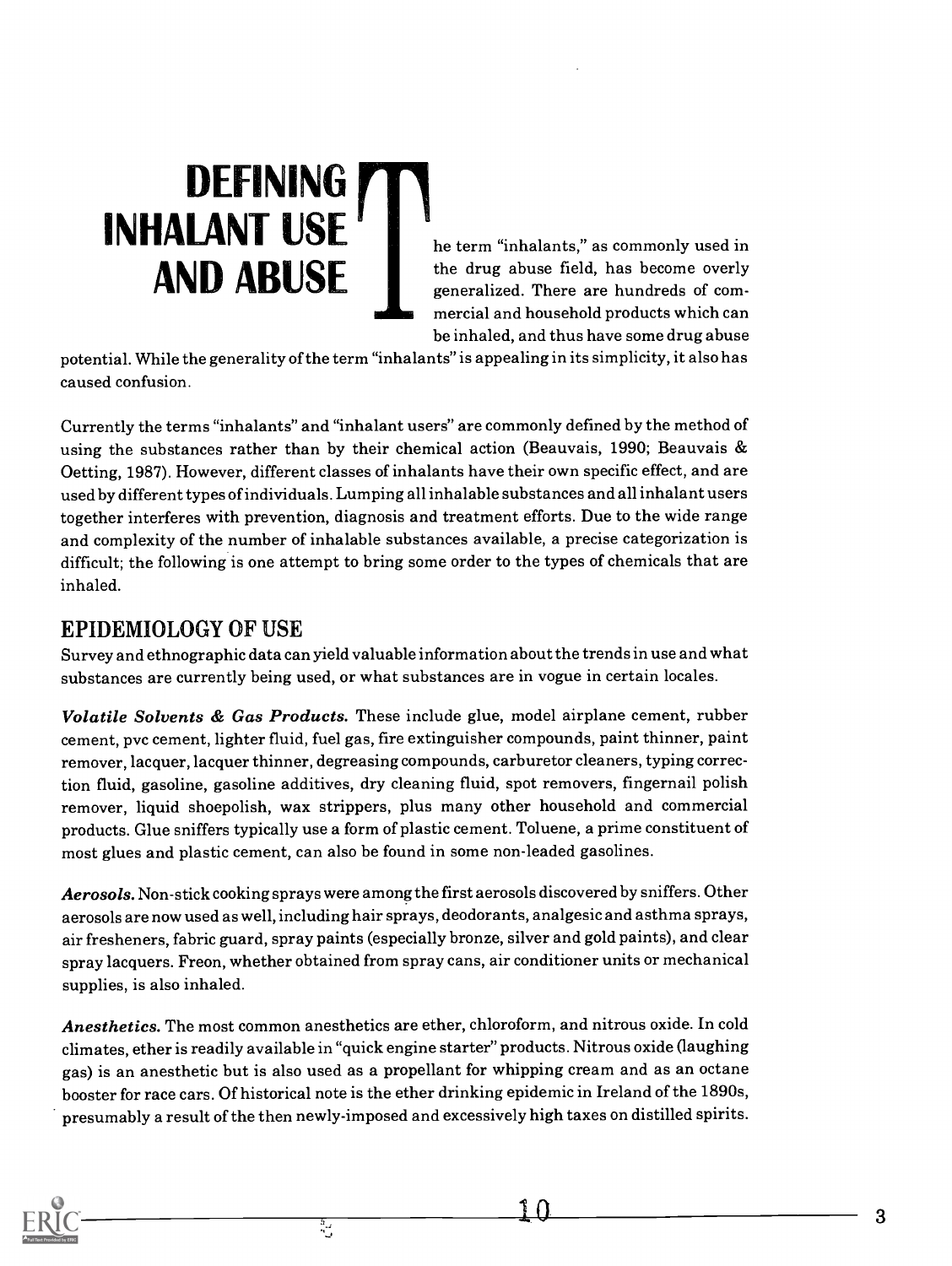#### ARRIVING AT A STANDARD DEFINITION OF INHALANTS

There have been several attempts to establish a convention regarding the nature of what constitutes "inhalants." Beauvais and Oetting (1987) have argued that the term "inhalant abuse" should be restricted to the use of volatile solvents and should exclude the use of the nitrites and anesthetic gases. This is based on differences in both the neurochemical actions and on the clinical profiles of the users of these three classes of substances. This convention was also followed in the DSM-IV where the diagnoses "inhalant abuse" and "inhalant induced organic mental disorder" are restricted to the use of volatile solvents.

Nitrite and anesthetic gas abuse are diagnosed separately.

The most consistent attempt to arrive at a common label has been in the **I** journal *Human Toxicology*. The entire July, 1989, issue is devoted to various aspects of the abuse of volatile solvents and throughout the issue the term "volatile solvent abuse" (VSA) is used to denote the behavior. This not only provides a common terminology but also restricts the issue to solvents and excludes other psychoactive substances that are inhaled, in particular the nitrites and anesthetic gases. This approach seems very reasonable as long as the label is used carefully and is not applied indiscriminately to all levels of solvent use. It is very common for many young people to have a single episode, or a short period, of inhaling substances and it would be inappropriate to refer to these as "abuse." Perhaps another convention, "volatile solvent use," would be appropriate for these less severe patterns.

Volatile Nitrites. These primarily include (iso)amyl nitrite and (iso)butyl nitrite. Unlike many other inhalants which are taken primarily for their perceived euphoric and intoxicant effects, the nitrites seem to be used recreationally to enhance sexual pleasure and/or performance. Amyl nitrite, a vaso-dilator, was originally used medically for the treatment of angina. Unlike other inhalants, it passed down to adolescents from older drug users who believed it lengthened and heightened orgasm, enhanced sexual performance, delayed premature ejaculation, or disinhibited sexual performance. Use has been documented particularly among women (Farabee, 1994). Once demand was established, underground enterprise began to supply an over-the-counter version, namely butyl nitrite, sold under many trade names. Some are euphemistically marketed as "room odorizers," while

Fred Beauvais, Ph.D.

others are openly marketed in bars and clubs as "poppers."

Powdered Stimulants and Depressants. Other powdered drugs including cocaine, methamphetamine, and heroin are inhaled. However, these are not considered "inhalants" for purposes of this report.

While these categories bring together similar types of chemicals, they do not necessarily correspond to the different types of users. Beauvais and Oetting (1987), for instance, have suggested that the term "inhalant user" be limited to those who use volatile solvents, gases and aerosols. This by far includes the majority of youth and adults who use substances. Sharp and Rosenberg (in press) would expand this category somewhat and include those who also use some forms of nitrous oxide. This is

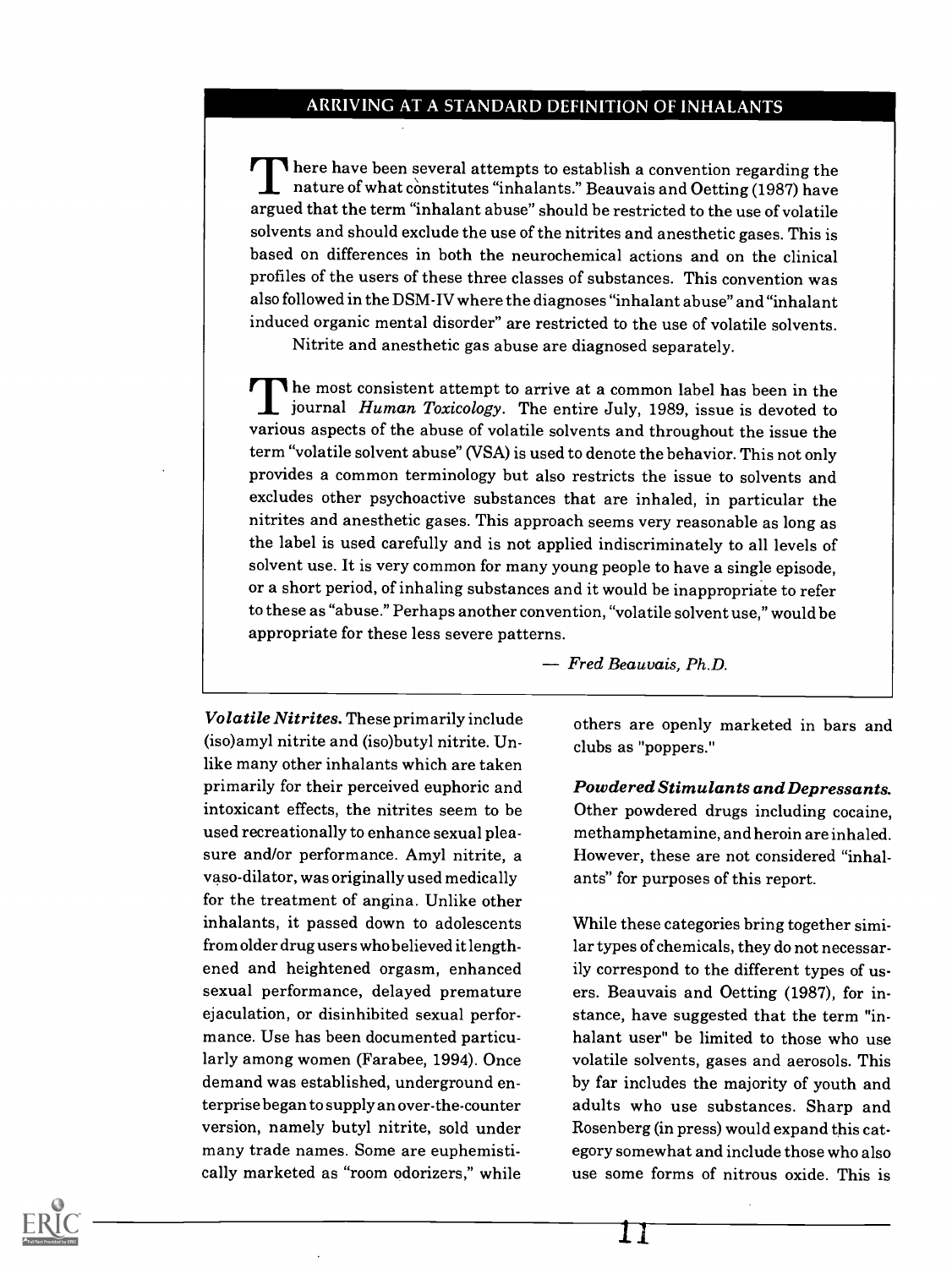based on an emerging pattern where nitrous oxide is becoming commercially available in large tanks; thus it has become available outside of the medical field and is used by those who are also using volatile solvents and aerosols. Likewise, freon is abused by air conditioner technicians. Defined in this way, it is possible to describe a group of people who are fairly similar on a number of psychological and social dimensions as shown in the next section. In contrast, there are other groups who inhale primarily anesthetics or the volatile nitrites but who are entirely different from the typical "inhalant" user. One example of this would be medical professionals who become addicted to certain types of anesthetics.

#### OBSERVED VS. PERCEIVED DRUG EFFECTS

Inhalant use classifications can be based on the observed physical and psychological effects of the substance on the user. While it is important to note such pharmacological effects, they must be understood within the context of how the user perceives those effects. Thus, another approach is to classify effects which the user experiences or perceives experiencing, i.e., phenomenological effects. It is clear that not all users perceive (or report) the same effects from the same substance (Becker 1980), so "user categories" would not necessarily match pharmacological or toxicological ones. However, the user's reasons for use may be the major key to developing a classificatory system (Sharp 1990). There are two aspects to user phenomenology: what the user experiences when the drug is taken (what the user thinks or feels, or how the pharmacological effect is interpreted) and what is verbalized as the motive for taking the drug. An examination of perceived effects may explain why some people continue and increase use of a particular substance while others do not. Some users, for example, say they prefer inhalants because they can carefully control the "high." When they begin to "come down" or lose the effect, they simply have to take another sniff or two to achieve the feeling they prefer. Other drugs cannot be modulated this finely. Neither treatment nor prevention of inhalant abuse can progress without recognition of user phenomenology. For this system to be effective, however, researchers must be aware of a number of sources of bias that affect scientific conduct, such as the experimenters themselves, the research settings, unique characteristics of the clients under study, matters of cultural relevance and sensitivity of the test instruments.

5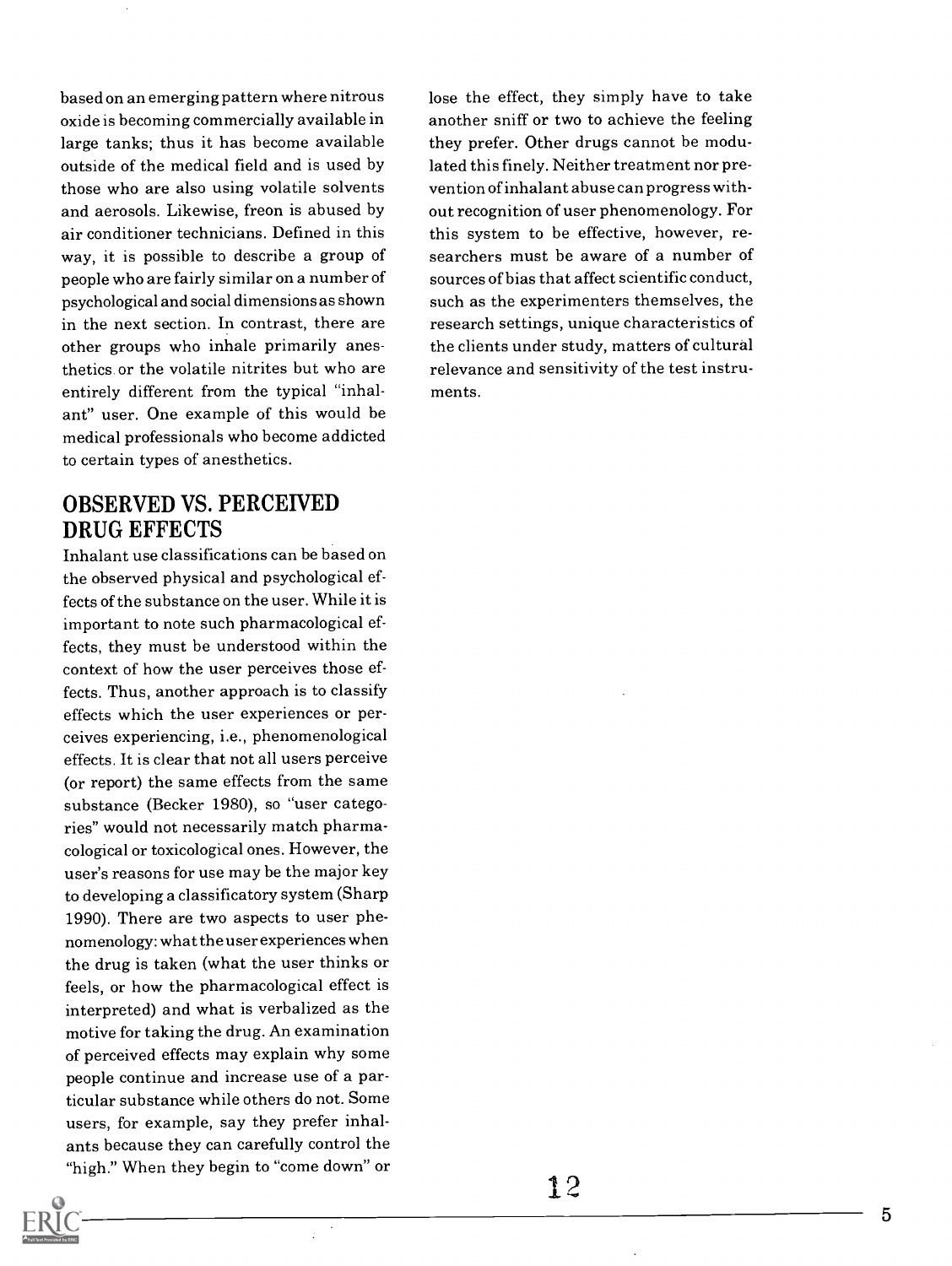# **TRENDS** IN INHALANT Urvey and ethnographic data can yield valu-PREVALENCE

able information about the trends in use and what substances are currently being used, or what substances are in vogue in certain locales. Knowledge of the demographic and social characteristics of surveyed individu-

als who have problems can also help inform the development of appropriate outreach strategies and specific components of prevention and treatment programs. The survey-based estimates of substance abuse and dependence are useful in needs assessment and resource allocation, especially on a regional and local basis.

The biennial survey of substance use among Texas secondary students shows that a significant proportion of Texas youths use inhalants and that inhalant use remains problematic, particularly for students in seventh and eighth grades and for those who experience academic, attendance, and disciplinary problems in school (Liu, in press). In the 1996 Texassurvey, about 20 percent of students in grades seven through twelve admitted lifetime use of inhalants and 5 percent reported past-month inhalant use. Data from the National Household Survey on Drug Abuse shows that in 1994, 7 percent of 12-17 year olds reported use of inhalants at least once in their lifetime, and 2 percent reported using inhalants in the past month.

Inhalant use exhibits a peculiar age pattern not observed with any other substance. While among secondary students use of tobacco, alcohol, marijuana, and other illicit drugs peak in late adolescence at 17-18 years of age, inhalant use is most prevalent among younger students



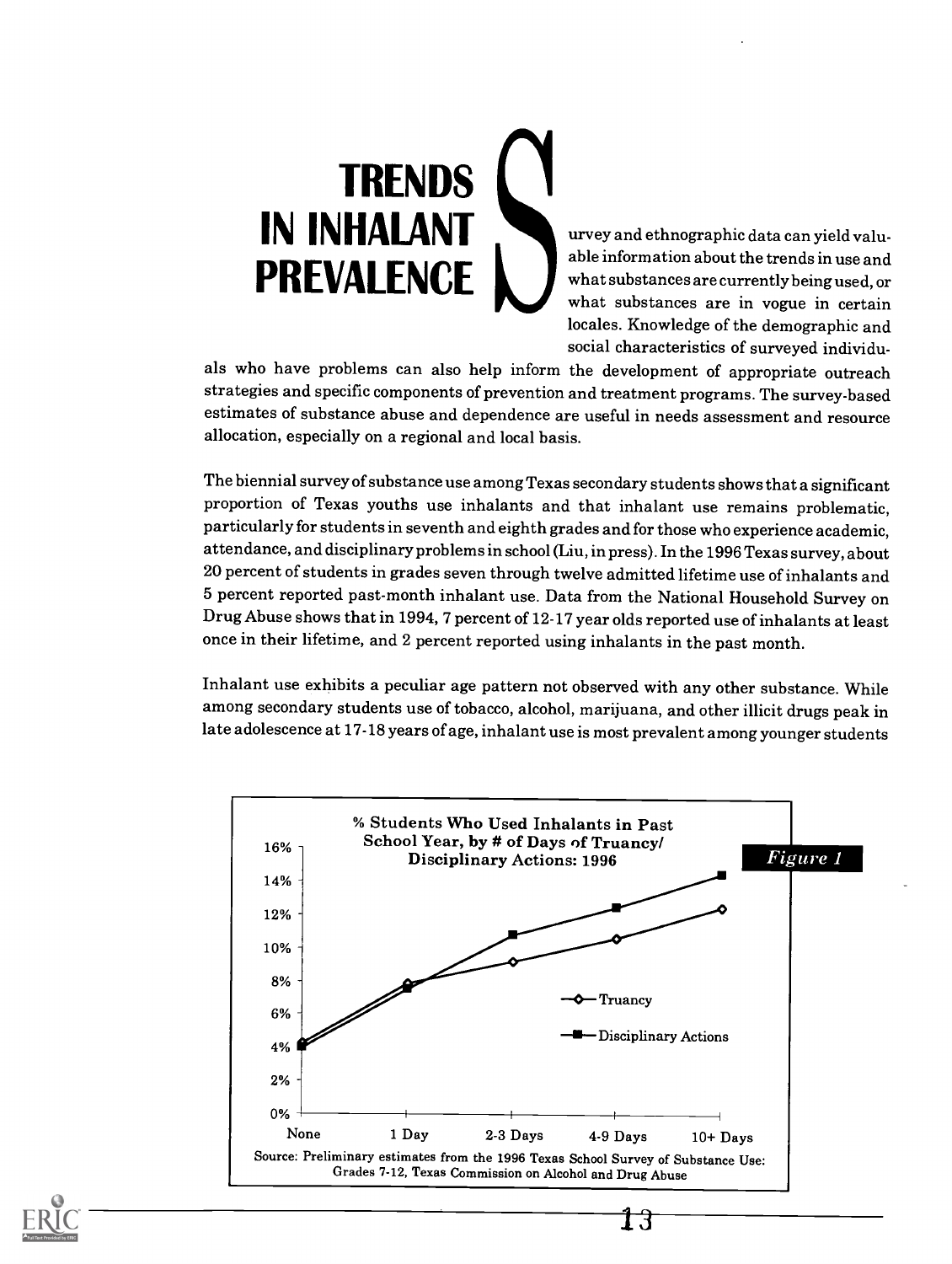

at 13-14 years of age. Inhalants are generally seen as a "kid's drug" and the use declines as adolescents shift to the use of other drugs such as alcohol and marijuana. Early use is due in part because inhalants are readily available and inexpensive. Another partial explanation for this pattern is that many young people who use inhalants usually experience a host of other problems, including, truancy (Figure 1), poor school adjustment, and dropping out (Oetting & Webb 1992). These youthful inhalant users

are simply not in school in later grades to respond to school-based surveys.

The Texas school survey shows the pattern of early peaking in inhalant use. For example, 22 percent of seventh graders and 24 percent of eighth graders in 1996 reported lifetime inhalant use, whereas 14-16 percent of eleventh and twelfth graders reported lifetime inhalant use (Figure 2). In fact, seventh graders were more likely to have experimented with inhalants than with



7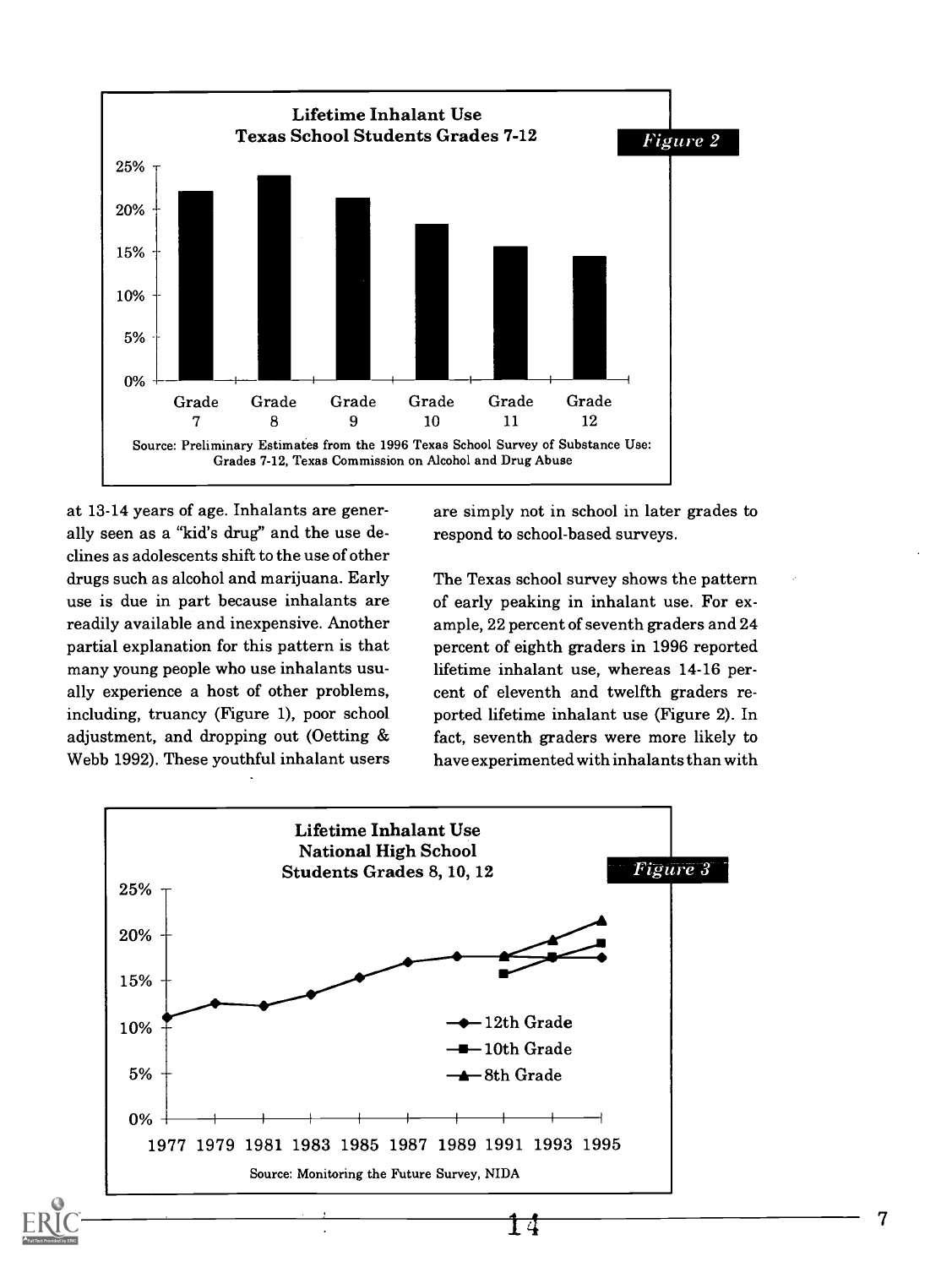any of the illicit drugs, including marijuana. As with lifetime prevalence, past-month prevalence was highest among younger students. Texas seventh graders (8 percent) were about four times more likely than twelfth graders (2 percent) to admit pastmonth use of inhalants. By contrast, Texas seniors in the 1996 survey were twice as likely as seventh graders to report pastmonth use of alcohol (51 percent of seniors vs. 23 percent of seventh graders) or an illicit drug (21 percent of seniors vs. 10 percent of seventh graders).

The pattern of inhalant use decreasing with age also holds for national data (Figure 3). The Monitoring the Future Study began its annual survey of high school seniors in 1975, and was expanded in 1991 to include eighth and tenth graders. The 1995 survey found about 21 percent of eighth graders, 19 percent of tenth graders, and 17 percent of twelfth graders said they had sniffed inhalants—usually volatile solvents—at least once in their lives; 6 percent of eighth graders and 3 percent of tenth andtwelfth graders reported using inhalants in the previous month prior to the survey (NIDA 1996). Among eighth graders in this national survey, the level of use of inhalants is much higher than

that of most drugs and is exceeded only by the level of use of marijuana, alcohol, and cigarettes.

Lifetime inhalant use among national seniors increased substantially between 1976 and 1990, then dropped slightly between 1990 and 1996. On the other hand, the percentage of eighth or tenth graders in the nation who had ever used inhalants showed an increasing trend from 1991 to 1996. The trend toward increasing use of inhalants among eighth and tenth graders nationwide was in contrast to the trend for their counterparts in Texas during 1988-1996. The Texas surveys (Figure 4) have shown substantial reductions in lifetime use of inhalants among eighth graders (from 32 percent in 1988 to 24 percent in 1996) and tenth graders (from 29 percent in 1988 to 18 percent in 1996).

Gender-related differences in the prevalence of inhalant use tend to be slight. In 1996, for example, Texas male students (21 percent) were slightly more likely than female students (19 percent) to admit lifetime exposure (Table 1). However, differences in ethnic reporting patterns were persistent over time. In 1996, African-American students



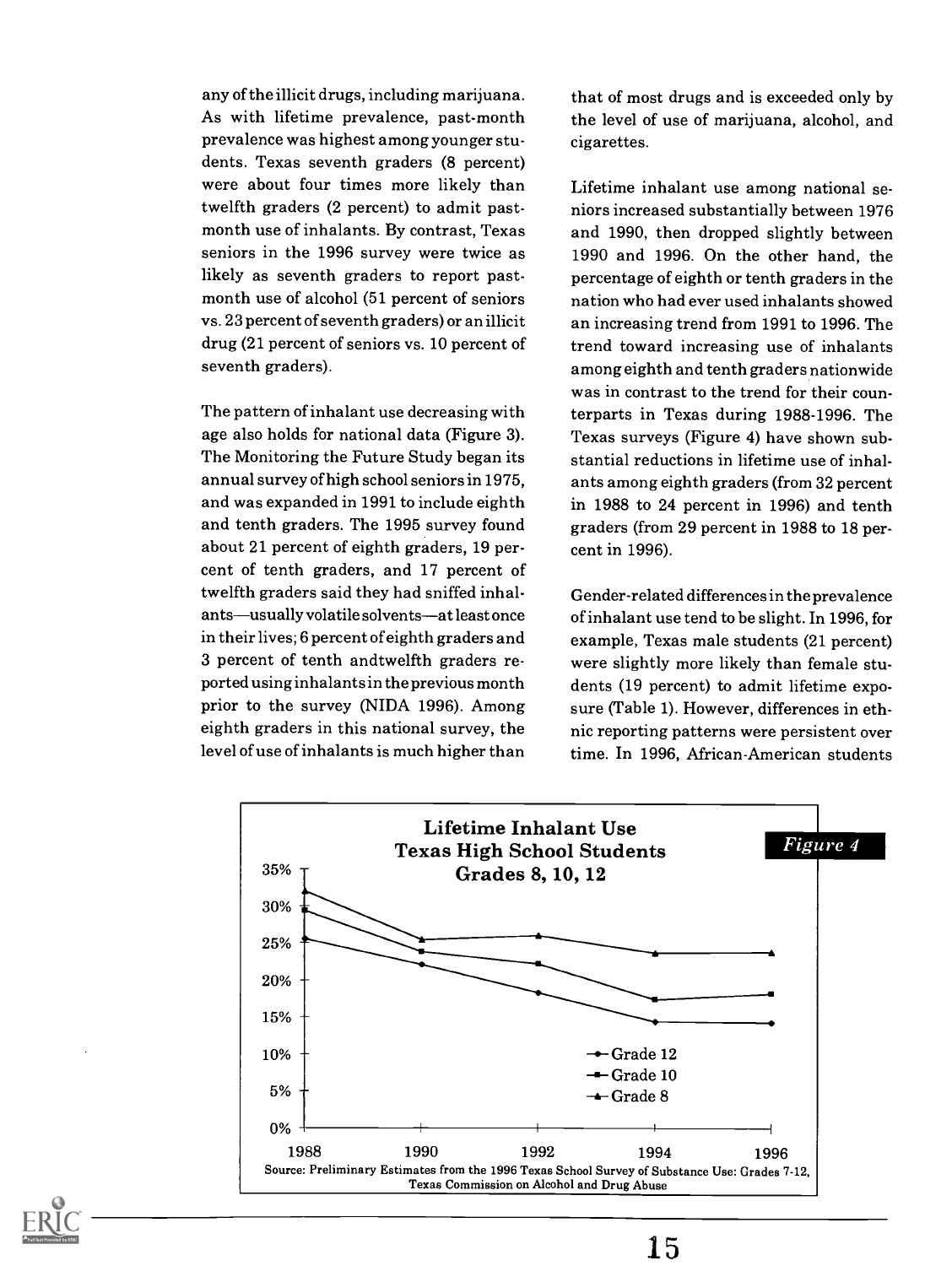(11 percent) in Texas reported lower rates of lifetime inhalant use than Anglos (21 percent) or Hispanics (23 percent). A similar ethnic distribution was also found in the national Monitoring the Future study (1995) which reported the following lifetime prevalence rates for U.S. high school seniors: African Americans, 6.5 percent; Hispanic, 15.2 percent; and Anglo, 20.1 percent.

Most youths who experiment with inhalants tend to use specific products only a few times. The Texas school survey instrument asked about use of ten commonly abused inhalants, including liquid or spray paint, whiteout, gasoline, freon, poppers (such as Locker Room), shoe shine, glue, thinners or solvents, other sprays, and other inhalants. From 1988 to 1996, correction fluid was the most popular volatile solvent abused by Texas youths. For example, 9 percent of secondary students admitted using correction fluid to get high at least once in the 1996 Texas school survey. However, only one out

of four of these lifetime correction fluid users (2.5 percent of secondary students) reported abusing correction fluid three or more times. The "times used" distribution is consistent for all other inhalant products. A majority (67 percent) of Texas secondary students reporting lifetime use of liquid or spray paint, for example, had used only once or twice, and only one-third of the users had done so three or more times in their lives.

While youthful inhalant users tend to use specific products only a few times, they experiment with several different types of inhalants. In 1996, more than 60 percent of lifetime inhalant youths in Texas admitted using two or more products from the list of specific inhalants queried. And, younger students used more types of inhalants than older students. About 14 percent of seventh graders and 15 percent of eighth graders in the 1996 Texas survey had ever used two or more different types of inhalants, whereas only 7-8 percent of juniors and seniors had

Table 1

|                                | 1992  | 1994  | 1996  |
|--------------------------------|-------|-------|-------|
| <b>Total Students</b>          | 23.2% | 18.7% | 19.8% |
| <b>Sex</b>                     |       |       |       |
| Male                           | 23.4% | 20.3% | 20.5% |
| Female                         | 22.9% | 17.2% | 19.2% |
| Race/Ethnicity                 |       |       |       |
| White                          | 24.2% | 19.1% | 20.8% |
| African American               | 15.5% | 11.4% | 11.3% |
| Hispanic                       | 26.4% | 22.2% | 22.5% |
| <b>Usual School Grades</b>     |       |       |       |
| A's and B's                    | 19.9% | 15.8% | 17.1% |
| C's or lower                   | 30.9% | 26.7% | 28.7% |
| <b>Family Structure</b>        |       |       |       |
| Live with Both Parents         | 22.5% | 17.3% | 18.3% |
| <b>Other Family Structures</b> | 24.3% | 21.0% | 22.3% |

#### Percentage of Texas Secondary Students Who Have Ever Used Inhalants by Demographic Categories: 1992, 1994, and 1996

Source: Preliminary Estimates from the 1996 Texas School Survey of Substance Use: Grades 7-12, Texas Commissionon Alcohol and Drug Abuse

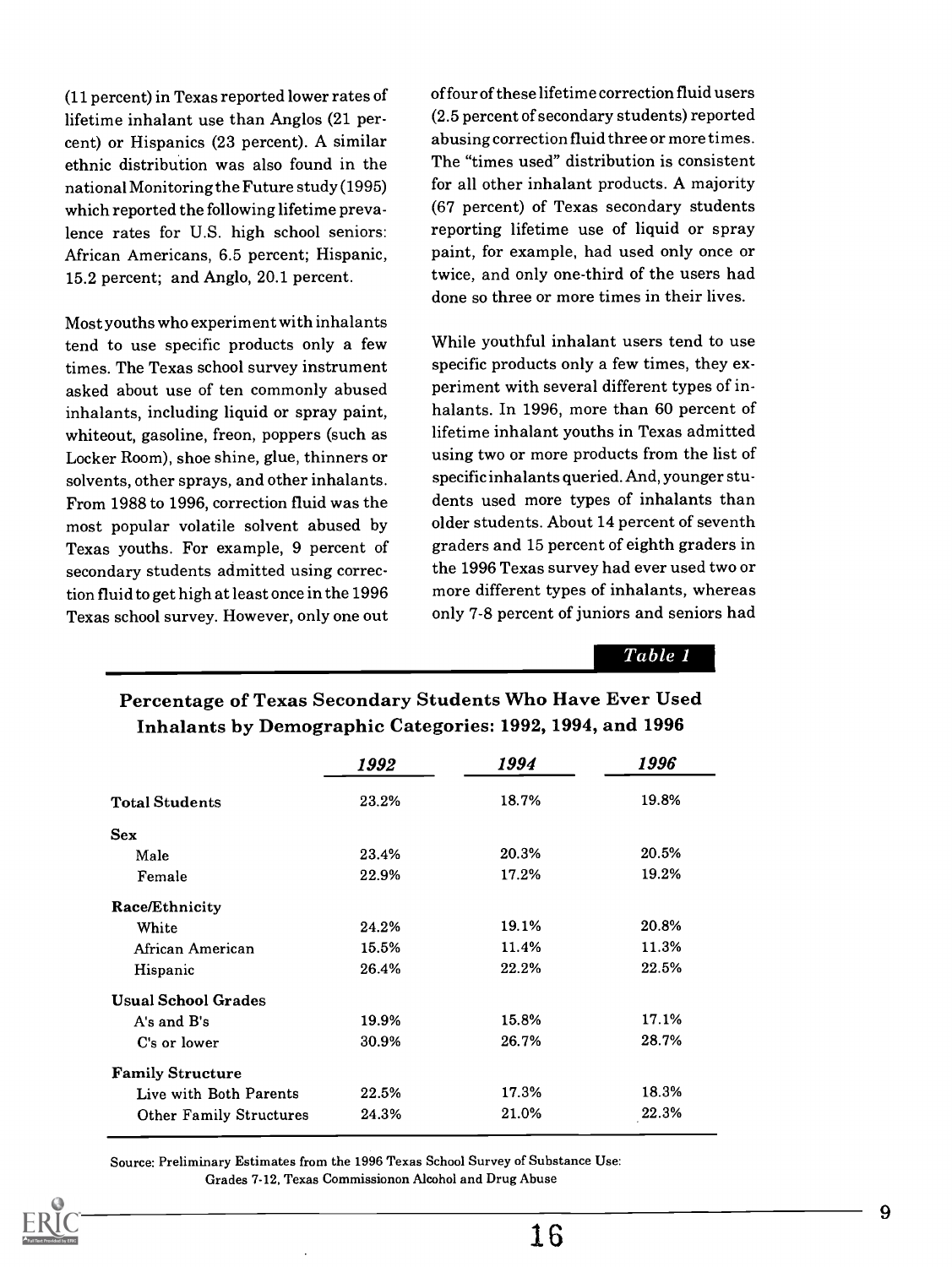done so. Moreover, those younger users who admitted using multiple inhalant products tend to report use of several volatile solvents, but not nitrites (Liu in press).

Unlike other inhalants, the nitrites are more likely to be used by older students. In other words, youths who begin using inhalants in later adolescence appear to use nitrites, and tend not to have had previous experience with volatile solvents. The 1996 Texas school survey shows that about 2 percent of seventh graders reported lifetime use of "Poppers, Locker Room, or Rush" (the amyl or butyl nitrites), compared to 5 percent of seniors. Poppers were most popular among males and Anglo students; lifetime use for each of these groups reached 8 percent in grade twelve.

Although inhalant use is commonly seen as an adolescent phenomena, some use extends into adulthood. In Texas, the 1996 Adult Survey reported a lifetime inhalant use of 8 percent for adults aged 18-24, 6 percent for adults aged 25-34, and 3 percent for those aged 35 and over (Wallisch, in press). The past-month use of inhalants in these adult groups was quite low at 0.5 percent or less. Male adults (6percent) aged 18 and over had a higher rate in lifetime use than females (2 percent). Similar to the ethnic distribution among youths, African-American adults reported a lower lifetime prevalence of inhalants (2 percent) than both Anglo and Hispanic adults (5percent). In the nation, the 1994 National Household Survey showed that lifetime use of inhalants was 10 percent for adults aged 18-25, 11 percent for adults aged 26-34, and 3percent for adults aged 25 and over nationwide (SAMHSA 1995). And the past-month prevalence of inhalant use among these adult groups nationally was 0.8 percent or less.



17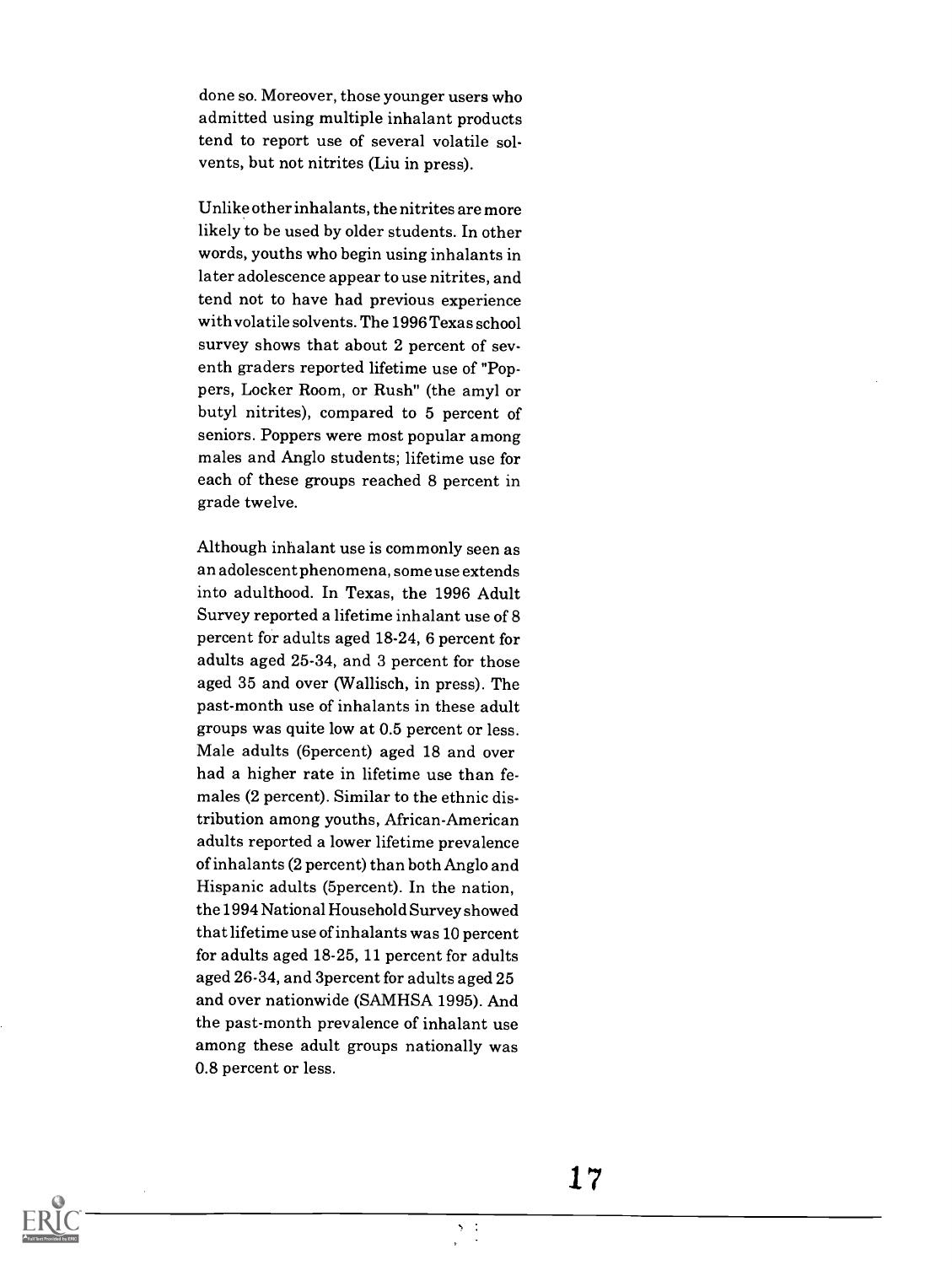# CLASSIFYING USER & ABUSER

THE INHALANT nhalant users can be classified by using a scheme that combines epidemiological, psyscheme that combines epidemiological, psychological, sociological and ethnographic data. For example, nitrites are often used for sexual purposes by people who otherwise are sociodemographically unlike other inhalant users, whereas nitrous oxide and

other anesthetics are used by certain medical personnel (Perez de Francisco 1975) and freon is abused by air conditioning technicians and engineering technicians (Maxwell 1994). A vast number of inhalant user characteristics are identified in Appendix A. Although sociodemographic features are essential in the study of inhalant abusers, widely accepted classifications have not yet been developed.

Concurrent or sequential use of multiple drugs is common among drug abuse (Wesson & Smith 1979), such as an illicit drug plus alcohol, heroin plus cocaine, and marijuana plus other illicit drugs and alcohol. Multiple use is also common among inhalant users (WHO 1986; Smart 1983; Swerhun & Le Breton 1983; Stybel et al. 1976). Some years ago, a useful distinction was made between polydrug users and multidrug users. Polydrug user refers to someone who uses several drugs, usually in some consecutive order, but uses only one drug at a time. In contrast, the multidrug user refers to someone who ingests several different drugs at one time, seeking perhaps some special interactive drug effects, or praise from peers for being daring.

#### CATEGORY SCHEMES

Many criteria for categorizing inhalant abusers exist. Kerner (1988) focuses on four key elements: (1) the user, (2) the substance used, (3) the context of use, and (4) the culture of use. Others have included (1) the age of the user, (2) the type of inhalant used, (3) the purpose of use, (4) descriptions of the use of inhalants in particular settings, and (5) concurrent use of other substances. In the general drug abuse literature, the work of Spotts and Shontz (1982; 1980) shows a strong link between certain personality types and use of a particular drug (e.g., stimulant vs. depressant).

Drug user categories based on the frequency of use (and implicitly, quantity), although problematic, are common because such data is relatively easy to collect. Difficulties arise because of variations in drug use levels over time, and measures of quantity and frequency of use are often aggregated. Moreover, no established criteria distinguish use from abuse.

#### USER-BASED CATEGORIES

Several user-based inhalant categories have been proposed. For example, Oetting et al. (1988) categorized inhalant abusers into three main types: (1) young inhalant users, (2) polydrug users and (3) inhalant dependent adults. Young inhalant users (usually up to ages 13 or 14) are typically more than once or twice experimenters. They may also use alcohol and marijuana occasionally. While their inhalant use may not be heavy, it does extend over a period of weeks or months with periodic use during that time. Polydrug users are older adolescents (about 14-

18) who are using a variety of drugs but who still continue to use inhalants regularly. As use

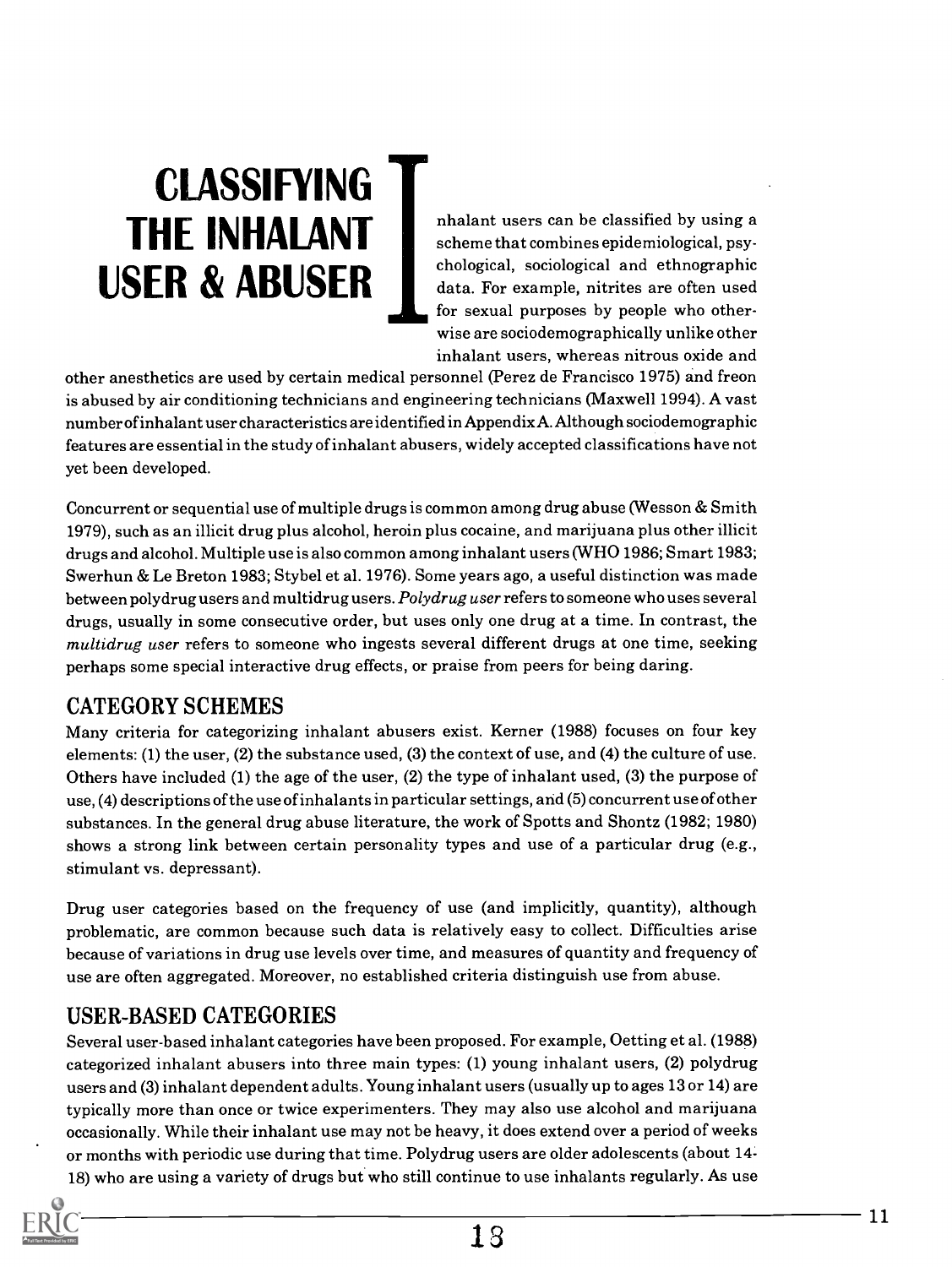and age progress, the pattern may become more solitary with much of their lives revolving around obtaining inhalants and seeking opportunities to use them. Inhalant dependent adults are long-term drug and alcohol users for whom inhalants appear to be the drug of choice. This can be somewhat deceptive, however. Many of these people would prefer alcohol but their marginalized way of life makes alcohol unaffordable. Nearly continuous use is sometimes observed in this group (Fredlund, 1994).

#### USER-PATTERN CATEGORIES

While frequency and quantity are necessary elements for any classificatory scheme, they are by themselves insufficient; other social psychological elements are often needed and included. One noteworthy scheme (Siegel 1984) proposes five use categories: (1) experimental, (2) recreational, (3)circumstantial, (4) intensified, and (5) compulsive. Experimental use refers to youth who merely experiment with drugs that are available and condoned within their peer culture. Recreational use is defined by the user's selfcontrol of consumption. Circumstantial use refers to users who take drugs only under certain conditions, or in particular settings. Intensified use involves a regular pattern of use, even daily use, but in amounts that do not impair functioning. Compulsive use entails typically high-intensity and high-frequency use over long periods of time, and typically produces some psychological and/ or physical dependency.

Central to these categories is the notion of binge or episodic use versus continuous use. It appears that many inhalant users, like cocaine users, inhale large amounts of the substance in irregularly-spaced episodes or binges, rather than in regular, continuous or habitual fashion (the latter pattern is quite typical of heroin users). The style, duration, pattern, and quantity of use are important considerations in the development of future classifications.

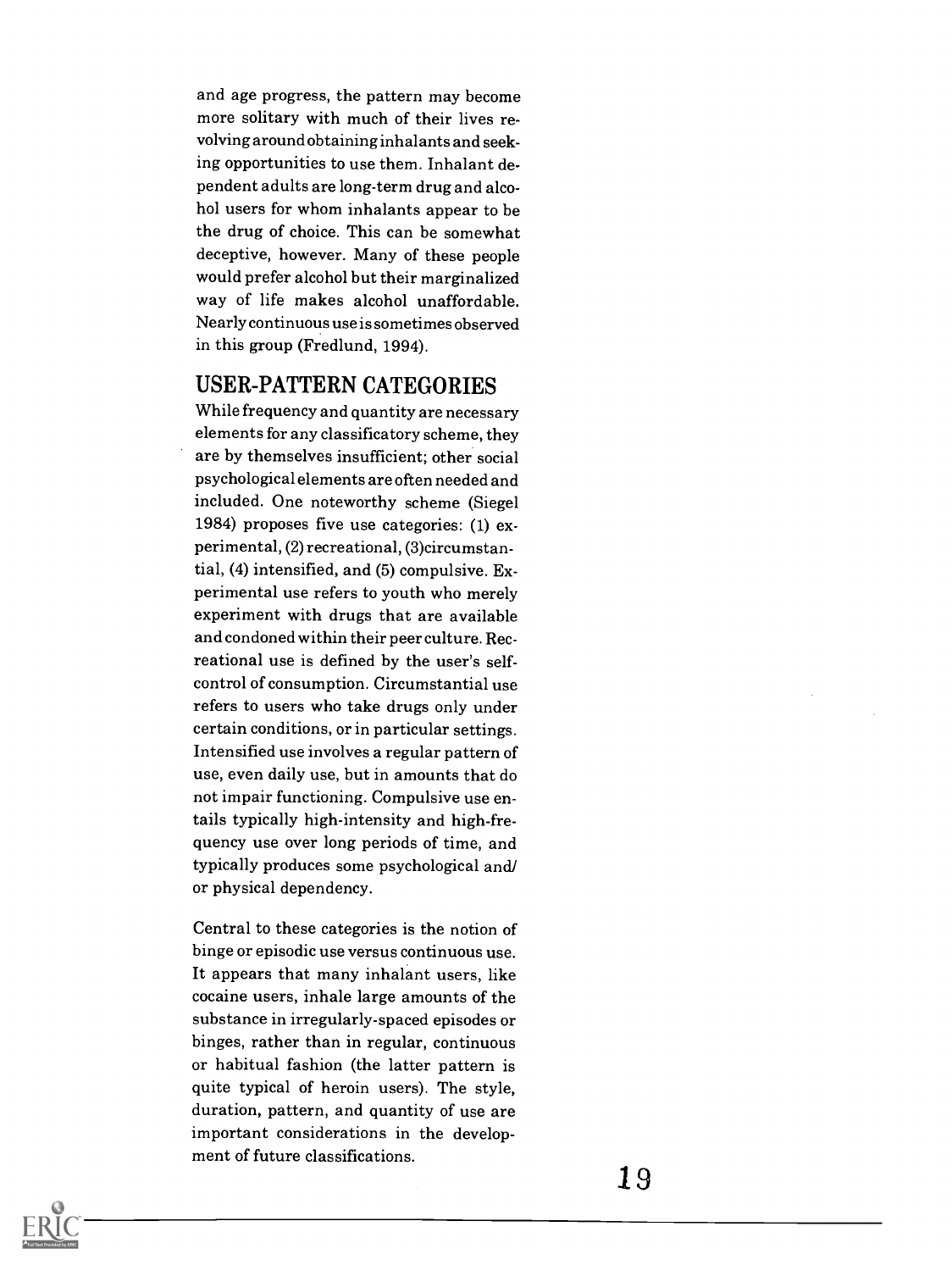# CAUSES AND **CONSEQUENCES USF**

substance use behavior-and it becomes more **OF INHALANT** he question of what is a cause and what is an equestion of what is an equestion of what is an equestion of what is an equestion of what is an equestion of what is an equestion when looking at effect is a major problem when looking at of a problem with inhalant use. A couple of examples will illustrate this. Inhalant users are known to have poor academic perfor-

mance (Liu & Maxwell 1995; Frank et al. 1988). Does this poor performance lead to frustration, problems in school and then the use of inhalants? Or, does inhalant use interfere with cognitive functioning and thus poor school performance? Another major question has to do with neurological damage. It is commonly held that inhalant users incur such damage. However, there are few, if any, studies which address the question of whether some, or all, of this damage may have occurred prior to the use of inhalants. It is possible that neurologic damage prior to the use of inhalants may lead to adjustment problems within the family, or at school, thus priming the individual for future inhalant use.

While the search for specific, temporal "cause and effect" relationships may be useful at some point, it may be better to consider the characteristics of inhalant users as interactive. For example, a child from a dysfunctional family may be prone to inhalant use, but it also is likely that the use of inhalants only increases that family dysfunction. Resolution of the problem involves addressing both the family issues and the inhalant use. Appendix A lists the various interactive causes, correlates and consequences of inhalant use that have been identified.

#### ORIGINS OF SUBSTANCE USE

Introduction. These are the eight prime factors behind substance abuse (Lettieri 1989): (1)personality deficiency; (2)disruptive environment; (3)adaptive difficulties; (4)peer pressure; (5)stages of use; (6)self-rejecting, self-derogating attitudes; (7) ego deficits and impaired coping strategies; and (8)stress and tension reduction.

There are several conditions that increase susceptibility to inhalant abuse (Oetting et al. 1988): age; gender; ethnicity; community factors; family features; deviance; school adjustment; social adjustment; education problems; emotional problems; and, most importantly, peer influence. Although many factors can affect youth susceptibility to inhalant use, researchers stress that the peer group is almost always one of them. Best friends or fellow gang members form a drugusing peer cluster in which they share their beliefs and ideas, support the rationale for drug use, and decide who will use, how much, and when. There may also be a cultural model for the use of drugs which are inhaled (Dworkin & Stephens 1980; Trotter et al. in press); for example, the well-knit bonds in inhalant-using Mexican and Brazilian street children may be due more to cultural rather than peer factors.

The occurrence of learning disorders are disproportionately high among inhalant-abusing youth (Barratt 1990). The relatively low verbal IQ's of inhalant-using youth can be worsened by families that are typically unstable or unavailable to help children learn to overcome their

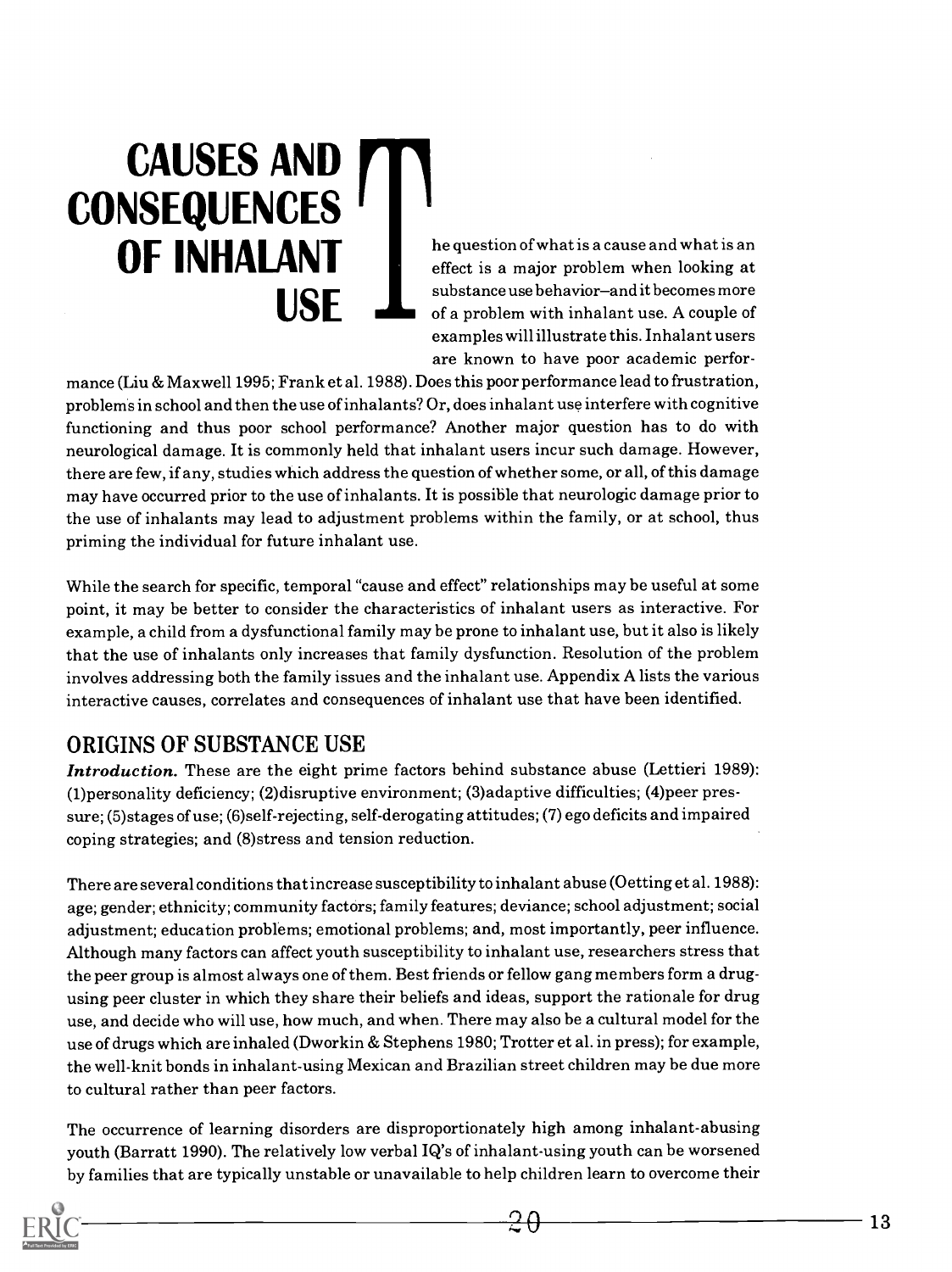reading and talking difficulties (Barratt 1990). As a result, these youth do not adjust well to school, are more deviant, and thus are more likely to drop out and use inhalants.

Family. One of the more frequent research findings is that inhalant users suffer from serious family dysfunction. They are more likely to come from broken homes, from families with alcohol and/or drug problems, and from families that are marked by conflict and discord. Nearly every study that evaluated family structure found that inhalant users were more likely to come from homes where the primary family was not

### Inhalant users are more likely to come from broken homes, from families with alcohol and/or drug problems, and from families that are marked by conflict and discord.

intact (Albaugh & Albaugh 1979; Berriel-Gonzalez et al. 1978; Carlini-Cotrim & Carlini 1988; Crites & Schuckit 1979; Guitierrez et al. 1978; Jacobs & Ghodse 1988; Leal et al. 1978; Massengale et al. 1963; Nurcombe et al. 1970; Schottstaedt & Bjork 1977; Zur & Yule 1990). In the few reports where there were no differences in intact family structure between inhalant users and others, the users were relatively young and both users and non-users were from groups with serious socioeconomic problems.

Family problems also show up in other ways. A number of studies indicate that families of inhalant users may be marked by discord, aggression and/or hostility (Berriel-Gonzalez et al. 1978; Comstock 1978; Crites & Schuckit

 $\overline{C}$   $\overline{\phantom{0}}$ 

1979; DeBarona & Simpson 1984; Gilbert 1983; Korman et al. 1980; Matthews & Korman 1981; Fredlund 1994). When family drug or alcohol use was assessed, the families of inhalant users were more likely to be substance-involved (Albaugh & Albaugh 1979; Bachrach & Sandler 1985; Berriel-Gonzales et al. 1978; Carlini-Cotrim & Carlini 1988; Crites & Schuckit 1979; Guitierrez et al. 1978; Smart et al. 1972; Smith, Joe & Simpson 1991; Stybel et al. 1976). Inhalant users with drug-using families had used more types of drugs, perceived their friends as having a more favorable attitude toward drug use, had experienced more poverty, and were more likely to have disrupted families as well as parents who had been arrested (Bachrach and Sandler 1985).

**Opportunity.** Although inhalant users almost uniformly experience family problems such as alcoholism, drug use, and broken families, all of which should negatively influence socioeconomic status (SES), studies do not show large and consistent differences in SES. The lack of consistent findings in this area may be because measures of SES tend to be somewhat unreliable. It is more likely, however, that the difficulty lies in study comparisons: really low SES groups may be underrepresented in population surveys or in school-based surveys, and therefore these studies may miss the groups lowest in SES and, possibly, highest in inhalant use. Inhalant users themselves often show problems with employment (Berriel-Gonzalez et al. 1978; Comstock 1978; Korman et al. 1980; Fredlund 1994).

School. Inhalant users also have serious problems in school. Inhalant users seem to disappear from school-based surveys beginning with the eighth grade (Beauvais 1990). Research results indicate that these students drop out. When compared with either non-users or with users of other drugs, inhalant users tend to have greater difficulty in school. They are more likely to have high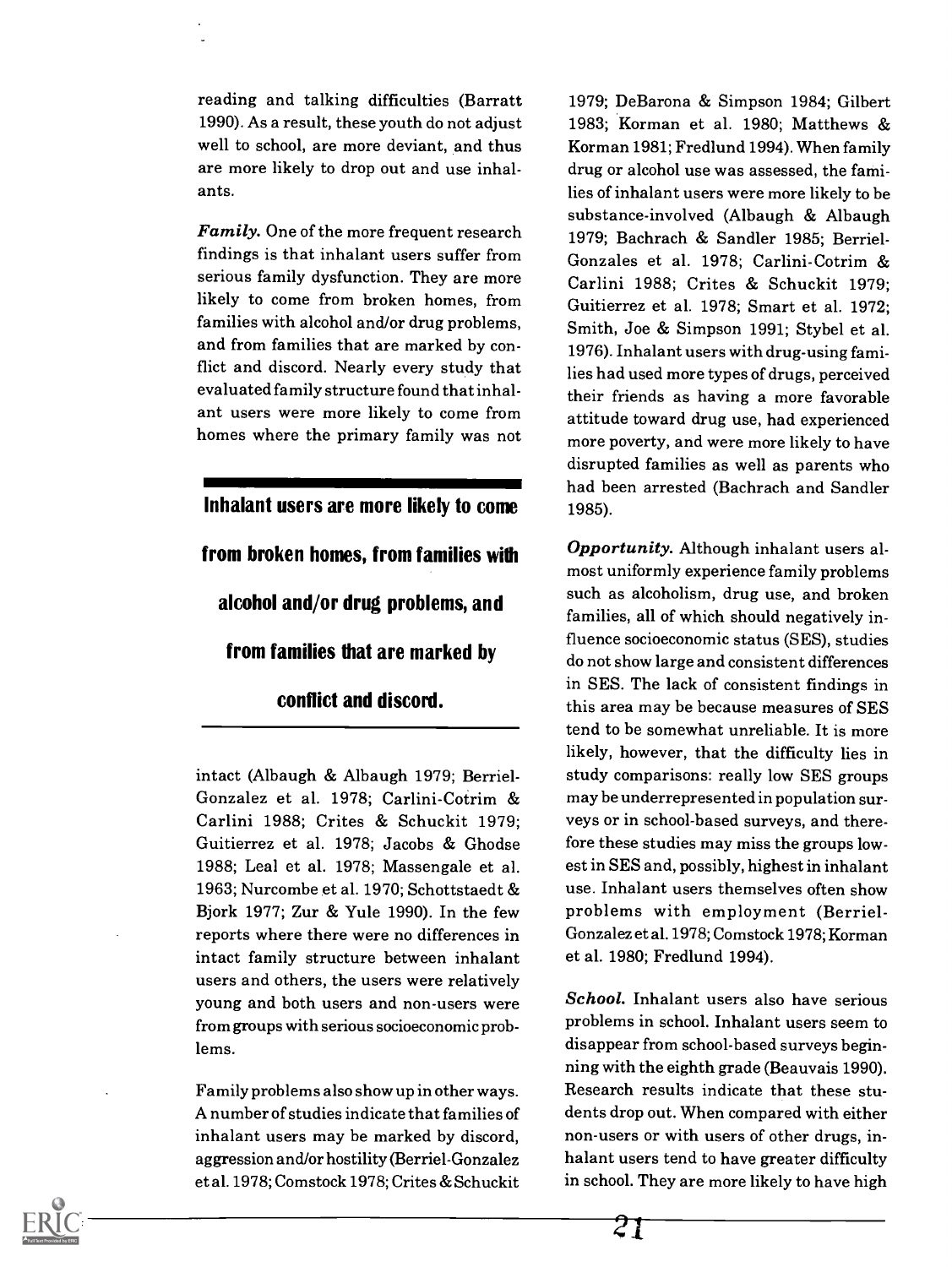#### INHALANT USE CORRELATES

n several ways the research on inhalant use is remarkable. First, early research, prior to 1975, and research completed since then are essentially consistent and lead to the same conclusions about inhalant users. Considering that drug use has changed radically over this time span, differences in findings over time might be expected. Instead, the recent research has only expanded on and amplified earlier conclusions. Second, the research is remarkably consistent; within a psychosocial area, the studies show high agreement. Third, the research results lead to similar conclusions regardless of age of the study population: inhalant users are found among the subjects who have the fewest social resources at any age and in any group. Fourth, results are consistent across cultures. Research results from four continents and, within the United States, from a number of different cultural contexts, are fundamentally in agreement.

**T** he most general conclusion is that inhalant users are likely to be marginal in society. Inhalant use is highest in areas of poverty, prejudice, lack of opportunity, and dysfunctional family environment. Youth who are failing in school, showing lack of ability to meet the requirements of that environment, are also among those most susceptible to inhalant use. Inhalant users have friends who are also marginal; they are likely to be involved with inhalants, since most inhalant use is a group activity. Those who do move on to solitary use, however, are probably the ones with the most problems. With all these social problems, it is not surprising to find that inhalant users are also likely to have problems with school authorities, to be involved in criminal behaviors, and to suffer from emotional distress.

 $E. R.$  Oetting,  $Ph.D.$ 

absenteeism, to have been suspended, to drop out or have been expelled, and to have poor academic performance and lower grades (Altenkirch & Kindermann 1986; Bachrach & Sandler 1985; Beauvais et al. 1996; Carlini-Cotrim & Carlini 1988; Coulehan et al. 1983; Jacobs & Ghodse 1988; Matthews & Korman 1981; Reed & May 1984; Carlini-Cotrim & Carlini 1988; Coulehan et al. 1983; De Barona & Simpson 1984; Korman et al. 1980; Liu & Maxwell 1995; Matthews & Korman 1981; Wingert & Fifield 1985).

Deviance and Delinquency. As might be expected, since inhalant users have trouble adjusting to work and to school, they also have trouble adjusting to society in general. Even among other drug users, inhalant users stand out as deviant.

Inhalant users seem to be more likely to be involved with other drugs. Although there are those who prefer inhalants, the studies that have looked at a range of drug use often find that inhalant users are heavily involved with other drugs as well (Jacobs & Ghodse 1988; Mata & Andrew 1988; Carlini-Cotrim & Carlini 1988; Compton et al. 1994; Dinwiddie et al. 1987; DeBarona & Simpson 1984; Ellison 1964; Shurtz et al. 1994; Sokol & Robinson 1963). This heavier involvement with drugs in general may help to explain some other findings. Among the inhalant users in a Texas youth program, chronic sniffers had been arrested an average of 9 times, 40 times more often than nondrug users, and twice as often as occasional sniffers (Stybel et al. 1976). In a study of Hispanic youth, two-thirds of the inhalant users who were patients in a treatment program had been arrested compared with only 3 percent of a control group (Berriel-Gonzalez et al. 1978). Among Hispanic youth in Texas drug prevention programs, inhalant users were more likely to have been stopped and questioned by the police, to have been arrested, and to be on probation (DeBarona & Simpson 1984).

22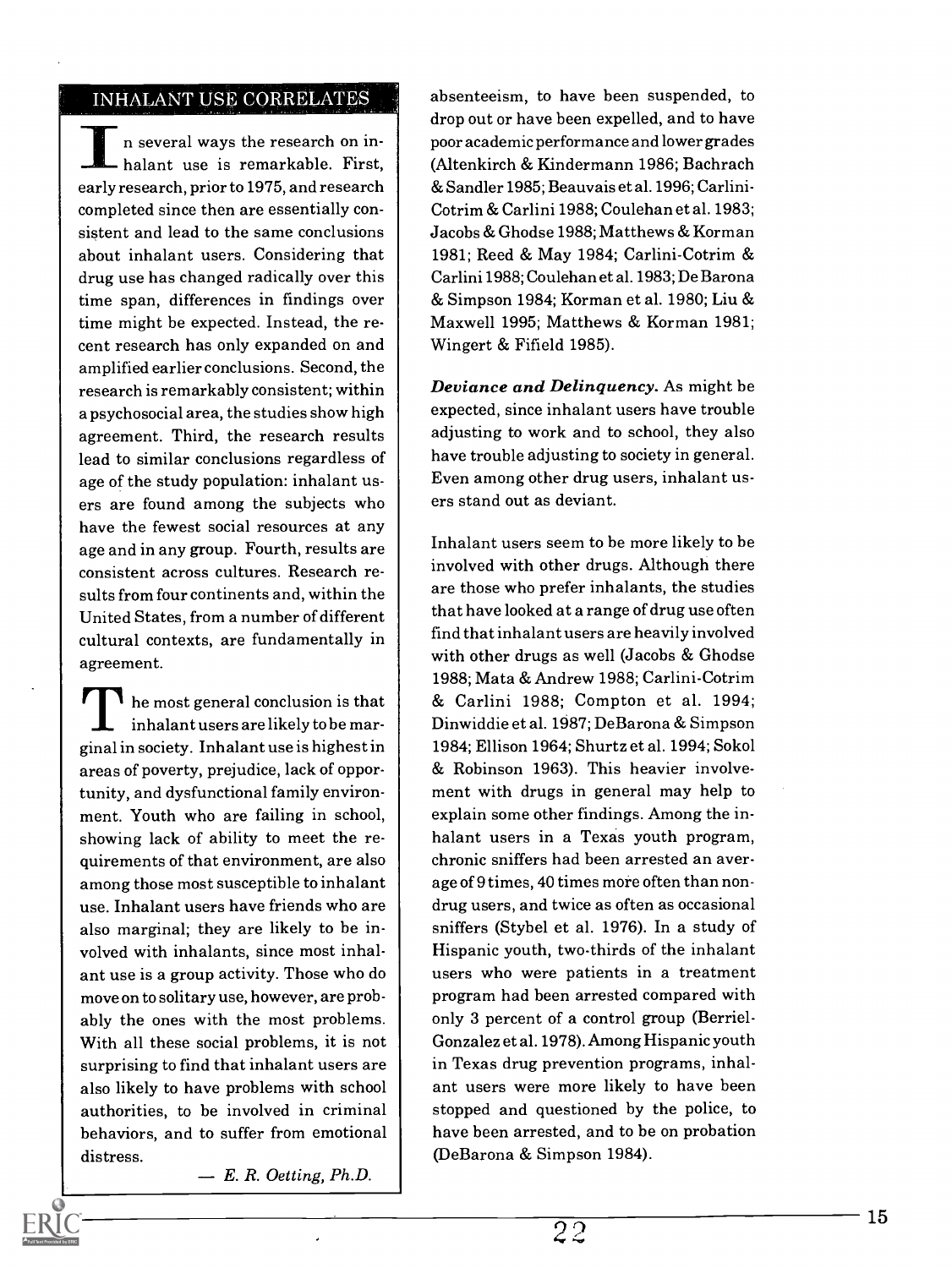Inhalant users are also likely to get into trouble with the law earlier than users of other drugs. Among adolescent delinquents in London, on the average, the first arrest of inhalant users occurred about a year and a half before the first arrest of users of other drugs (Jacobs & Ghodse 1988). Inhalant using delinquents from a city in the southwestern United States, when compared with other delinquents, had been arrested almost 3 times as often, were arrested more often for the more serious crimes, and the age of first arrest was lower (Reed and May 1984).

Psychological Characteristics. The picture thus far is that inhalant users are a group with serious social and societal problems. Early studies suggested that inhalant users might suffer from greater emotional distress. Case studies, for example, suggested that inhalant users might be anxious and depressed (Weise et al. 1973). Inhalant users have higher scores on the Taylor Manifest Anxiety Scale, have been treated more often for emotional problems, and are more alienated (Fejer & Smart 1973; Smart et al. 1972). More adolescent delinquents who used inhalants are depressed than adolescent non-inhalant users who used other drugs (Jacobs & Ghodse 1988). There is some evidence that inhalant users are lower in selfesteem. One study found lower self esteem and satisfaction with social relationships (De Barona & Simpson 1984). Another found inhalant users were lower in variables that would logically relate to self-esteem (Annis et al. 1971).

Inhalant users do seem to suffer from greater emotional distress, and there are hints that some inhalant users may indeed have serious personality disorders (Dinwiddie et al. 1991; Swadi 1996). A long-standing pattern of drug use alone, particularly when accompanied by other deviant behaviors such as with inhalant users, could lead to a diagnosis of personality disorder or antisocial personality disorder. An adolescent reaction to

the family problems that are often associated with inhalant use (broken families, family hostility, and aggression) could easily lead to a diagnosis of adjustment disorder in an adolescent, another diagnosis that has been applied to inhalant users in some studies. The signs of emotional distress and the behaviors of inhalant users could equally be simply an outcome of the social and family problems and social environment of the inhalant user, and not a result of personal psychopathology.

Peer Drug Involvement. One stereotype of the heavy inhalant user is that of the social isolate or "loner." Research reports, however, are highly consistent in describing most inhalant use as a group activity. In an early report on inhalant-using youth in Texas, about three-fourths of inhalant use occurred with other youth (Stybel et al. 1976). Among London delinquents, 75 percent of users inhaled with friends (Jacobs & Ghodse 1988). Among adolescent users in Northern Ireland, nearly 80 percent inhaled with friends (Lockart & Lennox 1983). More than 80 percent of Brazilian "street kids" used with their friends (Carlini-Cotrim & Carlini 1988). Among Native-American children in a boarding school, sniffing was typically done in a group (Schottstaedt & Bjork 1977). Among poor Hispanic youth, 90 percent used with their friends (Guitierrez et al. 1978).

The kinds of friends that inhalant users have may be an important factor in their inhalant use. Inhalant users may have a narrower group of friends, with higher deviance among them. While family sanctions against inhalant use tend to be high, even in the families of inhalant-using youth, sanctions against inhalant use by peers are much lower (Bachrach & Sandler 1985; Beauvais et al. 1985). Chronic inhalant users in Texas spent more time with their friends and their friends were more deviant (DeBarona & Simpson 1984). Friends of inhalant users may use more drugs (Mata & Andrew 1988), and the friends of inhalant users are also

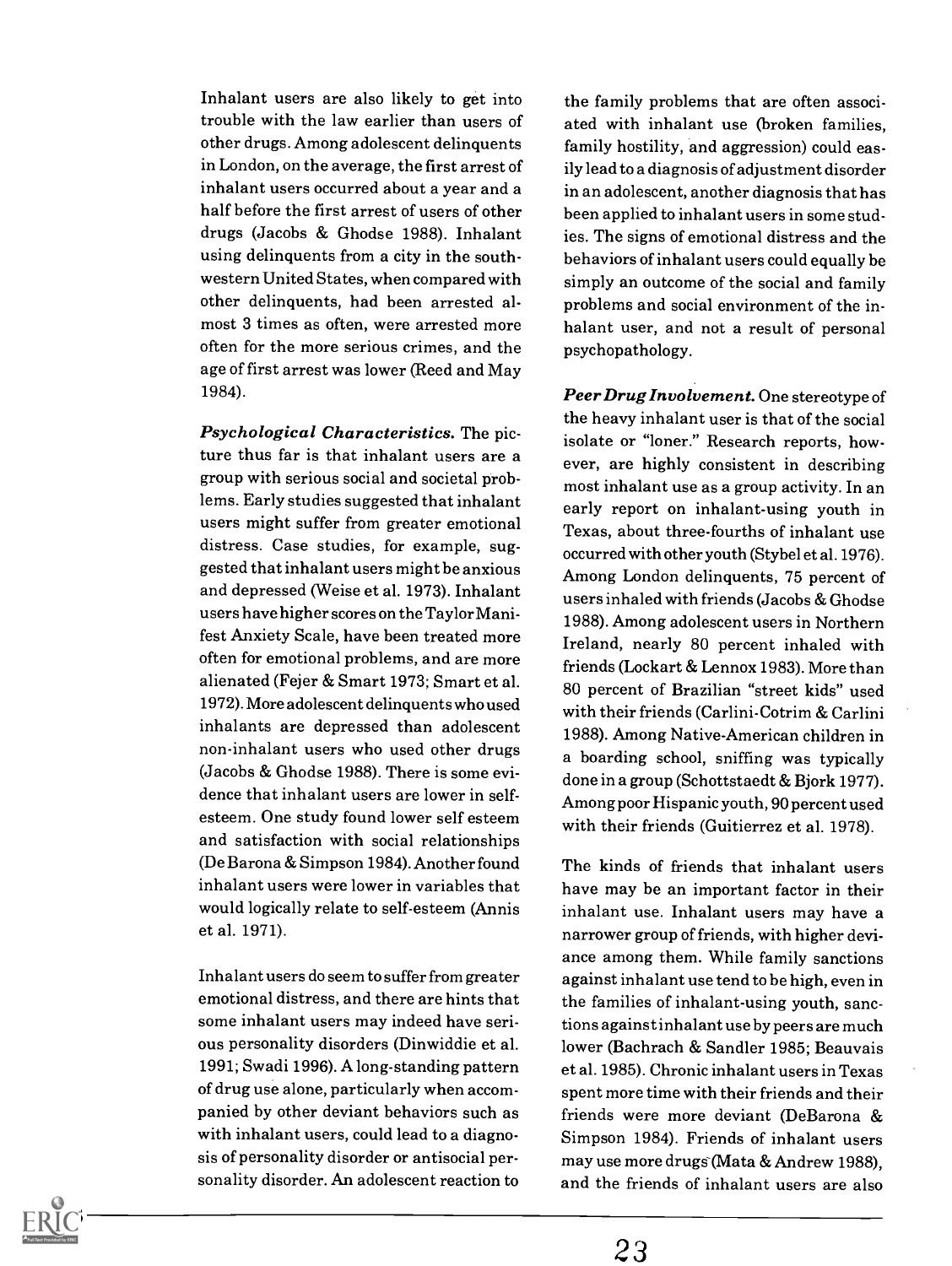likely to be using inhalants (Bachrach & Sandler 1985; Oetting et al. 1988; Stephens et al. 1978).

In general, more than three-fourths of inhalant use is probably with friends. This leaves a considerable gap, however, showing that a

#### In general, more than three-fourths of

#### inhalant use is probably with friends.

significant amount of inhalant use does occur when the user is alone. From general experience of those working with inhalant users, solitary users seem likely to be more disturbed and have more problems. Only one study compared those who use alone with those who do not, and it indicated that there was more psychopathology in those who used alone (Guitierrez et al. 1978).

Adult patterns of use are less well documented. From the descriptions available, adult use is probably more social than that of adolescents. The milieu of use is typically that of a stereotypic "skid row". Groups of adults will share resources, share inhalants and engage in prolonged binges lasting several days. These bouts are usually marked by sexual promiscuity, poor nutritional intake and the danger of exposure. Alcohol will be used and shared when available. Fredlund (1994) found among adult Kickapoos poverty, low educational attainment, cultural distinctiveness and cultural isolation, as well as physical health and safety problems for these adults and their children.

Culture. The location of "hot spots" of inhalant abuse in Hispanic barrios and on Native American reservations suggests the possibility of cultural influences. Studies that show differences in drug use rate related to ethnicity usually assume that the problems are occurring because youth are caught between two cultures (Gilbert 1983; Guitierrez et al. 1978; Nurcombe et al. 1970). There are, however, almost no actual studies of the cultural identification of minority youth and how that relates to inhalant use. When such studies are conducted, they should carefully control for socioeconomic status. Many studies have not done so and wrongly conclude that certain cultural beliefs and values lead to substance abuse when the real cause is actually socioeconomic.

The most serious levels of inhalant use may occur in specific drug-oriented subcultures. Perhaps the most extreme example of a subculture is reported in a study of Mexico City "street kids" who essentially severed all ties with their families and formed their own subculture, probably to replace the family (Leal et al. 1978). Another example is among the adult members of the Kickapoo people living in Eagle Pass, Texas (Fredlund 1994).

#### REASONS FOR USE

When inhalant users are asked why they use, some common themes are noted: (1)desired euphoric effects ("it feels good"); (2)easy availability; (3)low expense; (4) possession is not clearly illegal (avoidance of legal hassles); (5) convenient packaging; (6) gives fast and multiple highs (which is particularly attractive to young children who want quick gratification); (7)adolescent expression or rebellion; (8) easier to hide from or explain to parents than alcohol or marijuana; (9) alleviates stress; and (10) peers approve of or insist on use, which enhances peer respect because use is "cool."

Discerning the link between awareness and behaviors is a complex problem, and is compounded by the drug user's frequent inability to fully recognize or verbalize motives for drug use.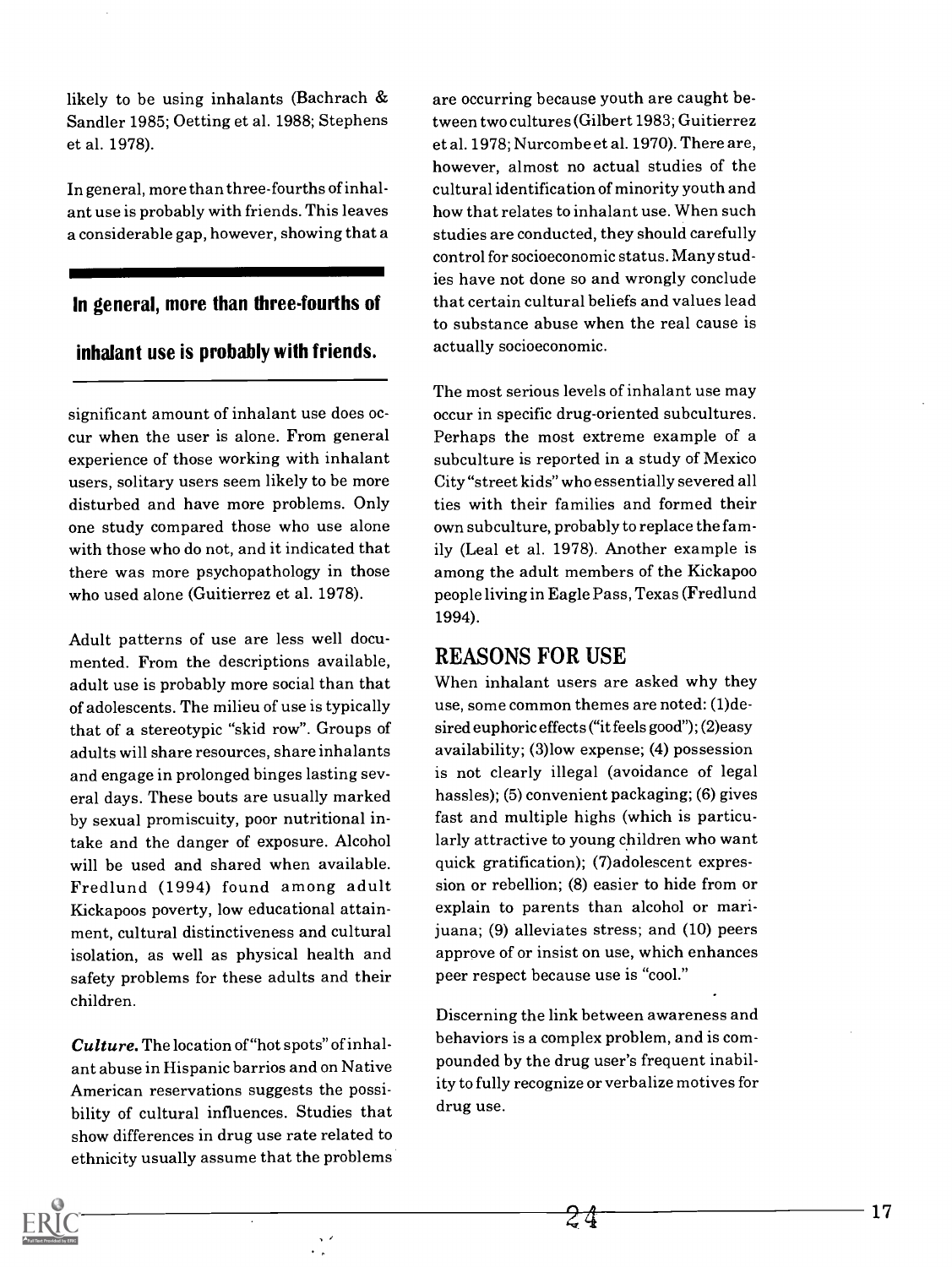#### BEHAVIORAL CUES

Many behavioral cues present in a druguse setting can trigger continued drug use. These cues are important indicators for treatment and prevention regimens. The following are among the most common: time of day; day of week; a certain person; smell; taste; a particular street, neighborhood, house or building; an emotional feeling (anger, loneliness, depression, sadness, boredom, hurt feelings); a social gathering or a group of people; a memory (good or bad); success or failure (some take drugs to celebrate, others to forget); alcohol and other drug use (use of one drug may disinhibit the user and thus encourage other or continued drug use).

#### ADOLESCENT REBELLION

The root problem of inhalant abuse may have more to do with normal stages of adolescent development and adolescent rebellion than with inhalants per se. Youth may like inhalants because they shock, confuse and disturb their parents (Gregory 1986). These youth could merely be acting out their normal stages of adolescent rebellion, a period in which youth test the boundaries of autonomy and independence versus dependence.Inhalant use may also be a way to get parental attention. In this regard, inhalant abuse may be more a problem of adolescence than of drug abuse (Duncan 1986).

#### MORTALITY

Although toxic drug effects can and do directly cause death, deaths among inhalant users are also indirectly related to use. Death appears in at least five ways: (1) asphyxia (solvent gases can significantly limit available oxygen in the air, causing asphyxiation); (2) suffocation (typically seen with inhalant users who use bags); (3) choking on vomitus; (4) careless and dangerous behav-

#### INHALANT USE/VIOLENT DEATH

The Bexar County Medical **L** Examiner's Office has investigated all cases of death related to inhalant abuse occurring during a recent 6-year period in Bexar County, Texas. Thirtynine cases had inhalant chemicals detected by screening of blood or other suitable specimens, and were initially identified by circumstances suggesting inhalant abuse, external physical signs at autopsy, or by toxicological screening of high risk deaths. Although few deaths were found to be directly due to inhalant toxicity, a striking correlation was made relating inhalants with violent death. The most prevalent manner of death was suicide (28 percent of cases) followed by accident (26 percent), homicide (23 percent), and inhalant-induced death (18 percent). By far, the most predominant inhalant agents used were compouonds containing toluene (32 cases, representing 82 percent), although toluene was considered the cause of death in only one instance. The mean toluene concentration in blood in 32 cases was 3.78 mg/L. All other inhalants (trichloroethane/trichloroethylene, nitrous oxide, gasoline and freon 12) were detected in only seven of the cases. The high rate of suicide and violent death in these inhalant abusers while under the influence of the chemicals is suggestive of neurotoxicity.

James C. Garriott, Ph.D., D-ABFT

iors in potentially dangerous settings (e.g. explosions  $&$  fire); and (5) sudden sniffing death syndrome most often from cardiac arrest (Tenenbein 1990).

In a San Antonio study of inhalant deaths, the most prevalent mode of death was suicide (28 percent) (Garriott 1990). A large majority of inhalant suicides hung them-

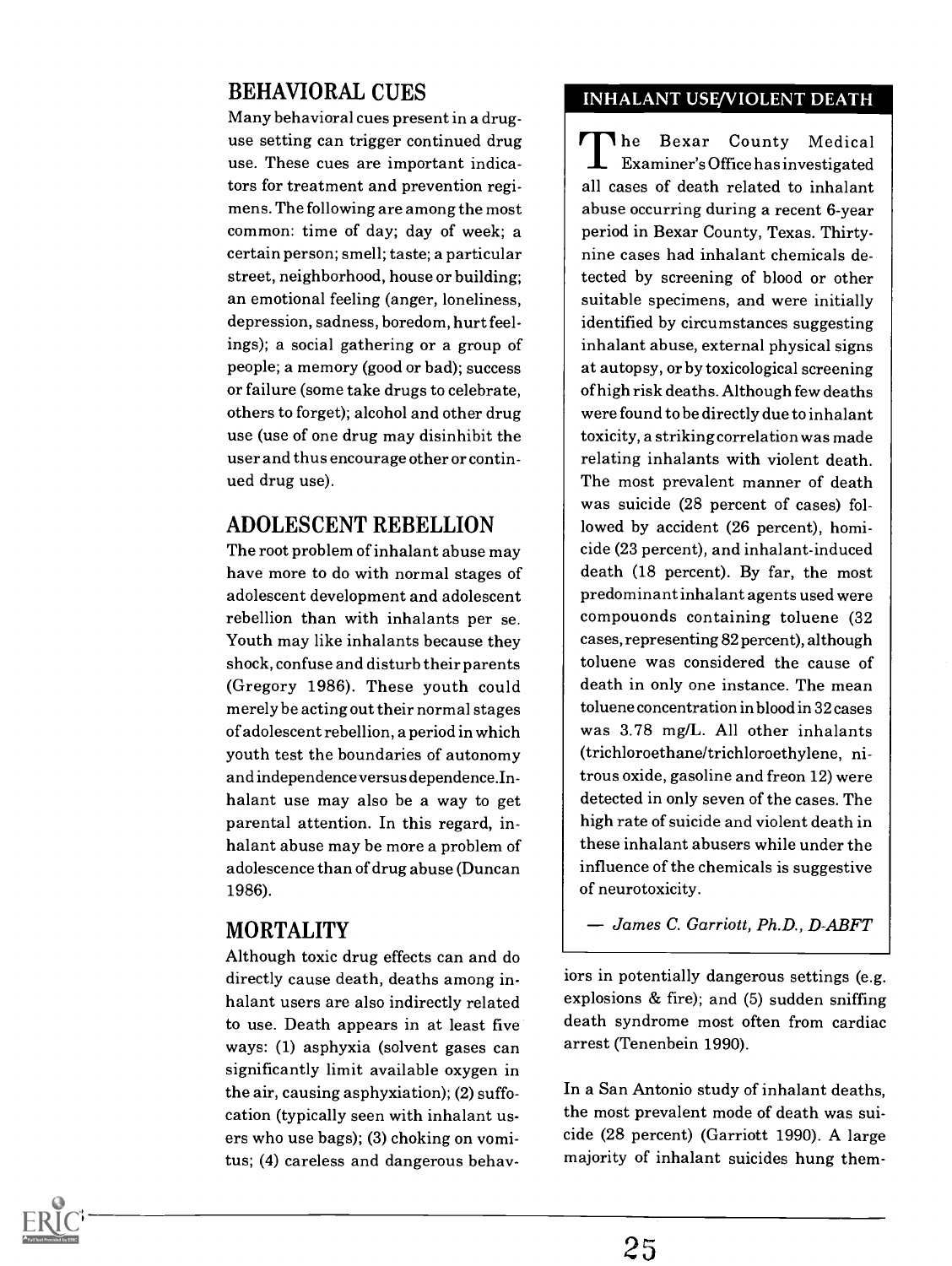selves (91 percent) in contrast to the relatively low use of this method of suicide by non-inhalant users (18 percent). In addition, the study found that only a small percentage of the inhalant-user deaths (18 percent) were due to inhalant-induced cardiac arrhythmias. Overall, 77 percent of deaths of inhalant users were by violent modes (suicide, homicide and accident), rather than as direct consequences of drug toxicities.

 $\ddot{\phantom{a}}$ 

Another study (Maxwell 1994) found persons who died of inhalants in Texas in 1990- 1993 were male (94 percent), Anglo (90 percent), and average age was 26. Close to half of the deaths each year involved freon and the occupations of decedents included air conditioning technicians, engineering technicians and pipefitters.

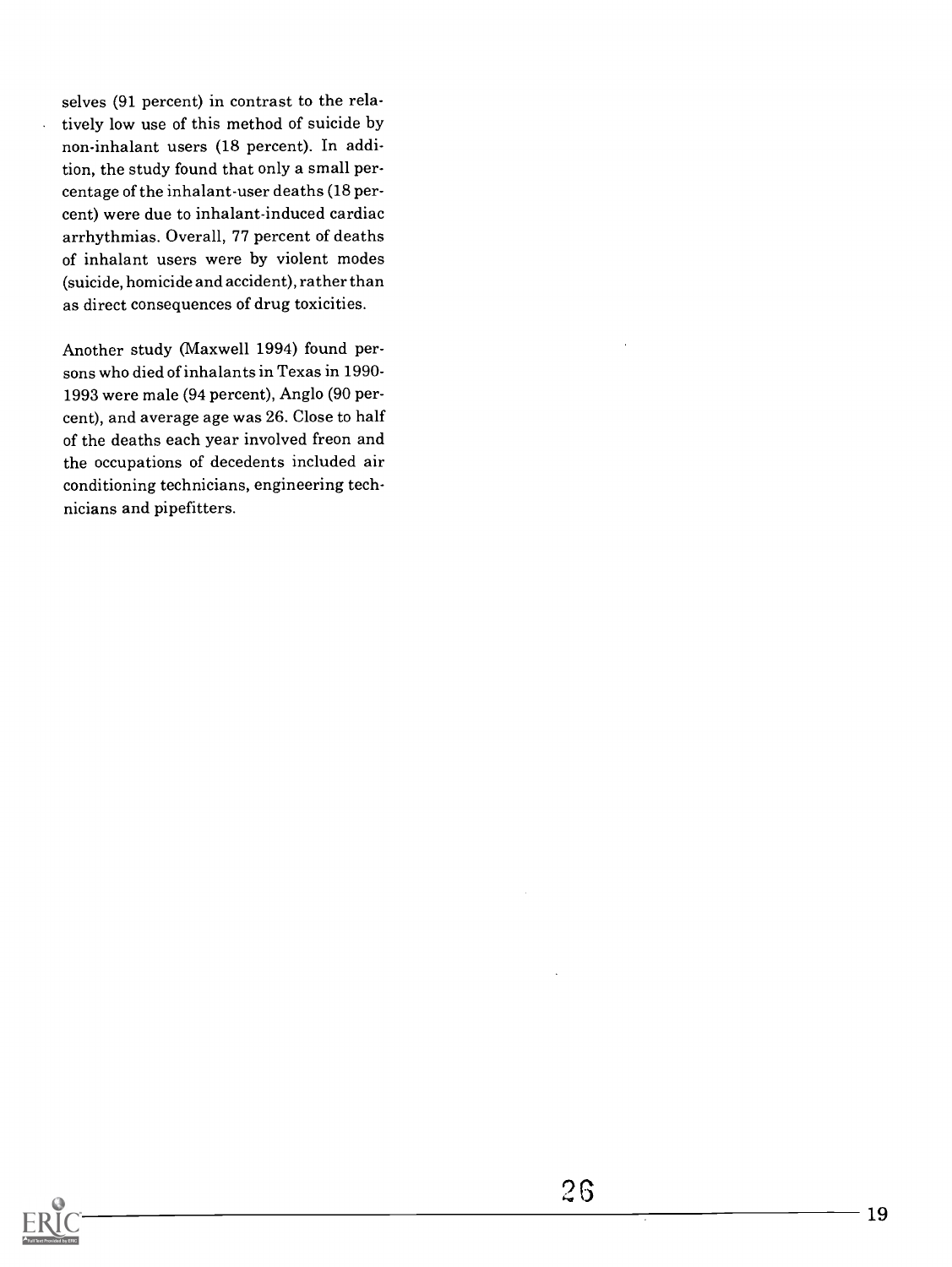# EFFECTS OF **INHALANT**

he reports from most inhalant users indicate  $\overline{\text{USE}}$  cation produced by alcohol. The initial efthat the perceived effects mimic the intoxifects are lightheadedness, tingling sensations, agitation and a sense of euphoric exhilaration. Further, there is a sense of well-

being and power. From these perceptions, one would think that inhalants are stimulants, but prolonged use, as with alcohol, demonstrates that the primary action is one of a physiological depressant. Later effects include dizziness, blurred vision, poor judgment, loss of contact with reality, slurred speech, unsteady gait and, with a sufficient dose and duration, loss of consciousness. There are some reports that heavy doses of inhalants will also produce hallucinations, both visual and auditory. Several hours after use, lethargy and headache are common.

Neuropsychological problems. From the perceived and observed effects noted above it is clear that there is some level of impairment due to inhalants in the short term. Additional evidence for this comes from studies of neuropsychological studies of inhalant users. (Neuropsychological functioning refers to such things as intelligence, memory, problem solving, and visual, auditory and tactile perception). For instance, Korman et al. (1981) found that inhalant users performed more poorly on a number of neuropsychological tests including IQ measures and various measures of perception. It should be noted that these studies did not control for length of abstinence from inhalants, nor for problems that may have existed before inhalants were used. In a general review of this issue, Chadwick and Anderson (1989) concluded that, while most studies do show neuropsychological deficits in inhalant users, it is difficult to tell how extensive these are, or how long-lasting they are due to the many methodological problems already discussed.

Neurological problems. For a number of reasons, there is a modest degree of uncertainty as to the nature of the physical effects of inhalants. First, the high degree of variability and the combinations of chemicals in commercial and industrial compounds makes it very difficult to determine a direct effect from any particular chemical. Second, the degree of physical impairment is related to the dose and duration of use, factors which are difficult to ascertain from users. Third, there is the important question of the degree to which physical damage will be reversed upon cessation of use. Fourth, it is difficult to sort out problems that may have been in existence prior to the onset of inhalant use. Finally, many studies do not make a distinction between acute and chronic effects. For example, many neurological studies take place while inhalers are intoxicated and draw the conclusion that the effects found will be permanent. It should be recognized that inhalants are lipophilic which means they are deposited in fat tissues in the body and leach out into the bloodstream over an extended period of time. Tests for chronic effects should take place after an extended period of abstinence. Despite these problems, there are some commonly agreed upon physiological effects from the use of inhalants.

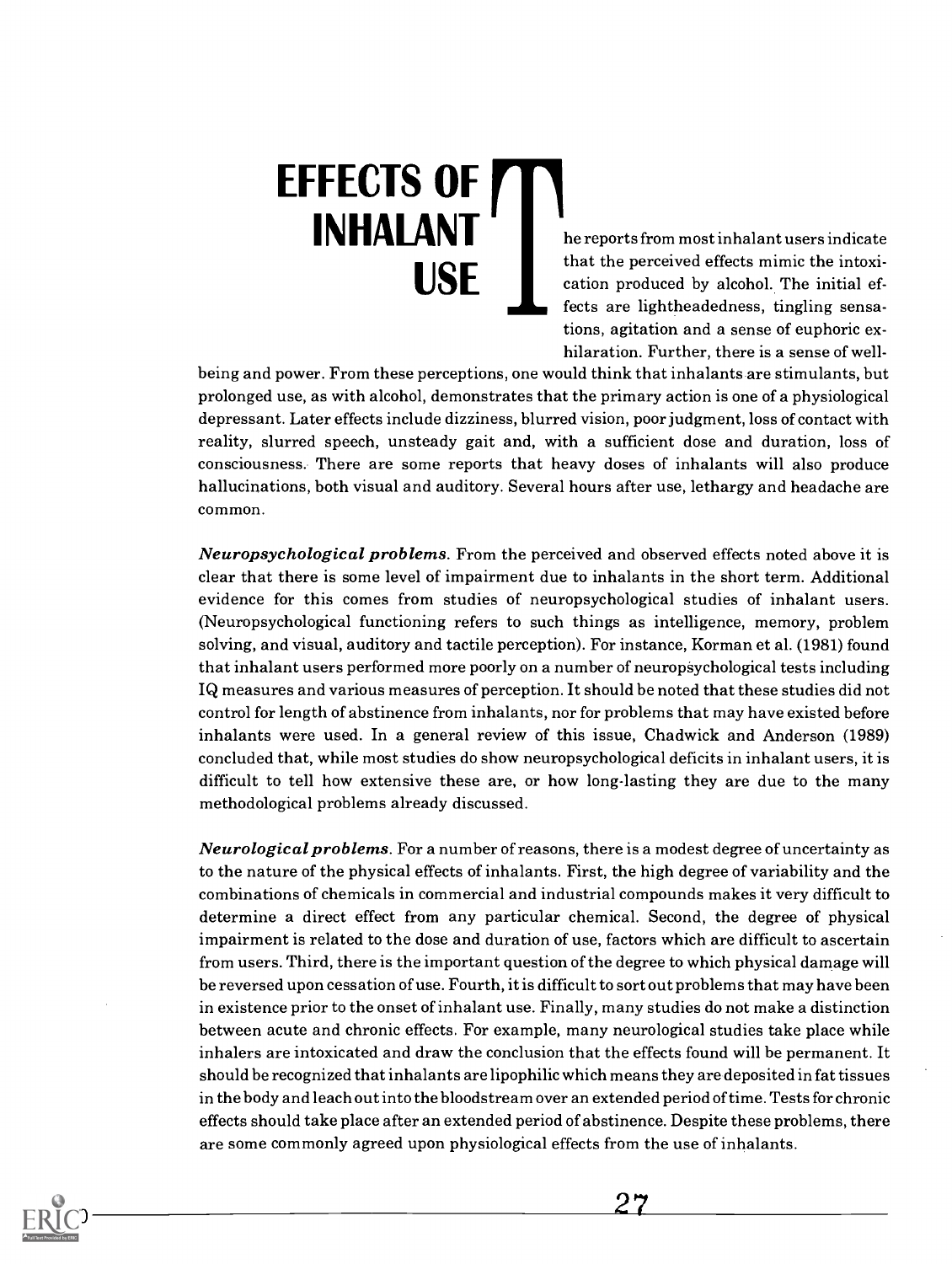Tests for brain damage suffer from many of the same methodological problems listed above. Rosenberg and Sharp (1990), Ron (1986) and Dinwiddie (1994) reviewed the existing studies and came to essentially these conclusions: While a number of studies have revealed brain abnormalities (e.g. through CAT and MRI imaging), it is not clear whether these were preexisting conditions, they existed in all inhalant users and whether these problems will reverse over time. A very recent and comprehensive review of all of the evidence, including that from animal studies, leads one to the conclusion that some lasting damage does accrue but it is difficult to detect except in chronic, high dose users. (Sharp & Rosenberg, in press).

These conclusions raise a major question does the use of volatile solvents result in the level of brain damage that is commonly held

For a number of reasons, inhalant use does constitute a dangerous behavior and this danger should not be minimized:

- 1. Current methods of assessment may not be sensitive enough to detect injury that may persist over time. Some studies have shown that among chronic, heavy users there is an actual loss of neural tissue (e.g. Fornazzari, 1983) so there is some reason to suspect that some neural loss is occurring among most heavy users.
- 2. Death can and does occur among inhalant users, (Garriot 1990; Cunningham et al. 1987; Bass, 1970; Maxwell 1994; Tenenbein 1990), some from first time use. The causes of death have already been discussed but bear repeating; asphyxia (commonly from plastic bags over the head), cardiac arrhythmias and failure, violence (both homicide and suicide), and accidents such as explosions, fires and head injury from passing out.

3. There are some inhalants that are known to cause permanent damage (e.g. compounds containing hexanes produce irreversible peripheral nervous system damage and other compounds cause hearing loss). It is difficult for the user to know whether the compound they are using contains the chemicals leading to these problems.

among research and treatment professionals? What we know so far would indicate that the level of injury is not as severe as some think.

Non-neurologic effects. In addition to the dangers already discussed, there are other medical problems that have been detected among solvent abusers; some of these involve acute crises that require immediate medical attention. Linden (1990) has reviewed the medical literature which indicated that there are heart, liver, kidney, blood and lung complications that accompany moderate to heavy use of inhalants (not all inhalants cause all of these problems). For the most part, once the immediate medical crisis had been managed, these problems tended to resolve with time.

#### PSYCHOLOGICAL AND SOCIAL **EFFECTS**

As with the use of any other drug, the use of inhalants is not without its effects on an individual's psychological and social functioning. It has been shown that inhalant users often have a number of other psychological problems (Dinwiddie et al. 1987; Oetting et al. 1988; Swadi 1996) and the continued use of inhalants will only exacerbate those conditions. In particular, the cognitive confusion caused by inhalants will only interfere with any therapeutic interventions or attempts to maintain a competent lifestyle.

Problems in family, work and school adjustment are also hallmarks of inhalant users.

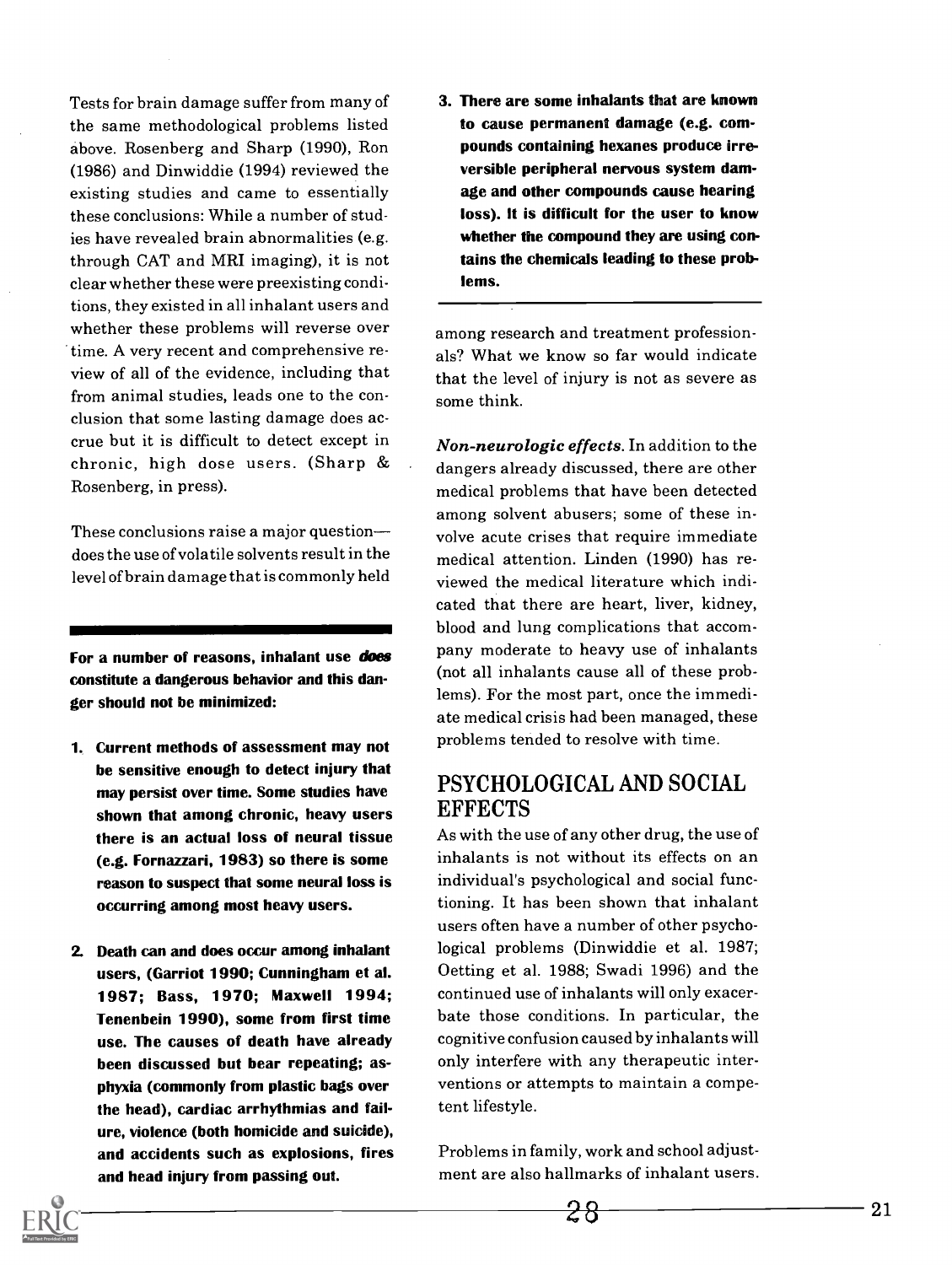#### SIGNS AND SYMPTOMS

Signs and Symptoms Most Frequently Reported in Long-term, Heavy Users of Toluene-Containing Solvents

Short-term memory loss Emotional instability Cognitive impairment Slurred and "scanning" speech Wide-based ataxic gait Staggering or stumbling Nystagmus Ocular flutter Tremor Optic neuropathy Unilateral or bilateral hearing loss Loss of sense of smell Diffuse slowing of the EEG Abnormal or absent brainstem auditory-evoked response Diffuse cerebral, cerebellar, and brainstem atrophy Enlarged ventricles and widening of cortical sulci, especially in the frontal or temporal cortex

 $\rightarrow$  Gordon T. Pryor, Ph.D.

Once again, amelioration of these problems is extremely difficult for an individual whose intellectual capacity is compromised by the use of inhalants. Furthermore, existing problems are only extended by inhalant use. Families will be more rejecting of youth who are using inhalants, and schools will be reluctant to provide educational and supportive services. Continued inhalant use into later adolescence is seen as an aberration even amongpeers leading to rejection in this important developmental arena. Inhalant using youth are marginal in many ways and the time used in obtaining, using and experiencing the effects of inhalants only serve to move them further away from normal so-

22

cializing influences. Inhalants have not been shown to be addicting in the sense of exhibiting tolerance and withdrawal, yet the powerful psychological dependence that users report make it extremely difficult to stop use and engage in normal developmental tasks.

#### RESEARCH NEEDS IN STUDYING INHALANT EFFECTS

Given the complexity of inhalant abuse, interdisciplinary research is necessary to effectively study the observed toxic effects of inhalants on humans. Contributing disciplines could include chemistry, pharmacology, medicine, psychology, psychiatry, sociology, child development, social psychology and group influence, and quantitative test and measurement specialties. Listed below are some of the desirable data elements for comprehensive studies.

Type of Substance Used. Relevant chemical and pharmacological data on inhalants might include the type of substance used; the specific formulation; the nature and degree of its impurities; the volatility, potency, and resultant metabolites; the dose response curve; and the effects when used alone as compared to when used in combination with other chemicals.

Mode of Administration. Helpful sociological data would include the mode of administration (cloth, aerosol, bagging or huffing, heated volatile) and whether it was by mouth, nose, gastrointestinal routes, or skin absorption.

**Drug Interactions.** It is essential to know if other drugs are used consecutively or at the same time with the solvent; what interaction effects may have occurred such as adaptivity, synergism, antagonism, or independence; and whether observed effects were complicated by withdrawal or tolerance. Data on the user's drug history are also essential.

Developmental Issues. It is important to know the user's position in the drug depen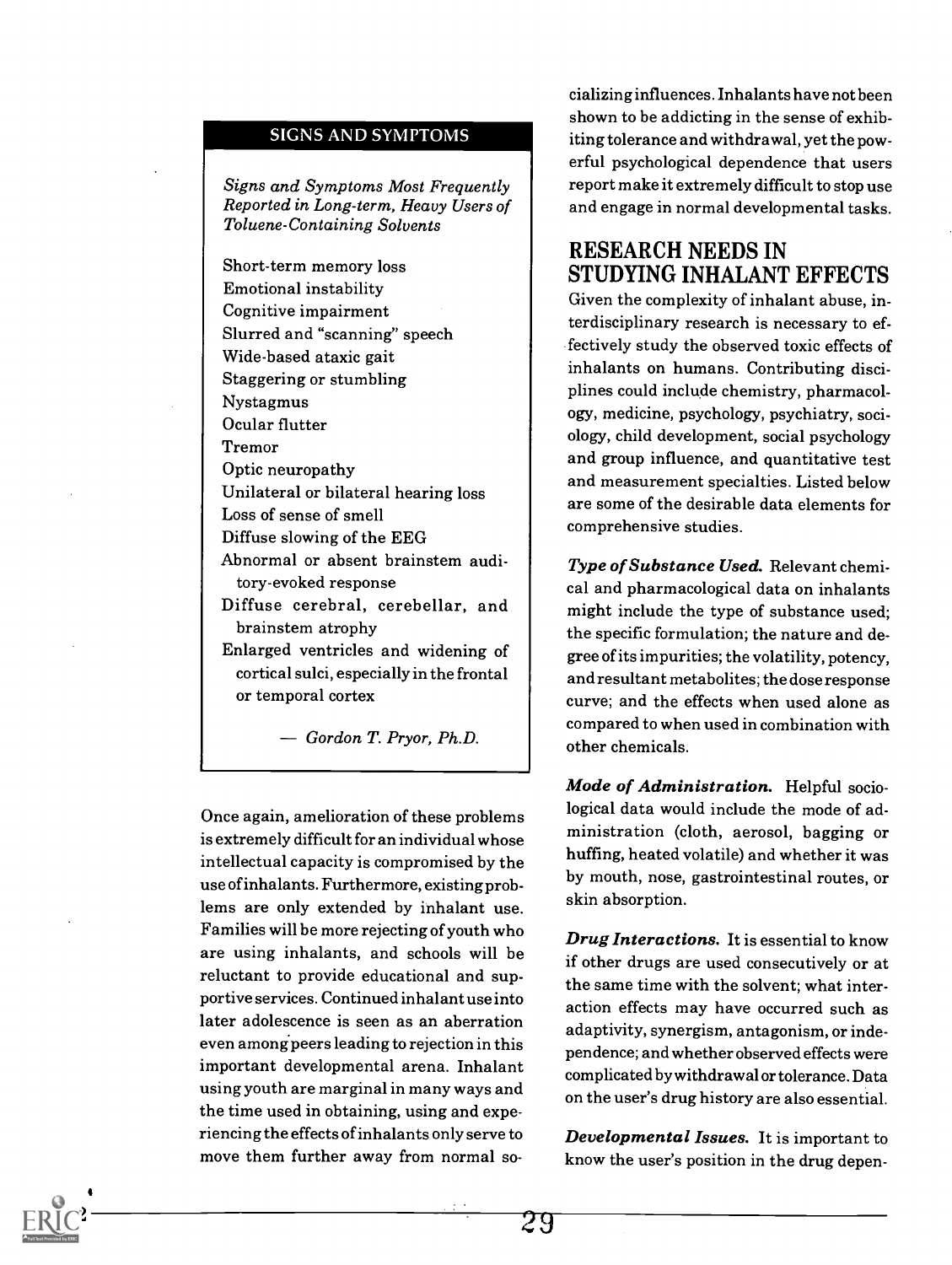dence cycle (for example, whether (s)he is a novice or chronic user). Information on adolescent rebellion could help explain the user's systematic or unpredictable use of solvents as well as the types of negative effects (social-behavioral and/or toxicological).

Dose. The amount of inhalant used may relate to mode of administration, potency of the solvent or its volatility, developmental factors, and social psychological factors such as duration of individual exposures and shared use among peers.

Reversibility of Damage. There is a common perception that inhalant users incur immediate and substantial brain damage. This perception leaves many practitioners, particularly in the treatment area, with the sense that there is little that can be done for these people. Accurate measurement of the extent and type functioning that can be recovered would be of great benefit to both those treating inhalant users and the users themselves.

Style of Use. Social psychological data could distinguish between episodic or continuous use, ascertain the dose and duration of exposure per drug-taking occasion, pinpoint the time lapsed between exposures, and determine whether the solvent is used alone, shared with peers, or combined with other substances.

Health Status. Medical data about the user's general health could help distinguish the observed effects of inhalants from the user's other medical conditions such as nutritional status, cognitive impairments, extant neurological damage, hepatitis, and other organ dysfunction.

Mental Health. A variety of psychological and psychiatric conditions can cloud relevant psychological test performance measurements, and distort the user's self-reported accounts of perceived inhalant effects.

Measurement Errors. Many measurement errors disrupt research of inhalant users, particularly those involving the source of subjects and the truthfulness of self-reports. Because inhalant use is a relatively rare phenomenon, locating appropriate test subjects is difficult. The setting from which subjects are taken can influence study results. For example, treatment clients are likely to be the most severe cases with multiple complications. The general inhalant user typically does not seek treatment, and those that do may not be typical of the user population. Subjects that are involved in the criminal justice system may be less likely to fully report their drug use or its effects for fear of further legal penalties. While subjects from school-based settings are useful, many inhalant users are often not in school. Similarly, data from household settings exclude the large number of homeless inhalant users.

Another concern is the truthfulness of the inhalant user's self-reports on use, as well as responses to a variety of interview questions. Self-reported data can be influenced by whether or not the subject is involved with the criminal justice system; by selfperceived stigma in reporting solvent use, and related deviant behavior; by cultural or peer-group taboos; or by the subject's accuracy in remembering his/her behaviors (due to inattention, memory loss, withdrawal effects, or other cognitive or neurological impairments).

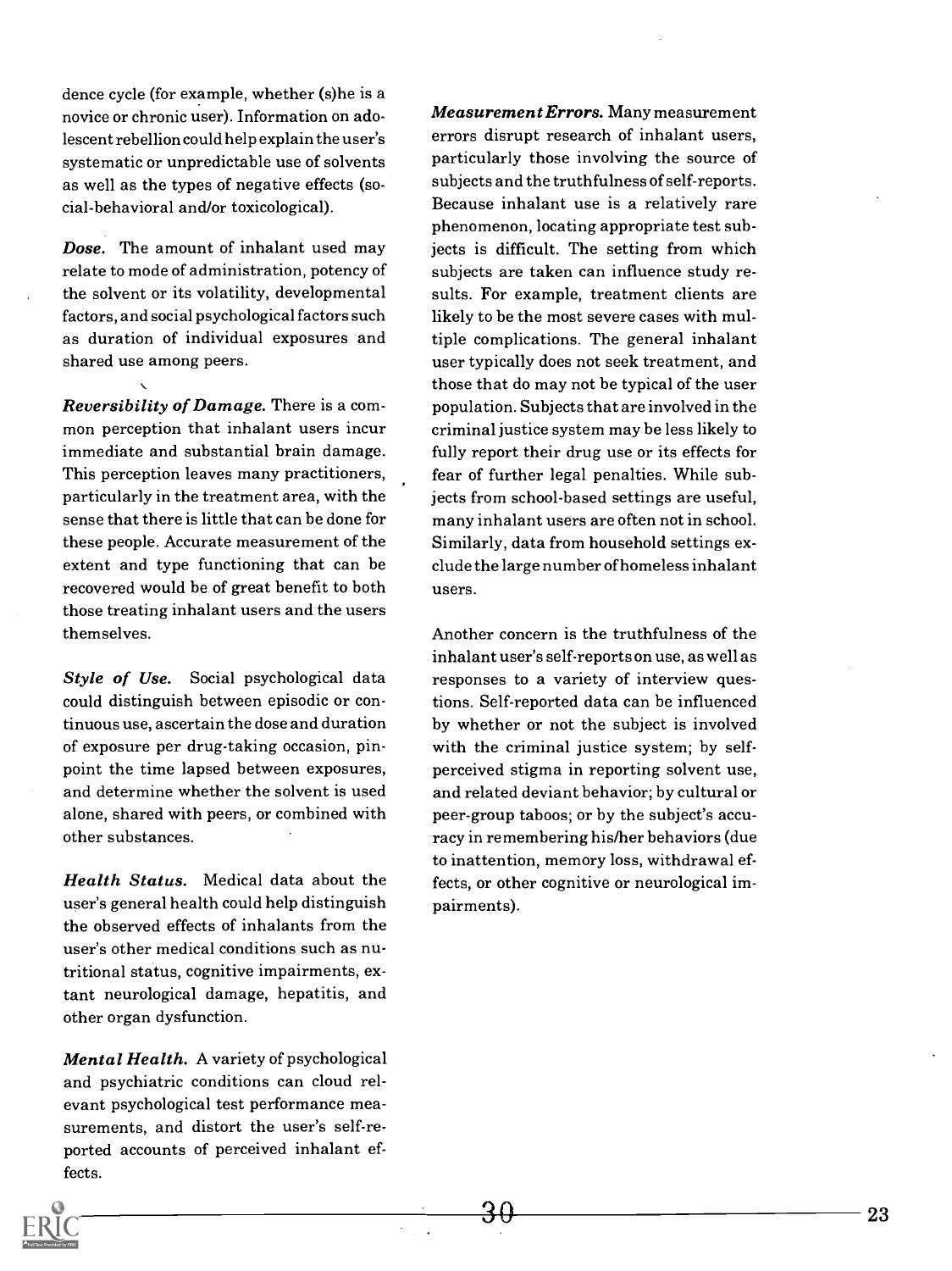## TREATMENT OF INHALANT USERS

reatment of inhalant abusers must incorporate effective outreach, screening and diagnosis; involvement of the family in the therapy; consideration of environmental and behavioral influence; and appropriate selection of the treatment regimen (client/treatment matching).

#### PROBLEMS IN OUTREACH

The four basic problems in conducting outreach are as follows: (1) inhalant users do not typically seek treatment, thus only the most severe cases are observed in clinical settings; (2)inhalant users are often not in school, so school-based treatment and prevention/education may not reach many of the users; (3) home-based case-finding is ineffective for the homeless; and (4)involvement of the family in the treatment process is necessary. When treatment is focused solely on the youthful client, without family involvement, relapse is likely (WHO 1986).

The families of many inhalant users have been described as extremely chaotic and early assessment of family functioning is essential. It may well be determined that the family is not at a point where they are capable of making the needed therapeutic changes and alternative short or long-term foster placement of an adolescent should be considered (Jumper-Thurman & Beauvais 1992). It has also been observed that, once identified, inhalant users are reluctant to enter treatment and will often leave treatment in the early stages. Careful work must be done at this stage to insure continued compliance with treatment. Most clinicians who work with inhalant users recognize that users are very wary of professionals and physiologically are very sensitive to strong stimuli; thus strong, confrontive interactions should be avoided as users are brought into the early stages of treatment.

#### SCREENING AND DIAGNOSIS

 $\sim$  4  $\sim$ 

Due to the wide range of problems encountered by inhalant use, a thorough assessment of all areas of physical, psychological and social functioning is necessary. While this is standard practice in most drug abuse treatment, it takes on added importance with inhalant users since the level of dysfunction in any one area may seriously impact another. A thorough physical exam should be performed to rule out acute system problems that may need attention before treatment for inhalant abuse can begin (Linden 1990). A careful history of length and intensity of inhalant use is useful in determining when and at what level treatment can begin (See "Detox" below). An inventory of family, peer, educational and occupational resources (or deficits) should be conducted early on since restructuring in all of these areas may constitute a major part of treatment (Jumper-Thurman & Beauvais 1992). Discharge and aftercare plans should begin with the assessment process and continue throughout the course of treatment. Where resources are available, a neurological examination at intake can be helpful in assessing level of neurologic injury and functioning.

31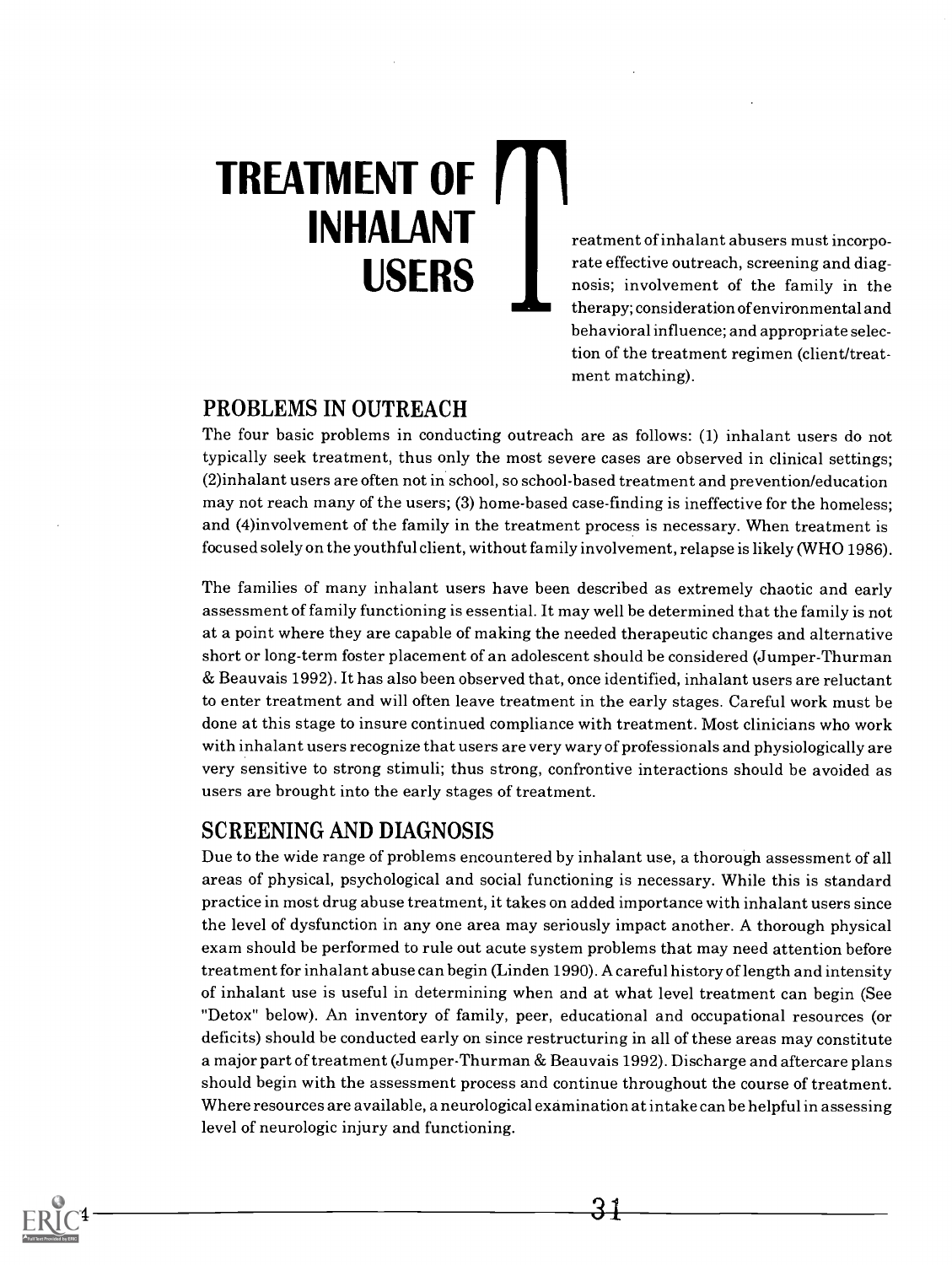Neurotoxic disorders due to inhalant use can be confused with other conditions, and mild cases of neurotoxic injury are very difficult to diagnose (Rosenberg 1990). Although diagnoses are difficult to make, individuals do develop a similar clinical picture when exposed to solvents at equivalent doses for equivalent durations of time (Rosenberg 1990). The use of MRI (magnetic resonance imaging) is a potent procedure to detect abnormalities in users (Rosenberg 1990). Current technology can detect abnormalities in brain structures, and continuing advances offer great promise for enhanced screening and diagnosis in the future.

#### DETOXIFICATION

Detoxification is typically seen as the time during which a drug or alcohol user is recovering from the acute effects of the substance they have been using. For most drugs this is usually less than a week. After that time, most of the chemical is out of the individual's body and they are then ready to engage in the therapeutic process. Detox time for inhalant users differs from this schedule in a number of ways. First, given that inhalants are stored in fatty tissue in the body and are slowly leached back into the blood stream, it may be several weeks before the direct action of the chemicals is no longer present. Second, although much of the neurological damage from inhalant use is reversible, this healing process takes considerable time. Finally, at the point that many inhalant users enter treatment, their nutritional and general health status is seriously compromised. As a result of these conditions, the detox period for many inhalant users is more extensive than for other drug users (Jumper-Thurman & Beauvais 1992; Fredlund 1994; Sharp & Rosenberg, in press). At the initiation of treatment, many users are lethargic, physically weakened and cognitively confused. Premature attempts to implement therapies that require energy and clarity of thought will only lead to failure and frustration, both on the part of the patient and the treatment staff.

There is no agreed upon standard period of detoxification for inhalant users although it is clear that the usual 30-45 day treatment regimen typically employed with substance abusers is inadequate. It may take this amount of time simply to get the user to the point where therapeutic gains can be made. The above, of course, is a generality and each patient must be assessed individually. Detox and total treatment time will vary according to the level and duration of solvent use, the basic health of the individual and the repertoire of other social resources that can be brought to bear on the process of recovery, and periodic assessment of cognitive function is required to monitor changes and determine readiness for more therapeutic interventions (Fredlund 1994).

#### LIFE SKILLS

Many solvent users have become socially marginalized throughout the time they have been involved with inhalants. Many lack basic social and health care skills; they may have experienced academic failure and have not developed the minimal competencies for holding a job. Further, they may be socially inept and have learned to interact with others only through aggressive (or even passive) means. All of these elementary issues are of importance in the early stages and throughout the course of recovery. Clearly, treatment must involve collaboration with a wide range of community resources. Given the initial level of deficits, aftercare and follow-up are of extreme importance when working with inhalant using patients. In addition, due to cognitive problems, organized activities should be brief (20 minutes) and varied and deal with concrete subject matter consistent with the limited attention span and capacity for abstract thought of clients experiencing acute effects of neurotoxicity.

#### PEERS

The social world of many inhalant users has become very constricted and they tend to associate only with a small group of indi-

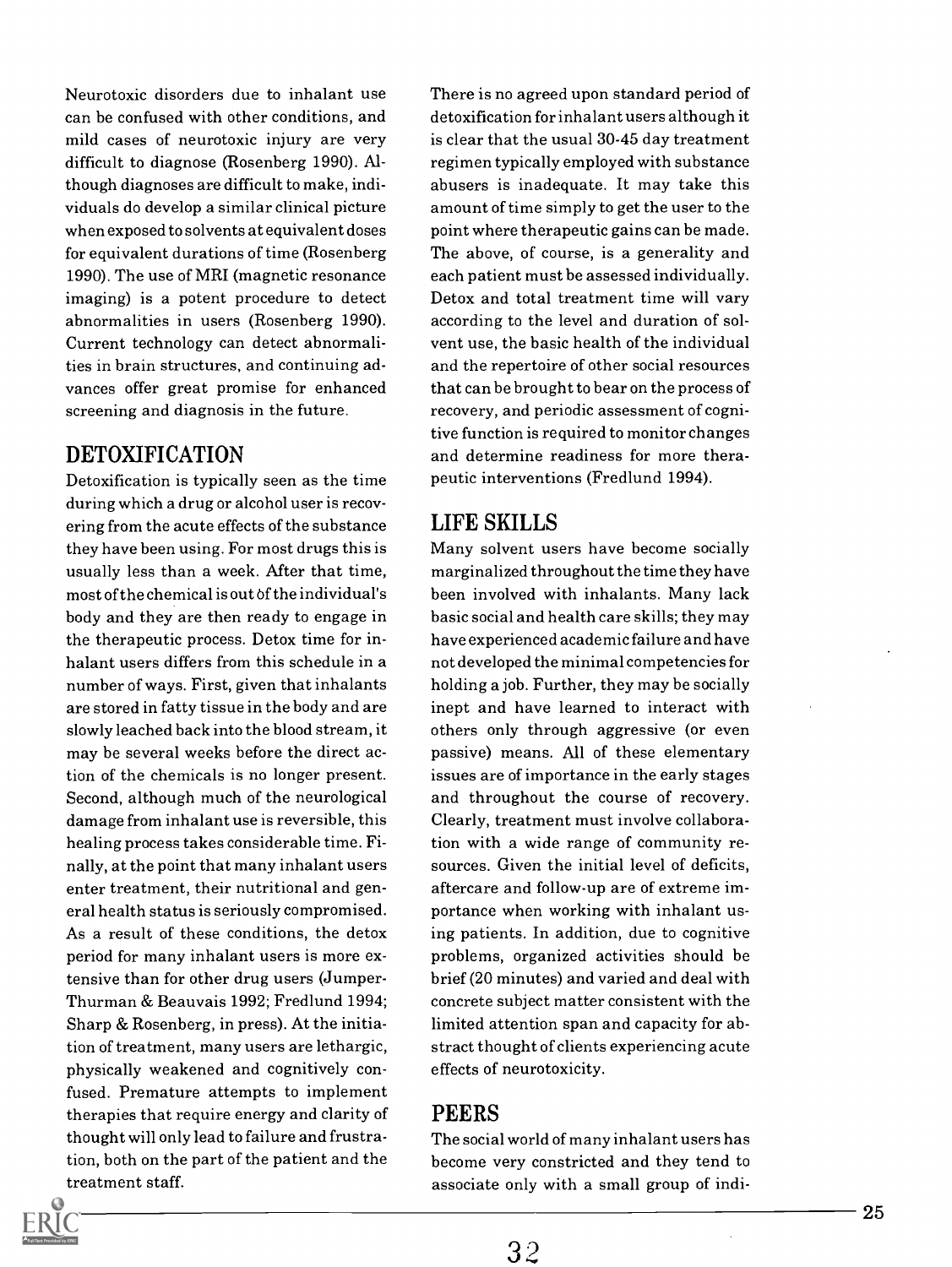viduals who are also heavily inhalant involved (Oetting & Webb 1992). This pattern is somewhat characteristic of all drug users but seems to occur more commonly among inhalant users. A major task of therapy, then, is to both break these peer bonds and to resocialize the users into a new peer environment. Lack of contact with the previous peer structure is essential throughout the course of treatment.

#### FAMILY TREATMENT

There are at least ten needs that should be attended to in treatment, and which should be understood by the parents (Glenn 1981):

- 1. Children need to be able to exercise setf-discipline, self-assessment, and selfcontrol.
- 2. Children need to develop self-esteem.
- 3. Children need clearly defined limits.
- 4. Children need the ability to operate successfully within a system (for example, if they skip homework one night, then they must do it in the morning; if they skip doing homework too often, then they loose the privilege of playing school sports).
- 5. Children need confidence that they can affect what happens to them. If they see themselves as victims, they will turn to drugs; if they do not learn to operate within limits, then they will not learn how their own acts affect them.
- 6. Children need the ability to make judgments, which they learn by being with mature adults (example combined with dialogue).
- 7. Children need positive role models.
- 8. Children need skills for working effectively with others.
- 9. Children need to feel they are loved and valued.
- 10. Children need open, honest communication with their parents.

Treatment of young drug users is significantly enhanced by the involvement of the family in the treatment regimen, and is best when individually tailored to client needs (Szapocznik & Kurtines 1989; Stanton & Todd 1982; Rubin & Babbs 1970). Children have many needs which, if unmet in the family, may foster drug use: "Any reliable prevention or treatment program must provide the means to substitute non-harmful activities that satisfy these users' needs for gratifications sought previously in solvent sniffing" (Kerner 1988, 9). When designing treatment, it is essential to analyze the children's needs and the role the family plays in satisfying those needs in order to teach drug abuse resiliency factors.

#### TREATMENT MATCHING

Matching clients with specific, individualized treatments is a relatively new focus in treatment of alcohol and drug addictions (Hester & Miller 1989; Gottheil et al. 1981). Because inhalant users are different from the general drug users, different treatment and prevention strategies must be applied (Giovacchini 1990), because "it is not clear if approaches to working with alcohol- and marijuana-using youth are effective with inhalant-using youth" (Mata & Andrew 1988, 71). The challenge for inhalant treatment approaches is to tailor the regimens to the differing target populations. Some have even questioned whether inhalant abusers can be treated in a general drug abuse treatment program or whether dedicated programs are needed (Jumper-Thurman & Beauvais 1992).

There are three major considerations in client-treatment matching: (1) matching specific treatment to the specific needs of the youthful inhalant user and the user's family, (2) matching both the client's and the therapist's cultural status and cultural sensitivity, as well as the cultural relevance of the proposed interventions, and (3) matching the global therapeutic approach to the client's mental abilities and emotional de-

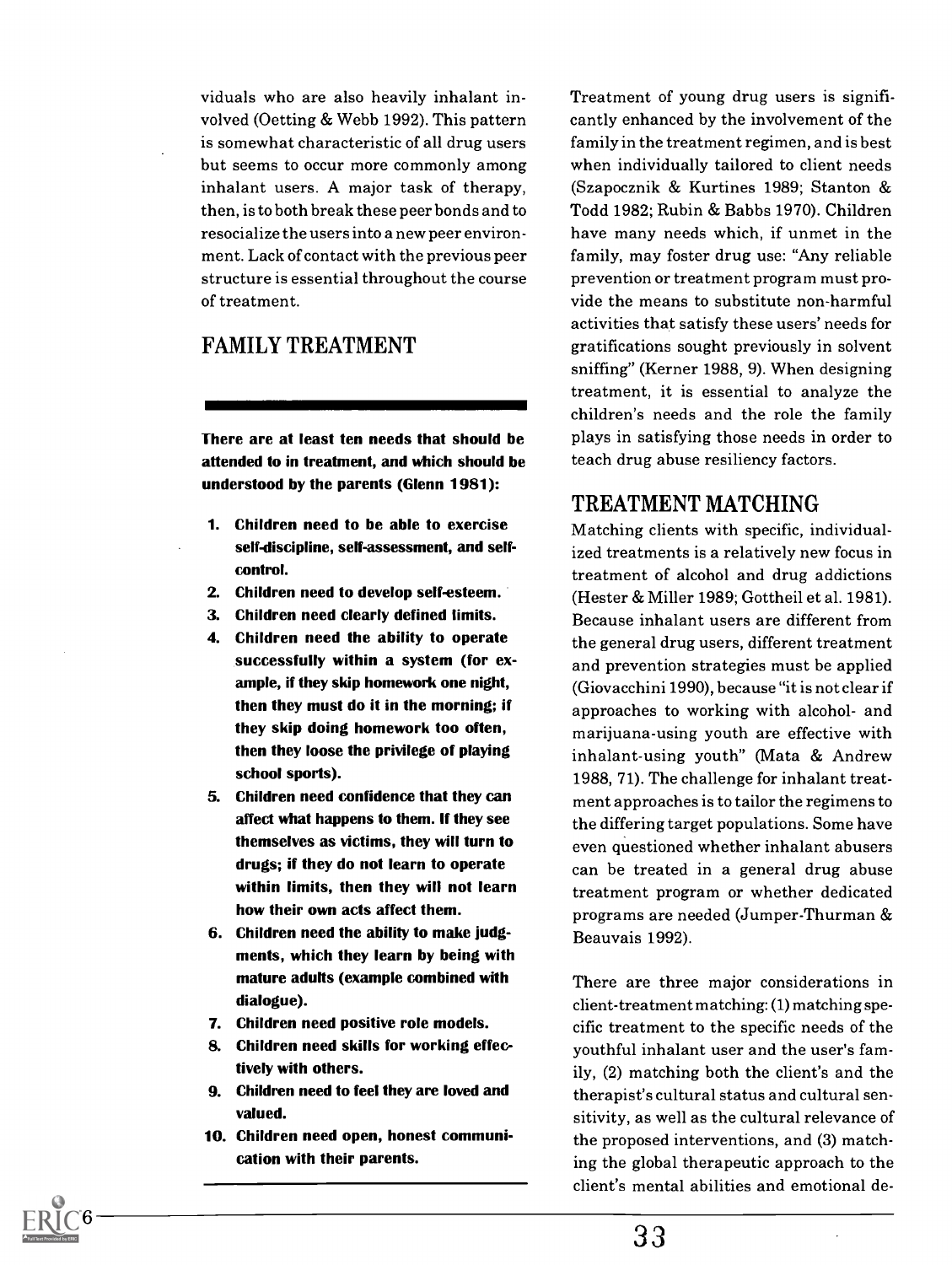#### YOUTH ADVOCACY PROGRAM STUDY: METHOD

total of 175 Mexican-American youth (aged 13 to 17 when they entered the Youth Advocacy Program (YAP) between March 1981 and December 1985) were targeted for followup. An examination of inhalant use reported by these 175 clients at admission to the YAP showed that 35 (20 percent) used at least weekly in the 2 months prior to  $YAP$  (Weekly—Group 1), another 42 (24 percent) used at least once a month (Monthly-Group 2), 34 (19 percent) had used previously but not in the prior 2 months immediately before admission to the YAP (Experimental—Group 3), and 64 (37 percent) had never used inhalants (Never Used—Group 4). These clients stayed in the program an average of approximately 13 months, during which time they received individual counseling and participated in a variety of recreational activities, cultural enrichment, academic tutoring, and related life-skills training. Unfortunately, detailed client participation records were not available in this study for specifically evaluating these services.

rivate face-to-face followup interviews provided information about drug use patterns and related problems over time. Behavioral outcome measures were examined in regard to acculturation and background factors, psychosocial adjustment indicators, and parental and peer relations. Clients were not assigned to be interviewed as part of the followup study until at least two years after entering YAP. The interview period began October 1987 and was completed in April 1988, an average of over four years after admission to the YAP.

If the 175 cases in the target sample, 150 (86 percent) were successfully traced; 110 (63 percent) gave informed consent and were interviewed. Of the 110 completed cases, 79 percent of the mothers were also interviewed. Incentives of \$10 were paid for each completed interview. In order to conduct several basic toxicological evaluations of recent drug use and organ system functions, a subsample of the interviewed youth were asked to provide blood and urine specimens. For another \$10 incentive fee, 44 out of 59 youth who were asked agreed to participate (75 percent) and were taken to a medical laboratory where body fluids were obtained for analysis.

Dwayne Simpson, Ph.D.

velopment. From a global perspective there are at least seven therapeutic approaches: (1) Behavioral, which aims to control and/or change maladaptive behaviors and increase or teach adaptive behaviors; (2) Cognitive, which seeks to correct maladaptive cognition; (3) Developmental, which seeks to remedy structural deficits in ego development; (4) Exploratory, which seeks to increase understanding and resolution of intrapsychic problems and conflicts; (5) Psychopharmacological, which considers medications to be the prime treatment, or as treatment adjuncts; (6) Supportive, which offers help to manage problems in daily life by strengthening available coping skills; and (7) Systemic, which focuses on restructuring patterns of interactions and communications as well as roles in family or social systems. Given the complexity of inhalant abuse, most of these approaches may be appropriate and necessary.

Treatment of the inhalant abuser is often complicated by the presence of multidrug and polydrug use. During the early stages of treatment, questions about why the user takes drugs and the user's perceived needs assures the youth's active participation in the treatment process. During later stages

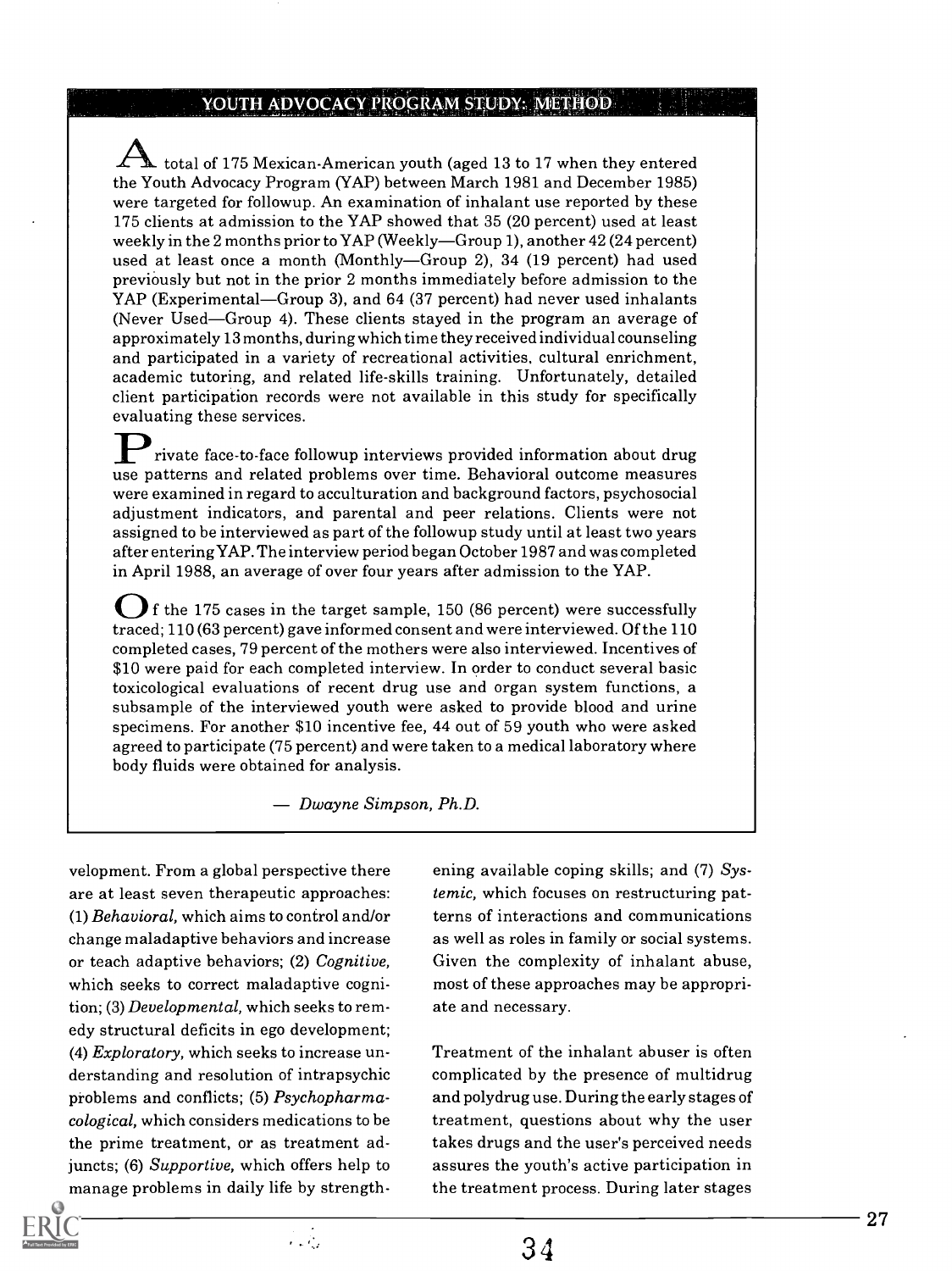of treatment focus can shift to more psychodynamic considerations. Finally, because quick action of the drug appeals to people who want instant gratification, aspects of treatment can focus on teaching the user how to delay gratification. The need for immediate gratification often affects all aspects of the user's life, and is an important topic for treatment.

#### A PERSPECTIVE FOR COUNSELORS

An understanding of the origins of inhalant abuse is necessary for effective treatment and prevention. Treatment regimens can be

structured around what youth want but feel they do not have. Youth look for guides and teachers, and finding few or none, experience alienation. Youth also crave relation, security, affection and acceptance; gangs and peer groups often offer these. In fact, the ceremony of sharing drugs draws youth together and at the same time sets them apart. As families unravel, youth turn to one another for sustenance. Perhaps the family's most important legacy to the young is a sense of self, developed through rich familial communications, rather than merely discipline or morality. What parents see as adolescent rebellion may be no more

#### YOUTH ADVOCACY PROGRAM STUDY: SUMMARY OF RESULTS

The study focused on "high-risk" youth whose average age at intake was just under 15, and average age at followup was 19. Analysis at intake indicated that the four groups of inhalant users -- Weekly, Monthly, Experimental, and Never Used -- were generally comparable in terms of sociodemographic characteristics, but use of alcohol and other drugs, as well as legal involvement measures, were directly associated with level of inhalant use. Followup analysis indicates that these trends remained intact: youth who were heavier inhalant users at intake continued to have more negative outcomes four years later.

The group of weekly inhalant users had lower employment rates, higher prevalence of arrests and illegal activity, and more drug use than the other groups. At least two-thirds of each group used illegal drugs in Year 4 of the followup, but this was true of 95 percent of the weekly users. About 45 percent of the weekly users consumed on average more than four ounces of 80-proof liquor equivalent per day. The only exception to the continued tendency to use more kinds of drugs by the weekly inhalant user group involved cocaine. Preadmission cocaine usage was 10 percent for the total sample, but it escalated to 31 percent at followup; in contrast to all other drug categories, the preadmission group of weekly inhalant users had the lowest level of cocaine prevalence in Year 4.

ased on the subsample of 44 individuals for whom blood specimens  $\mathcal I$  were collected and analyzed, laboratory results for one out of three youth showed evidence of liver problems, and were more pronounced among those with the most extensive histories of inhalant use. The use of other drugs was related to other blood test abnormalities, but not to liver problem indicators. Youth with more extensive inhalant use histories reported more cognitive problems involving clarity of thinking, decision making, concentration, and remembering details. Over one-fourth of these youth had experienced suicidal thoughts, and one-fifth had made at least one suicide attempt.

 $-Dwayne Simpson, Ph.D.$ 

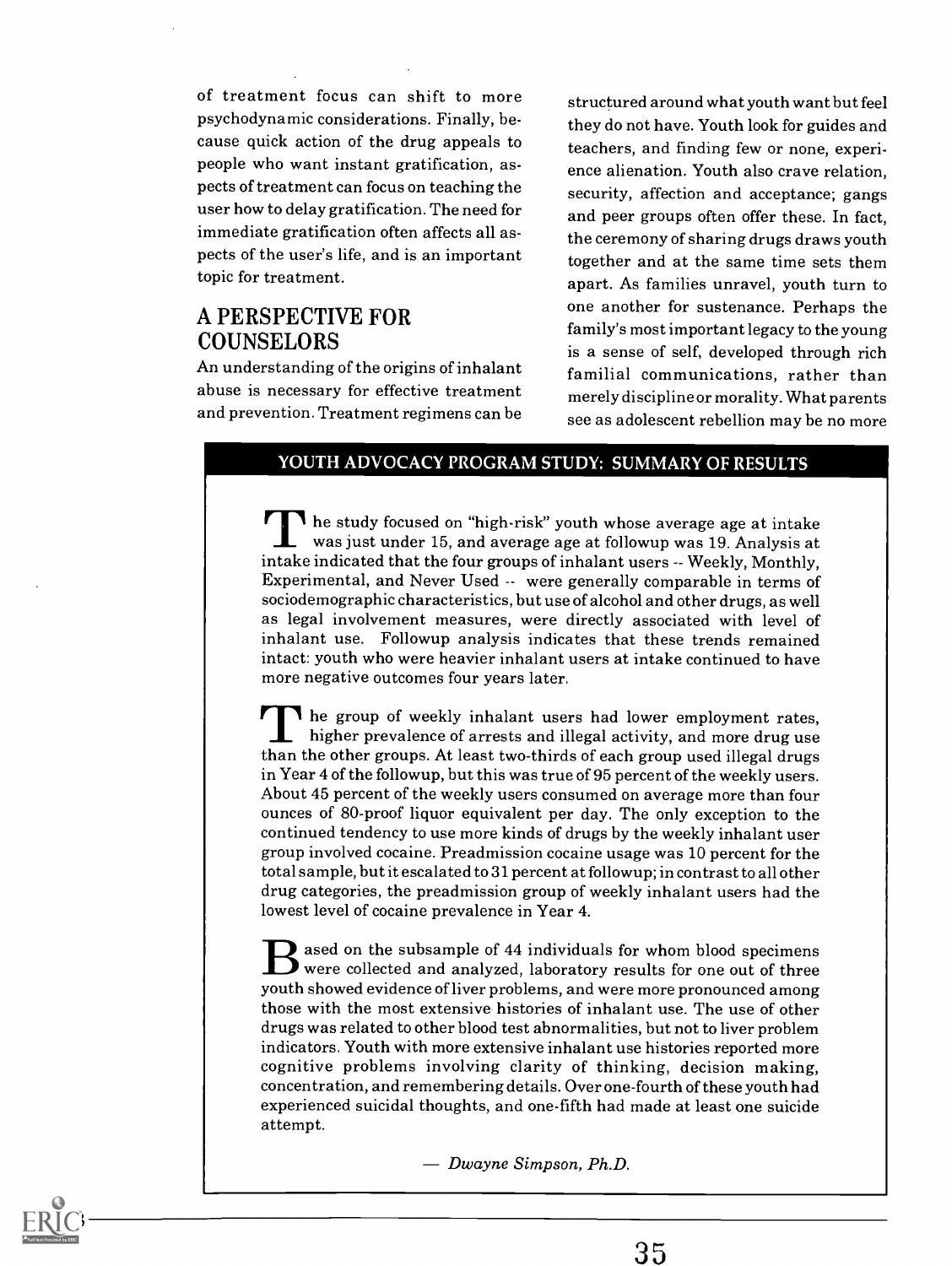than the youths' imitation of their parent's patterns of escape (e.g., alcohol, coffee, tobacco, and pills). In this sense one does what one sees, namely to use drugs to change things or evade them.

It has been said that culture and class conditions can imprison youth, teaching them what to feel and avoid, what is allowed, and what is taboo. Drugs may offer a release from these pressures. On the other hand, some cultures sanction ceremonial drug use to achieve transcendence, and these rituals and ceremonies serve significant communal needs.

Given the indications that neither traditional psychotherapeutic approaches (Comstock 1978; Guyer-Christie 1978) nor standard drug rehabilitation (Dinwiddie et al. 1987) have been wholly successful with inhalant users, there is a need to explore alternative treatments, particularly with young adult users, such as vocational counseling and testing, job-training and placement, training in employment interviewing skills, methods to develop good work adjustment habits, and learning to conform to the work environment (Getting 1990). The most formidable problem confronting treatment may be the specter of relapse: "The patient who is completely drug free, imbued with all types of motivation to remain drug free, but with no job, no insight into how to sustain a relationship, often [struggling with] major psychiatric problems---that is the person who is a big candidate for relapse" (McLellan 1990, 6).

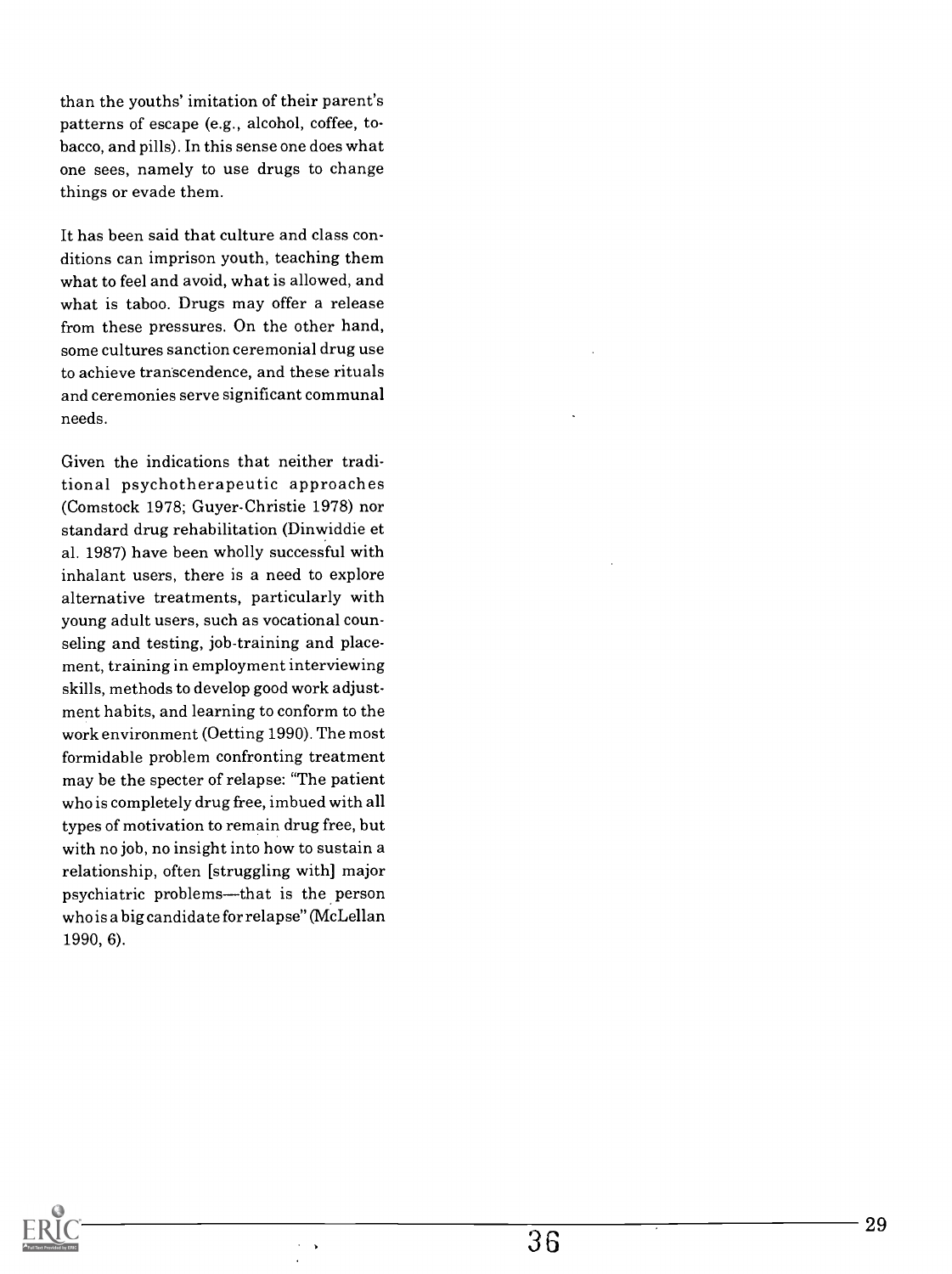## PREVENTION OF INHALANT electing appropriate, effective, and viable **USE**

prevention efforts is one of the most difficult problems in the inhalant abuse field. Prevention efforts must be timely, especially in inhalant work, because of the ever-

changing nature of use patterns, as well as the substances abused. Many drug findings are time-bound, thus results from two decades ago are no longer relevant to today's prevention efforts (Trimble 1990). Prevention approaches can be thwarted in often unanticipated ways; the following problems are the foremost among the many confronting prevention efforts.

A Relatively Infrequent Event. Because inhalant use is infrequent among adults, prevention efforts typically focus on drugs more commonly abused by adults; however, inhalant prevalence is relatively high among youth, and should be a priority focus of prevention efforts targeted at youth.

Limited Fiscal Resources. Because fiscal and personnel resources in many health care systems are limited, attention is directed to the drugs commonly abused by adults. Resources for inhalant research are limited in general, making it even more difficult to fund much-needed (but very expensive and methodologically complex) longitudinal studies (Cresson 1990).

Limiting Availability. In practice it has been impossible to limit availability of volatile, inhalable substances (WHO 1986). If legal sanctions are applied to limit the availability of the volatile substance, then users will shift to other easily available solvents with potentially more toxic effects. Limiting only the most detrimental solvents might be insufficient; it may be necessary to ban even mild or relatively harmless drugs if toxic interaction effects occur when these mild substances are mixed together. Because volatile solvents are licit rather than illicit drugs, they pose special problems in prevention because total prohibition is unlikely, and criminal sanctions are not a viable deterrent to their use.

Criminalization of the User. In some places it is illegal to sell inhalants to minors, or for minors to use inhalants for sniffing purposes; some inhalant abusers are mandated to treatment. Careful evaluations of such approaches have yet to be made. One report concluded, "In general, legal sanctions against inhalant abusers is not a preferred method of prevention. Such sanctions do not appear to reduce abuse and they create additional problems for users." (WHO 1986, 28)

Chemical Deterrents. Adding deterrents (foul-smelling or irritating substances) to solvents to discourage use is no longer a prime avenue of prevention for at least four reasons: (1) users would likely switch to other, potentially more toxic solvents if the deterrent were too noxious; (2) the user may not interpret their effects as noxious, or might even like the dare-devil aspects of use; (3) the legitimate uses and users of the substance might be adversely affected; and (4) commercial manufacturers would fear a reduction in product sales. Many of the deterrents that have been explored were deemed too noxious, too toxic, or unstable (Giovacchini 1990).

 $\bigcirc$ ) —————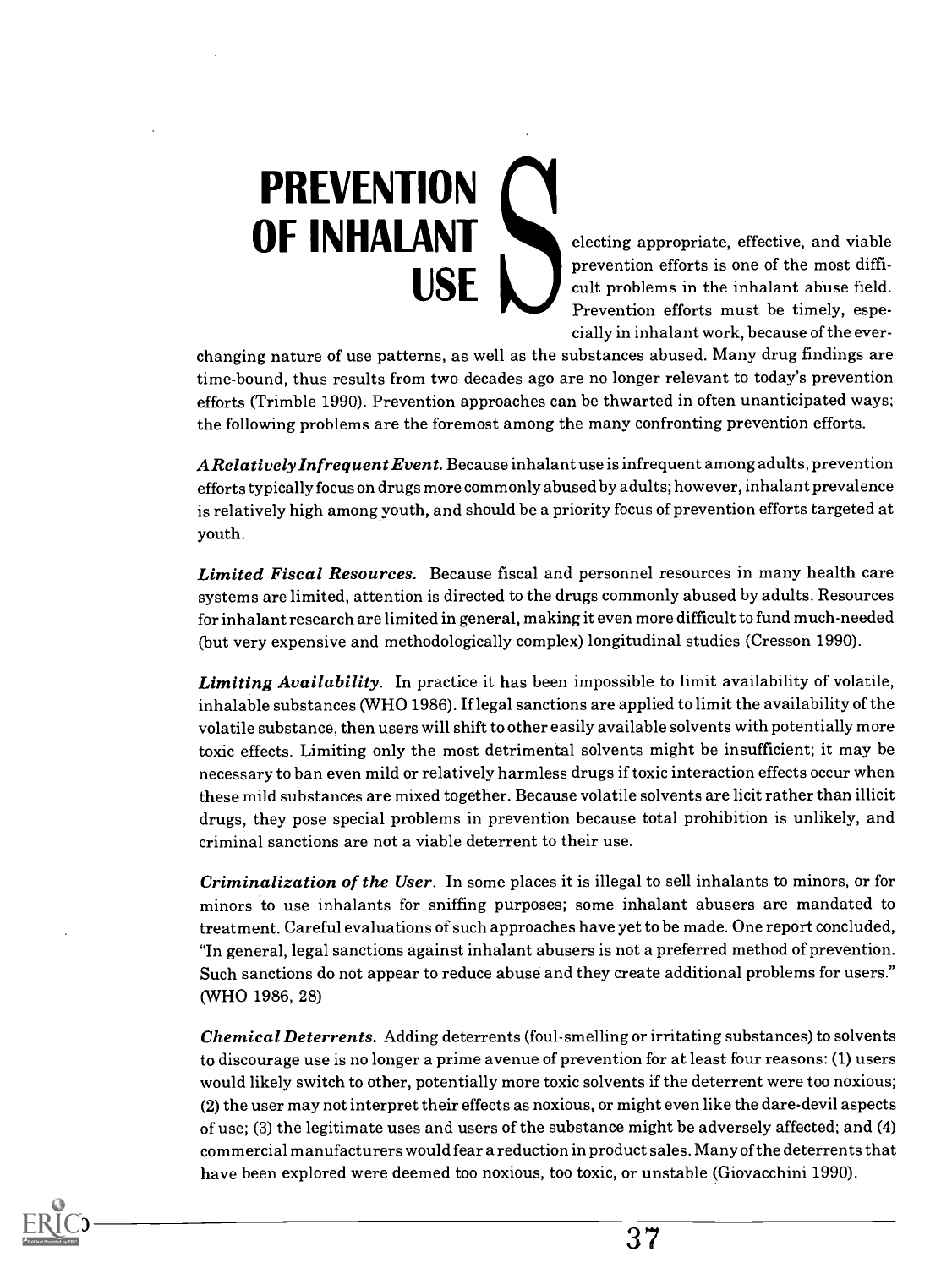Chemical Reformulations. In developing prevention approaches, one must consider if the cure is an effective preventive procedure. In Canada, polish removers have been made "oily," which makes them less volatile and does not release fumes as rapidly. Although intoxication can occur, it takes longer for users to experience the effect. In another example, the solvent component of liquid correction fluids was replaced by a waterbased component which was clearly safer, but took much longer to dry. Neither the legitimate consumers nor the illicit inhalers found the product satisfactory, and thus its use and sales diminished significantly.

Chemical Packaging. While some argue that labeling a product's side effects would deter use and alert parents, others note that product-labeling would also pinpoint products that give a high (Giovacchini 1990).

Information Dissemination vs. Media Contagion. Although it has been suggested that mass media reports should not contain detailed information on what products are being sniffed or just how it is being done (WHO 1986, 32), it is difficult to ride the line between information dissemination and censorship, and to prevent the exchange of information on drug practices between youth and their peers. For example, several companies produced an educational film on the detrimental effects of sniffing, but the films were never released because people argued as to whether the films would deter inhalant use, or introduce youngsters to a new mode of administration or new products and inadvertently increase use (Giovacchini 1990). The following issues must be considered carefully before disseminating information.

Target Groups. One must distinguish carefully the target groups of prevention messages. Prevention messages aimed at nonusers will, by necessity, be unlike those aimed at the inhalant user (Ives 1986). In general, the non-user has different attitudes, often negative, toward inhalants than the

user. At issue is whether the message should be abstinence (a potentially appropriate message for non-users) or harm reduction (a potentially more useful strategy for chronic inhalant abusers). A related issue is the role inhalants play in initiating subsequent drug use: if inhalants are effective gateway drugs to other use, then prevention efforts are best focused on those who have not yet begun any drug experimentation.

Stigma is a subtle but insidious problem that arises when media (as well as research) coverage identifies and links certain groups with inhalant abuse. For example, by the time Native American youth reach their senior year, only 4 percent are using inhalants seriously enough to warrant concern (Oetting et al. 1988). Therefore, to label all these youth as inhalant users is stigmatizing.

Since prevalence of inhalant abuse is not uniform across locales (Smart 1988), effective prevention efforts should target not only specific users, but also specific regions. Target areas could be populations with high prevalence rates, or communities with few social assets and undergoing rapid acculturation changes.

Abstinence vs. Harm Reduction. Prevention messages in the addictions can range from total abstinence to harm reduction. For example, in the alcohol field abstinence is a common message aimed at young people, while moderate, responsible drinking is a prevalent message with college students. Whether clean needles should be freely dispensed to intravenous drug users (a harm reduction approach), or whether they should not (an abstinence approach) is another case in point. The former approach is based on the notion that current treatments and prevention have not been successful; consequently, partial prevention successes (harm reduction) are worthwhile, albeit as a first step.

31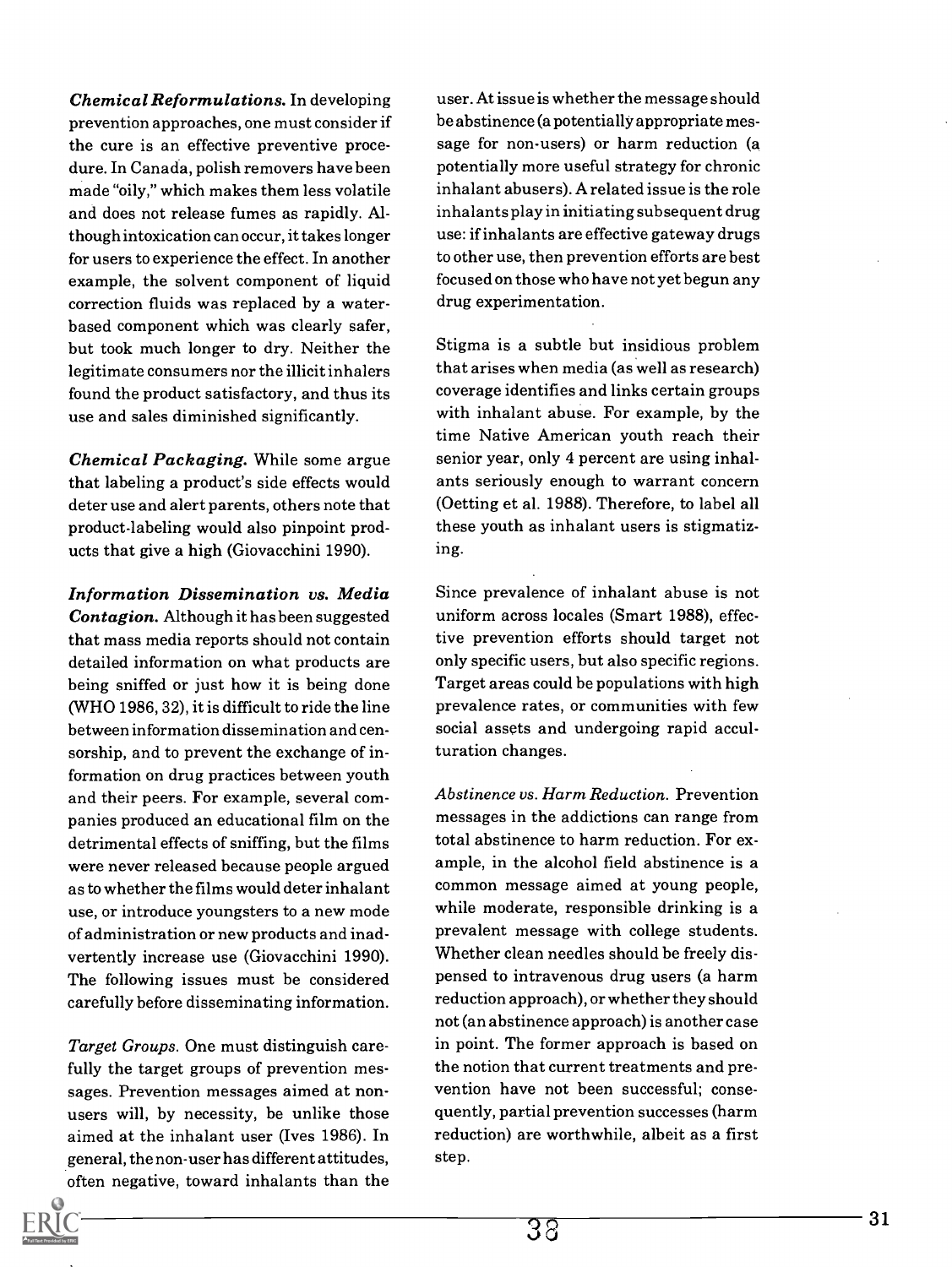However, applying the harm reduction model to the use of inhalants should be seriously questioned. Unlike most other drugs, inhalants have the potential to kill, even for first time, naive users. Second, most inhalant use takes place at a very young age compared to other drugs and a message that says "Use it, but be careful" is inappropriate for this age group. It is one thing to counsel a college student about prudent use of marijuana, but quite another to give the same message to a 13 year old who is already experiencing psychological and social problems (Beauvais 1996).

Scare Tactics. Scare tactics have never been shown to be an effective deterrant to drug use. Children may not believe exaggerated negative messages since these conflict with their own observations of effects. As a result, childreh may disbelieve other prevention messages, since the source seems unreliable. Over-reliance on scare tactics (such as legal ramifications) may further remove youth from the social fabric and engender disrespect for the law, authority figures and social structures. In addition, programs emphasizing the negative social consequences of drug use may cause increased use, since inhalant users may regard rejection by "good kids" as an asset, not a liability, and only push inhalant users to affirm their deviant peer culture groups (Oetting 1990).

Legislative Efforts. Legislative efforts against inhalant abuse are best categorized as semi-interdiction approaches with the aim of keeping the drugs out of the hands of youngsters. Because of commercial considerations,' full interdiction is not feasible. Legislation has been product-based, abuserbased, and supply-based. Product-based legislation has included warning labels, use of deterrents, repackaging, and reformulation. Abuser-based legislation has made it illegal to sniff or to be high from sniffing (thus labeling the user as a criminal), and has imposed mandatory treatment if caught

sniffing. Supply-based legislation has placed age restrictions on purchasing, made it an offense to sell products to a minor for sniffing purposes, and placed a total prohibition on availability of some products.

Many of these efforts have been thwarted because of the following: (a) fear of drug substitution (users would switch to other drugs not legislatively controlled); (b) fear of media contagion (the problem of sniffing, if publicized, could cause the problem to escalate); (c)impracticability of adequately monitoring sales to youth; and (d) concern that if availability was limited, shoplifting would increase or black markets would be formed.

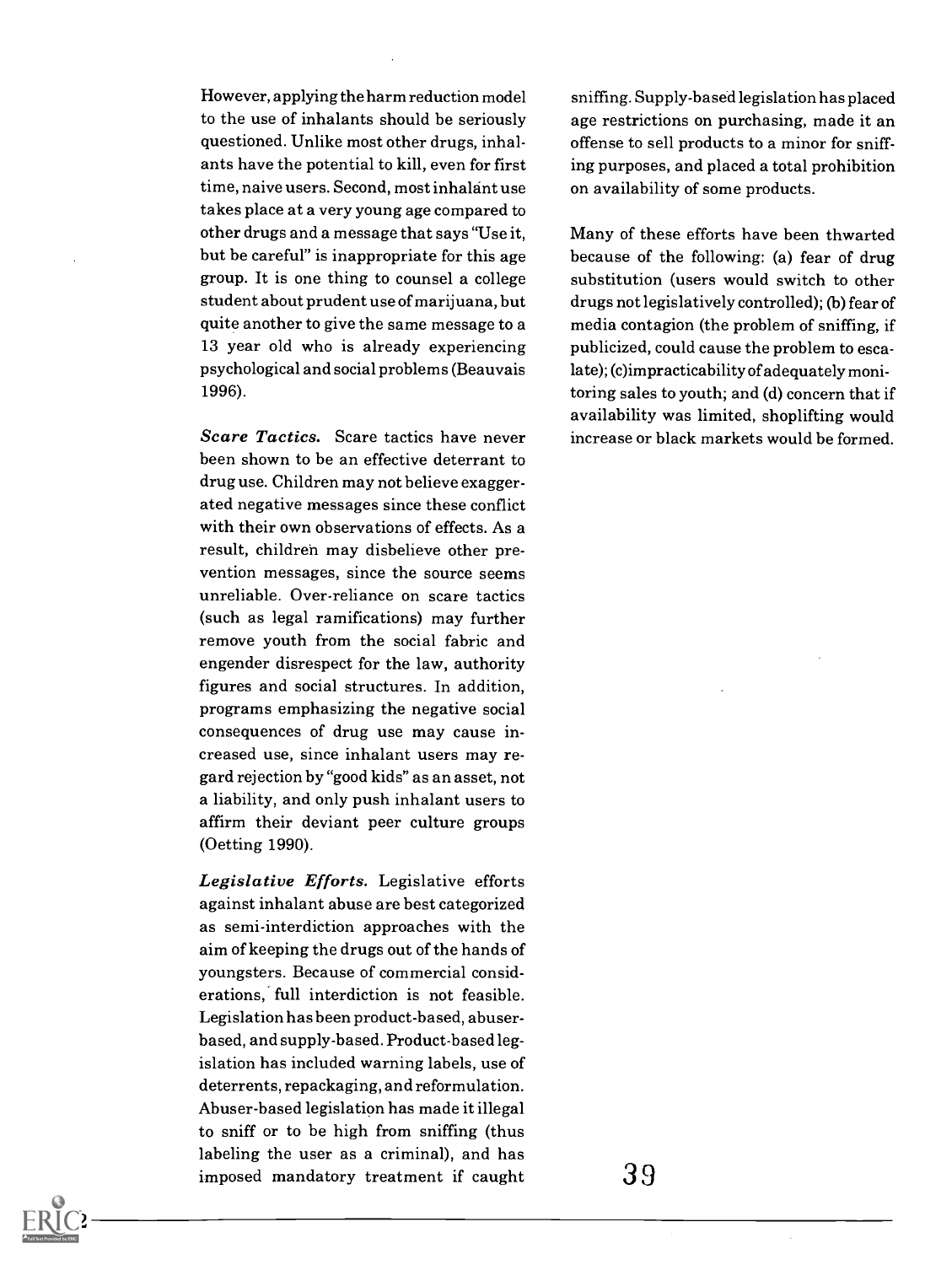RESEARCH ISSUES IN  $\textbf{INHALANT}$   $\parallel$   $\parallel$   $\parallel$   $\parallel$  easuring any type of substance use almost **USF** 

always poses difficulties, largely because substance use is generally a clandestine behavior. However, measurement of inhal-

ant use has several specific issues that must be considered in order to gain and measure accurately substance use information. Following are a few of the most prominent.

#### PHRASING OF QUESTIONS

Omnibus Categories. The term "inhalants" encompasses a variety of different substances. By lumping volatile solvents, anesthetics and nitrites under the general category of inhalants, surveys can conceal important differences in prevalence estimates and patterns of use.

Cultural Sensitivity. Personal questions asked of users may need to be phrased in culturally sensitive and relevant ways to assure valid responses. An appraisal of the respondent's cultural connections can pinpoint relevant questions. For many Native Americans and some Hispanic groups there are culturally-defined limits to discussions with non-natives. Psychotherapy is not as effective when administered by non-native therapists, highlighting the need for attention to cultural issues in all aspects of prevention and treatment.

#### Response Biases

Internal Test Consistency. In personality testing, the same topic can be addressed by differently-phrased questions. Using such techniques, response consistency and truthfulness can be assessed. Studies of inhalant users may need to use this measurement technique, particularly in light of the diverse nature of the user population.

Social Desirability vs. Stigma. Respondents may consider their admission of use of certain inhalants as socially undesirable, shameful, unsophisticated, childish, and stigmatizing. This may compromise the validity of responses. Moreover, the reporting of inhalant abuse data can inadvertently stigmatize the users. For example, Native American youth have been characterized as inhalant abusers, although many of these youth mature out of inhalant use by the time they are seniors; therefore, labeling all such youth as inhalant users is stigmatizing (Beauvais 1990).

The use of broad terms such as Hispanic and African American may be too inclusive to accurately reflect the real subgroups involved; indiscriminate use of these "ethnic glosses" may be both stigmatizing to the groups involved, as well as inadequate representations of the real inhalant user groups (Trimble 1990).

New Drugs and Patterns of Use. One of the side benefits of epidemiological studies is the exploration of new drugs and their patterns of use. In designing new questions, it is worthy to explore whether the wording of questions are sufficiently sensitive to detect new patterns of use, as well as new drugs. Open-ended questionnaire formats can be helpful in this regard.

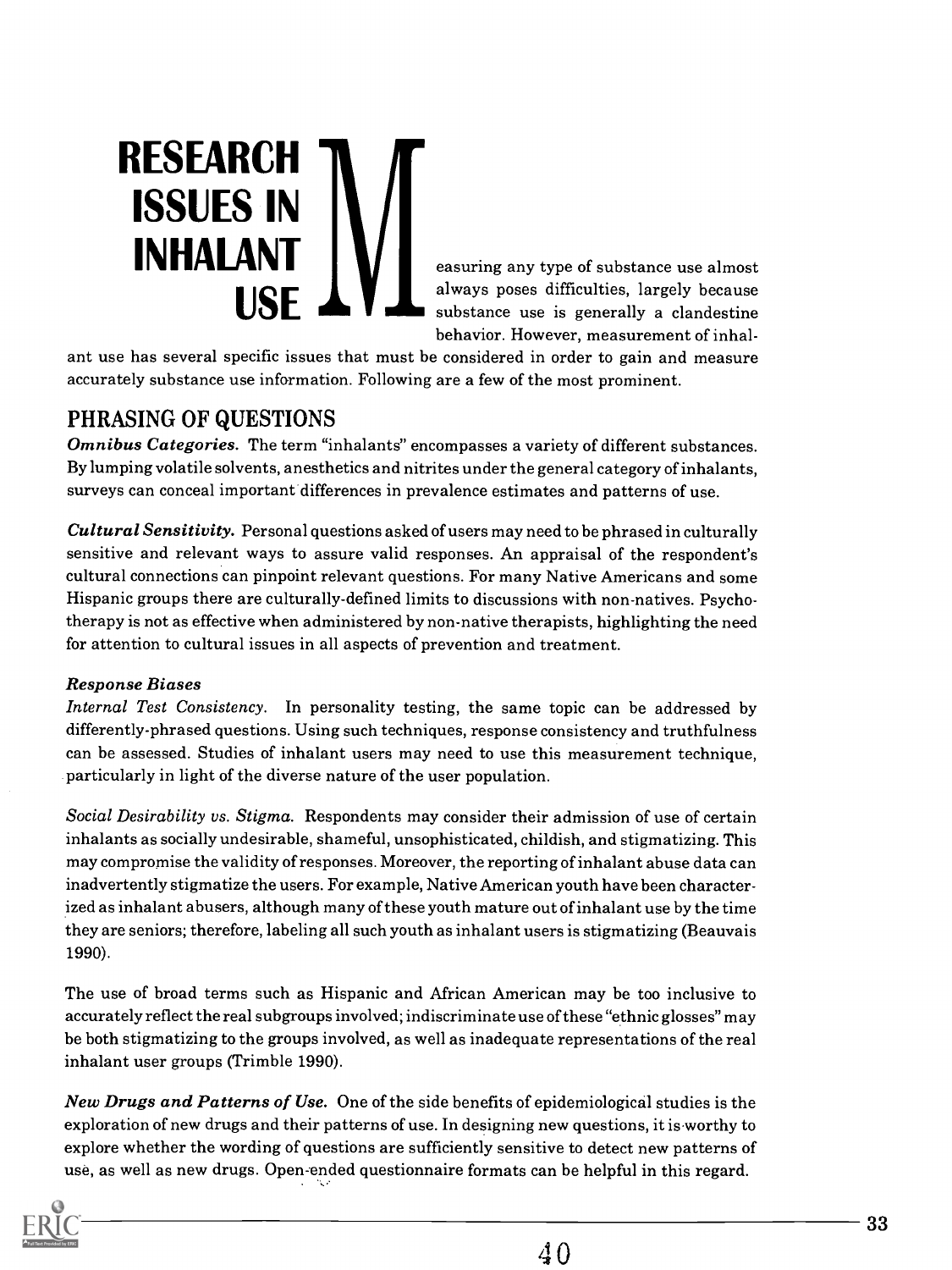#### "ETHNIC GLOSSES" VS. SELF-IDENTIFICATION

ore often than not, drug abuse researchers seeking ethnic and cultural explanations select respondents as though they share a common modal understanding of their own ethnicity and nationalistic identification. What we often find are studies focusing on Native Americans, Asian and Pacific Americans, African Americans, Hispanic Americans, Puerto Ricans, and studies involving "Hispanics." For a vast majority of the studies, descriptions of ethnics tend to rely on the use of broad "ethnic glosses," superficial categories which serve only to separate one group from another. Use of such "glosses" gives little or no sense for the richness of cultural variations within these groups, much less the existence of numerous subgroups characterized by distinct lifeways and thoughtways. So how do we assess ethnicidentity and marginality? First, respondents should be given the opportunity to selfidentify, and I recommend that ethnic identification be the mainstay of all studies involving ethnic groups. Self-identification by itself is not sufficient since it creates yet another variation of the ethnic gloss. Measures (which means more questionnaire items and therefore will require more time) should tap into the depth and subtle layers of one's ethnicity. As a possibility, I suggest that the measurement domains depicted below serve as a guide:

Natal Measures: Birthplace of self, siblings, natural parents, grandparents and other other relatives

Behavioral Measures: Language usages including settings where used; friendship and acquaintance affiliative patterns; print and electronic media use patterns; participation in cultural and religious activities; music and food preferences; membership in mutual benefit societies and clubs

Subjective Measures: Self-identification of preferred ethnic group; assessment of own acculturative status; real and aspired self-image; value preferences; role models and preferred reference groups; ego-involvement in group; attitudes towards outgroups.

s currently conceived, ethnic-identity consists of the subjective, behavioral and natal domains. Suitable variables are listed beneath each domain that, when aggregated across the measures, would yield a unified index. Respondent indices most likely would vary across a continuum. Such variation permits numerous statistical manipulations not otherwise available to the researcher who uses "ethnic glosses." Moreover, strong, reliable ethnic identification measures would increase external validity offering the field a more valid array of findings.

Joseph E. Trimble, Ph.D.

The "Ever Use" Question. Most surveys ask whether the respondent has ever used a specific drug. Not uncommonly, a new substance is found, briefly used by youth, then abandoned and a new substance is tried. There are many peaks and valleys in inhalant use patterns. One problem is that youth often find it difficult to accurately recall the specifics of their episodic and faddish drug use patterns, particularly if use of some specific substance was limited to a single occasion or occurred in the distant past. There is evidence that many youth grow out

34

of solvent use by late adolescence. Serious concerns can be raised about the accuracy of "ever-used" questions.

Lifetime Prevalence Estimates. Estimates of lifetime prevalence are typically based on data from "ever-use" questions. In general, inhalant use seems to peak at age 13, and declines thereafter (Beauvais 1990); lifetime prevalence of solvent use also declines with age, with older youth reporting lower lifetime prevalence rates than younger children. Such discrepancies in lifetime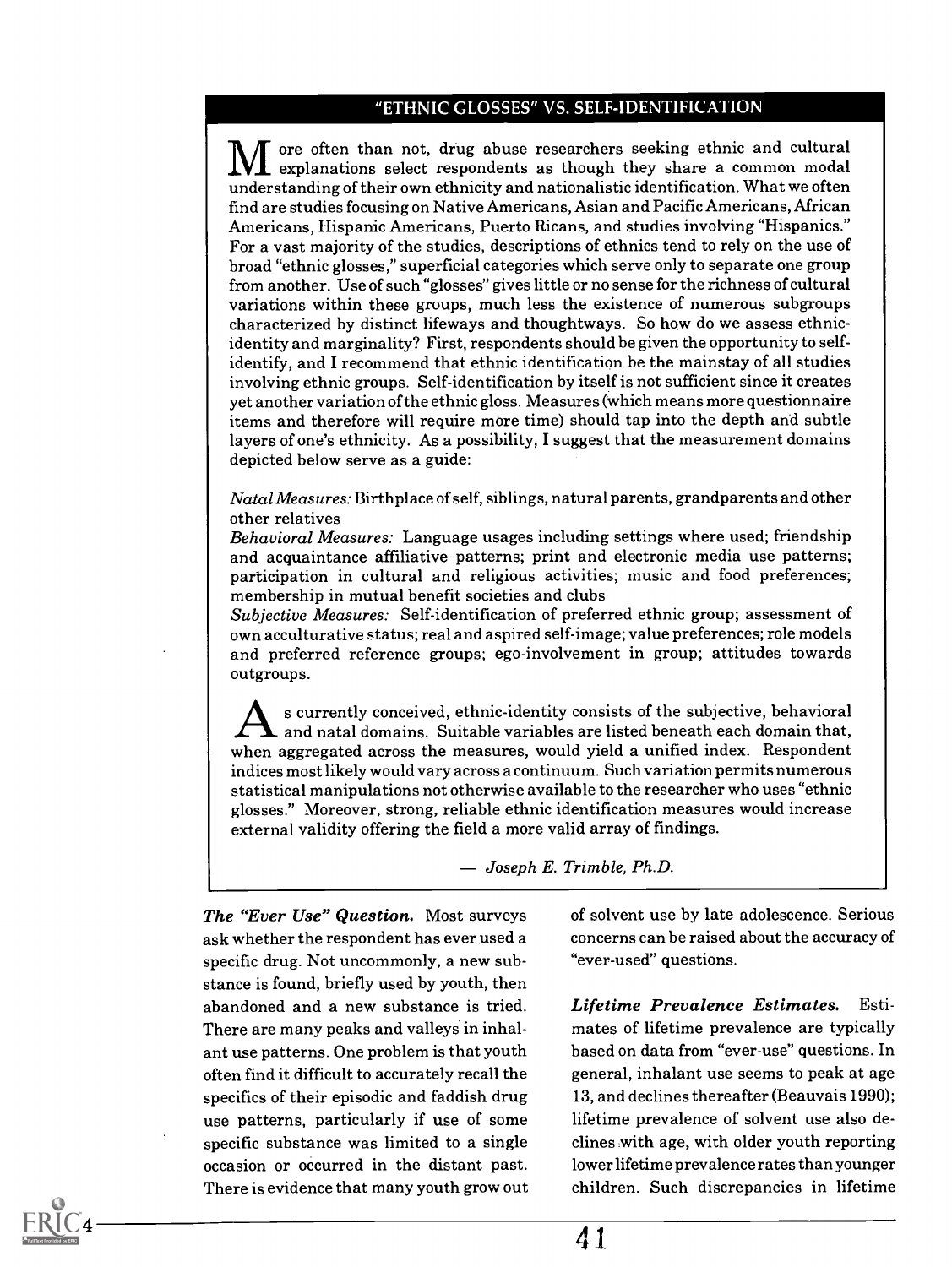prevalence may be attributable to school dropouts; i.e., the study is unable to recapture those children who reported inhalant use at younger ages in follow-up studies because some of them dropped out of school or households (Fredlund 1992; Fredlund et al. 1989; Liu 1996, 1994; Texas Commission on Alcohol and Drug Abuse 1990). Issues of capture-recapture pose significant problems for longitudinal studies in general, and lifetime prevalence estimates in particular.

#### LOCAL AREA STUDIES

Prevalence rates of inhalant use are not uniform from place to place. Broadly-based regional and national surveys can not capture local differences because locale-specific data are regressed to the grand mean. In attempting to gather data which applies to everyone, it may rather apply to none. This is perhaps more true in inhalant use research than with other drugs, given the cultural and local area characteristics of inhalant use. Localized area studies may be essential for inhalant research.

#### RESPONDENT POPULATIONS

It can be difficult to get users involved in research efforts. Reliance on treatment populations can inflate (and distort) conclusions about the scope of negative effects of inhalant use; reliance on incarcerated populations poses special problems in respondent truthfulness; household surveys often miss the homeless inhalant abusing population; and school-based surveys miss drop outs, presumably a subgroup at high risk for inhalant abuse. In fact, interpretation of data from school-based longitudinal studies is particularly compromised when drop-out rates are high.

Moreover, random samples may not be truly random, and thus not generally representative of the target population. For example, the bulk of volunteer survey respondents may have been experimental (usually younger) rather than chronic (older) users. Given the age-gradients associated with inhalant use (Beauvais & Oetting 1988), and the observed "maturing out" phenomenon (Kerner 1988; Cohen 1978), careful attention to the age of respondents is essential in evaluating data.

#### CROSS-SECTIONAL VS. LONGITUDINAL STUDIES

Cross-sectional data provides useful information on how groups differ from each other, especially inhalant users, and particularly how they differ from those who do not use drugs (Oetting 1990). However, ongoing longitudinal data is needed to see changes in patterns and new drugs being used by new types of users, in spite of the high cost of such studies, the heavy time investment in gathering the data, and the difficulty of tracking persons over time. At this point, there do not appear to be any longitudinal studies of inhalant users.

Different methodological approaches (e.g., cross-sectional, longitudinal, ethnographic, and laboratory analog) are differentially wellsuited for studies of specific inhalant use variables. Cross-sectional studies are most appropriate for studying the following: school adjustment; family characteristics; deviance by age and by peer group; violence and victims of abuse; and cultural identification factors (Oetting 1990). Longitudinal studies are recommended for exploring family risk variables, school risk factors, and consequences of inhalant use. Ethnographic studies are essential first steps for studies of inhalant-dependent adults, as well as polydrug users who also use inhalants. Laboratory analog studies are best for delineating the social responses of users, describing hostility and anger in users and their families, and for perception studies of users.

#### POINT ESTIMATES

Surveys. An important survey consideration is when to collect the data. A single point estimate might document the height of the episodic epidemic, and conclude (incorrectly) that there is a major problem. Data

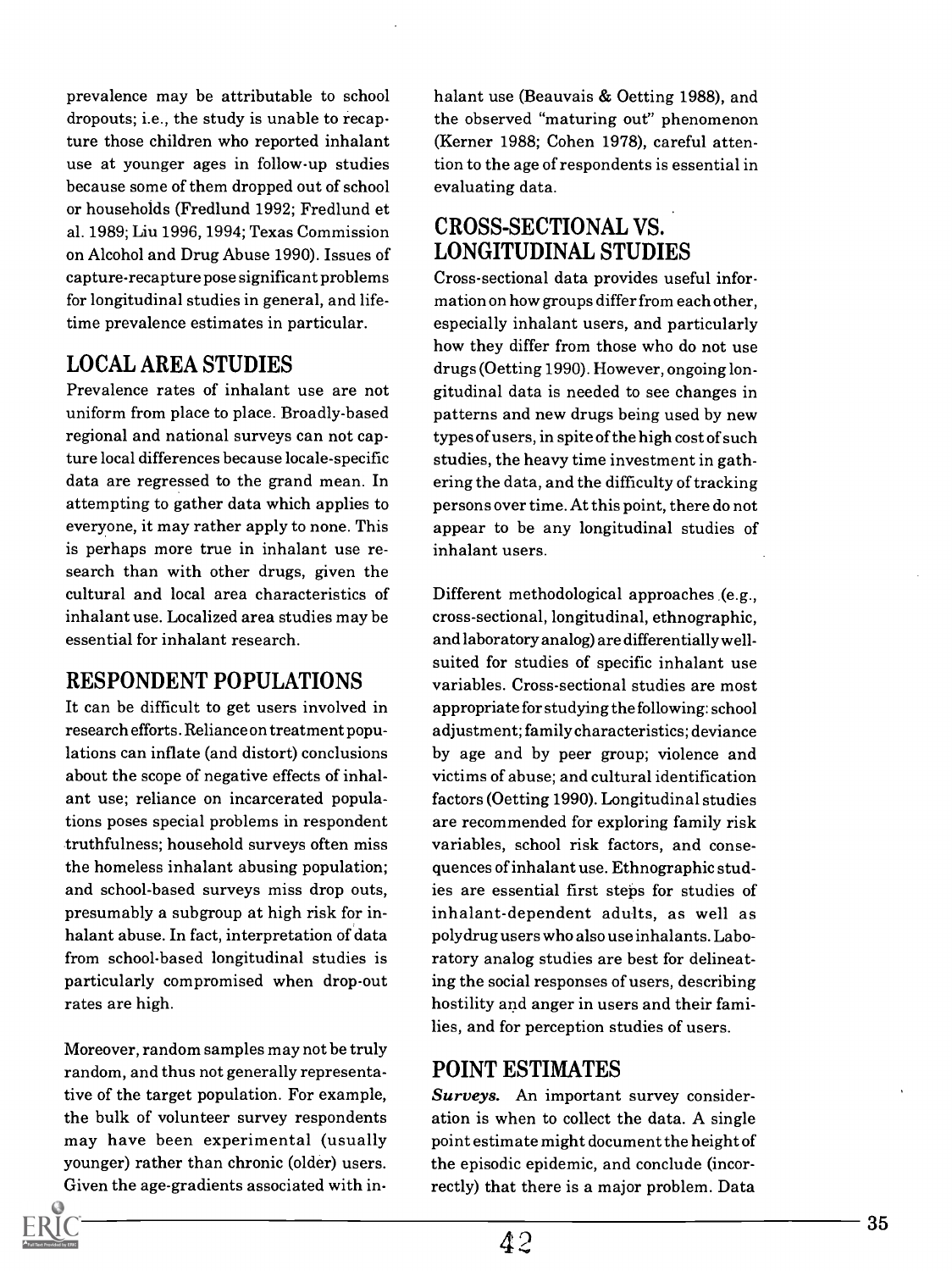pertinent to the cessation of use may be as informative (particularly for treatment and prevention) as that gathered about the onset or height of the epidemic; new techniques are promising (Hser et al. 1990).

#### TREATMENT

Treatment Efficacy. In treatment efficacy studies, the user's stage in the drug-dependence cycle may detrimentally affect interpretation of outcome efficacy. Survival analysis, a relatively new statistical technique, offers great promise in resolving these concerns for treatment efficacy studies (Greenhouse et al. 1989; Kazdin & Bass 1989; Anglin & Fisher 1987; Christensen 1987; Fisher & Anglin 1987).

Toxicity Studies. Data needs for research studies on inhalant use are covered in Chapter VI. The time at which measurements of toxic effects are made is important. Whether the user is currently intoxicated, has recently ceased use, is in relapse, and/or has other medical complications can markedly alter the medical evaluation of these individuals.

Treatment Stages. Treatment would be enhanced by knowing when patients are sufficiently detoxed to engage in therapeutic activities. Furthermore, the development of assessment protocols that would track neurological and psychological gains over the course of treatment would be useful.

 $\bigcirc$ 3 —

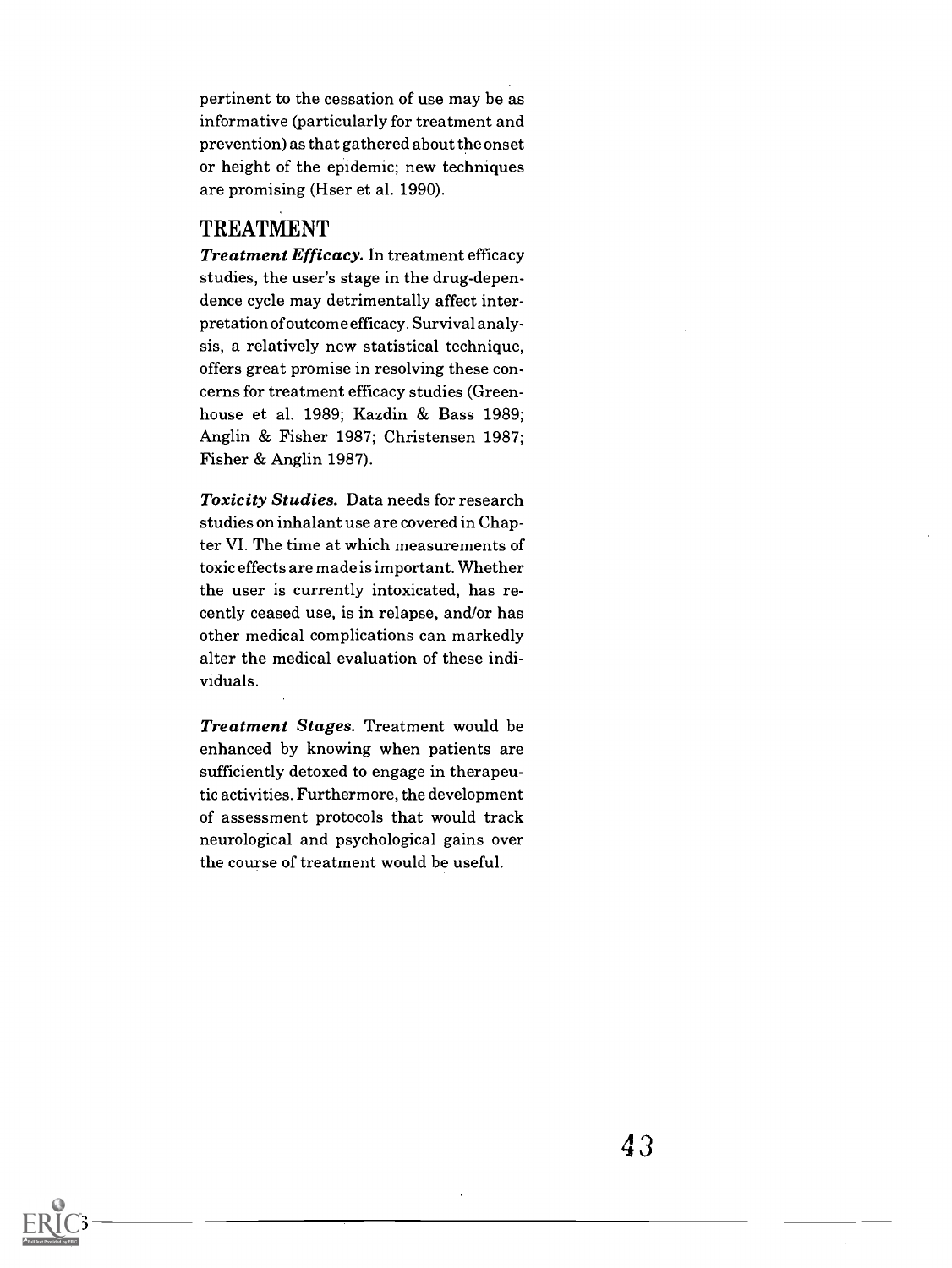here are many difficulties in studying inhalant use and abuse. This document has summarized many of the vexing issues confronting epidemiologic, toxicologic, treatment, and preventive efforts. There is a general consensus that a broad-based effort encompass-

ing multiple disciplines and social institutions is needed. The problem involves both people and products, but the primary avenue for remediation of the problem involves working with the needs of the people who are at risk. Although improvements can and should be made in reducing the toxicity and availability of inhalants, it is difficult to imagine an environment free of available inhalants in today's society.

SUMMARY OF

INHALANT

ISSUES

The challenge is prevention: to deter experimentation and to interrupt patterns of involved use. Youth who become involved with inhalants tend to have multiple problems and require targeted, coordinated services, designed for their specific problems and needs, in a culturally appropriate context in order to be effective. This is a challenge we cannot afford to ignore. It is a challenge to save the future for these youth and for the human potential that they represent.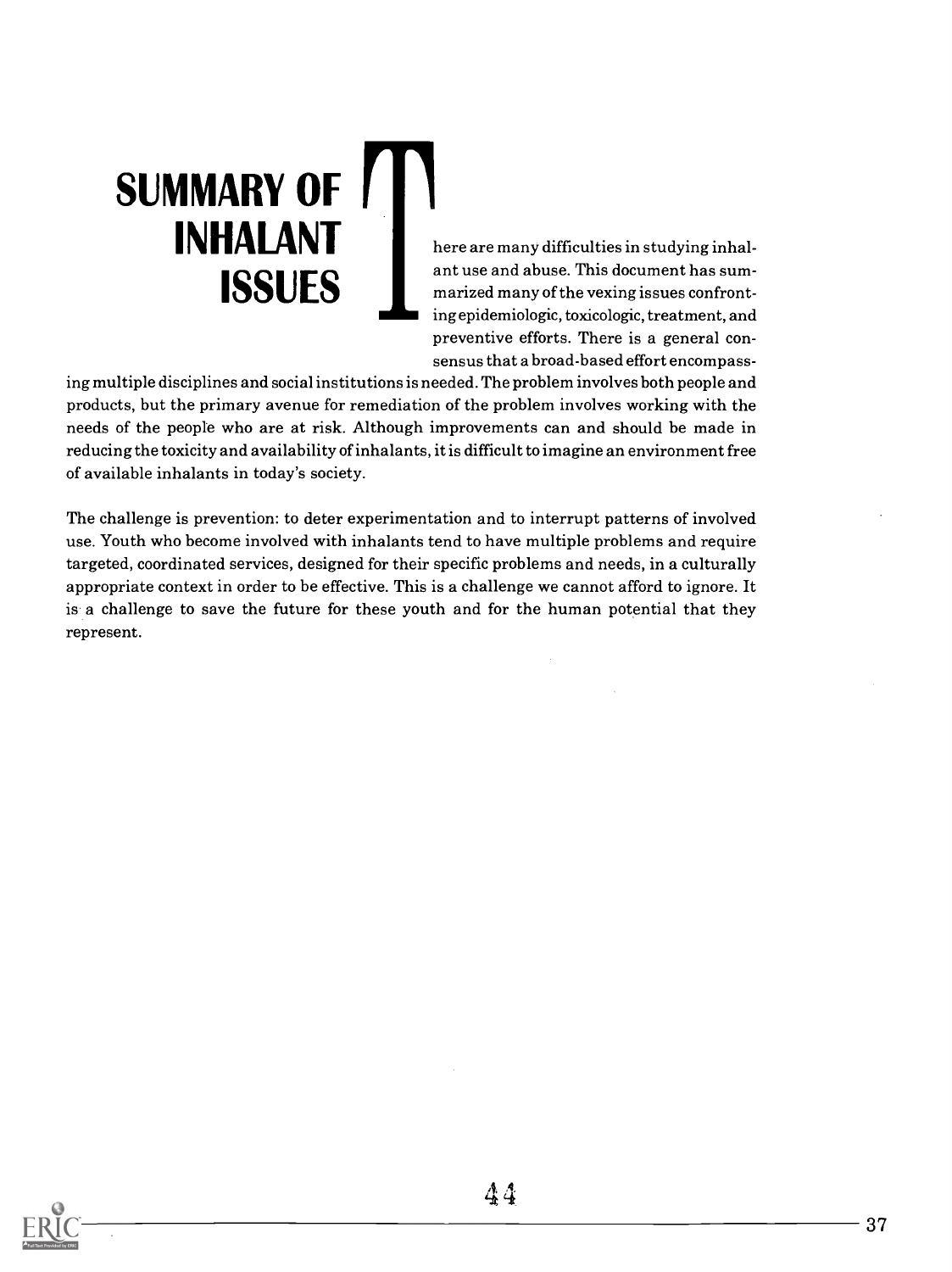### REFERENCES

Ackerly, W. C., and Gibson, G. Lighter fluid "sniffing." American Journal of Psychiatry, 120(11):1056-1061, 1964.

Albaugh, B., and Albaugh, P. Alcoholism and substance sniffing among the Cheyenne and<br>Arapaho Indians of Oklahoma. *International Journal of the Addictions*, 14(7):1001-1007, 1979.

Alha, A.; Korte, T; and Tenhu, M. Solvent sniffing death. Z Rechtsmed, 72:299-305, 1973.

Allen, N. Solvents and other industrial organic compounds. In Handbook of Clinical<br>Neurology, Vol. 36, edited by P. J. Vinken and G. W. Bruyn, 361-389. New York: Elsevier, 1979.

Altenkirch, H., and Kindermann, W. Inhalant abuse and heroin addiction: A comparative study of 574 opiate addicts with and without a history of sniffing. Addictive Behaviors, 11:93-104, 1986.

Anderson, H. R.; Macnair, R. S.; and Ramsey, J. D. Deaths from abuse of volatile sub-<br>stances: A national epidemiological study. British Medical Journal, 290(6464):304-307, 1985.

Anglin, M. D., and Fisher, D. G. Survival analysis in drug program evaluation: Part II - Partitioning treatment effects. *International Journal of the Addictions*, 22(4):377-387, 1987.

Annis, H., and Watson, C. Drug use and school dropout: A longitudinal study. Canadian Counselor, 9:155-162, 1975.

Annis, H. M.; Klug, R.; and Blackwell, D. *Drug use among high school students in* Timmins. Unpublished manuscript. Toronto: Addiction Research Foundation, 1971.

Babst, D.; Deren, S.; Schmeidler, J.; Lipton, D.; and Dembo, R. A study of family affinity and substance use.Journal of Drug Education, 8(1) no pages cited by WHO, 1978.

Bachrach, K. M., and Sandler, I. N. A retrospective assessment of inhalant abuse in the Barrio: Implications for prevention. *International Journal of the Addictions*, 20(8):1117-1189, 1985. -

Barker, G., and Adams, W. Glue sniffers. Sociology, 47:289-310, 1973.

Barnes, G. E. Solvent abuse: A review. International Journal of the Addictions, 14(1):1-26, 1979.

Barnes, G. E. Northern Sniff: The Epidemiology of Drug Use Among Indian, White and Metis Adolescents. Winnipeg: University of Manitoba, 1980.

Barrett, M. E.; Joe, G. W.; and Simpson, D. D. Acculturation Influences On Inhalants: A 4-<br>year Followup of Mexican American Youth. Fort Worth, Texas: Texas Christian University,<br>Institute of Behavioral Research, 1990.

Bass, M. Abuse of inhalation anesthetics. Journal of the American Medical Association, 251(5): 604, 1984.

Bass, M. Sudden sniffing death. Journal of the American Medical Association, 212(12):2075-2079, 1970.

38

Beauvais, F. Volatile Solvent Abuse: Trends and Patterns. In National Institute on Drug<br>Abuse Research Monograph 129: Inhalant Abuse, A Volatile Research Agenda, edited by C.<br>Sharp, F. Beauvais, and R. Spence. Rockville, M

4 5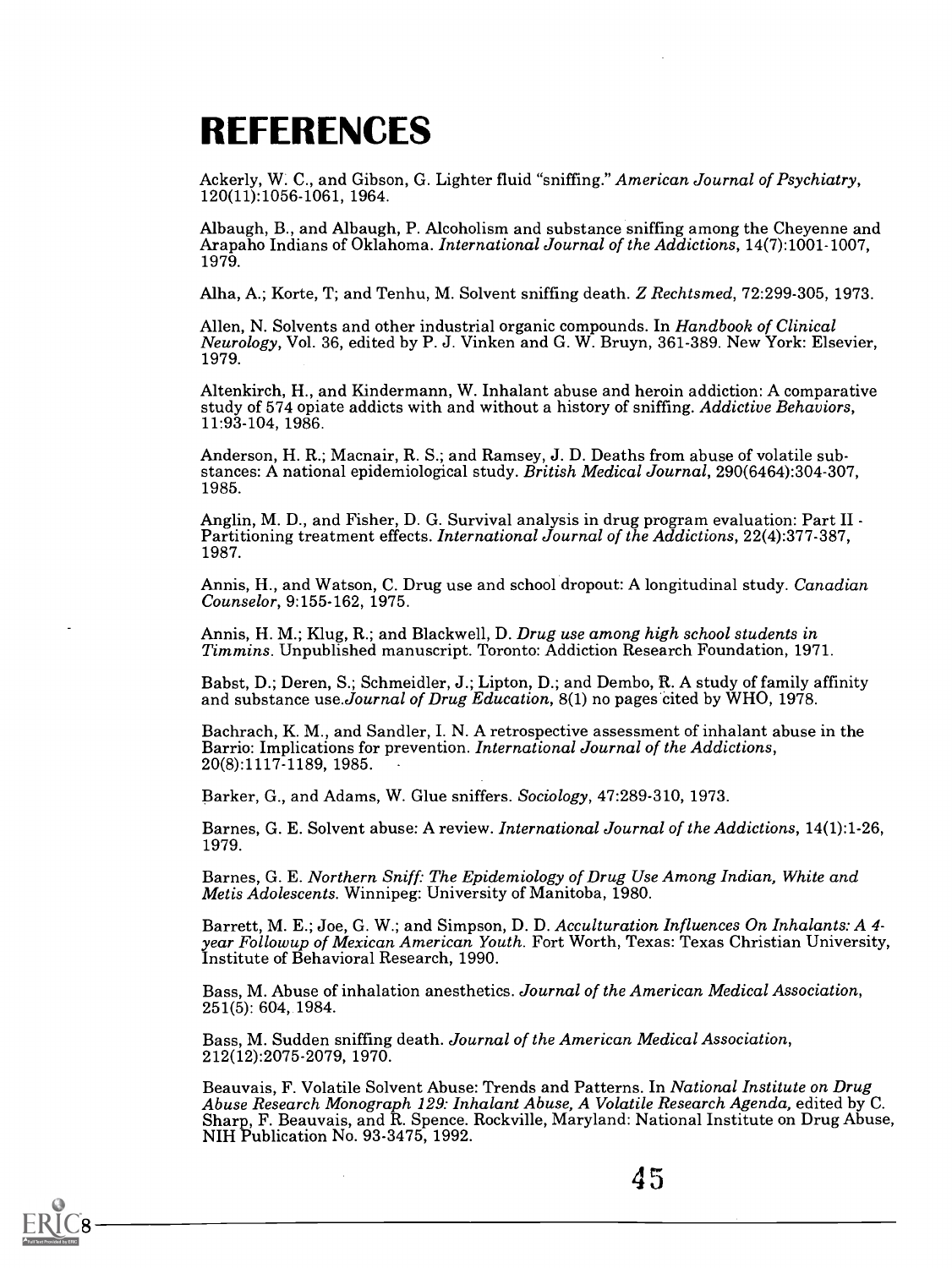Beauvais, F., Chavez, E., Oetting, E., Deffenbacher, J. and Cornell, G. Drug use, violence<br>and victimization among White American, Mexican American and American Indian dropouts, students with academic problems and students in good academic standing. Journal of Counseling Psychology, 41, 292-299, 1996.

Beauvais, F. and Oetting, E. R. Toward a clear definition of inhalant use. In the International Journal of the Addictions, 22, 779-784, 1987.

Beauvais, F. and Oetting, E. R. Indian youth and inhalants: An update. In National<br>Institute on Drug Abuse Research Monograph 85: Epidemiology of Inhalant Abuse: An<br>Update, edited by R. Crider and R. Rouse, 34-48. Washingt Govt. Print. Off., 1988.

Beauvais, F.; Oetting, E.; and Edwards, R. Trends in the use of inhalants among American Indian adolescents. White Cloud Journal, 3(4):3-11, 1985.

Becker, H. S. The social bases of drug-induced experiences. In *National Institute on Drug*<br>Abuse Research Monograph 30: Theories on Drug Abuse: Selected Contemporary Perspectives, edited by D. J. Lettieri, M. Sayers, and H. W. Pearson, 180-190. Washington, D.C.: Supt. of Docs., U.S. Govt. Print. Off., DHEW Pub. No. (ADM) 80-967, 1980.

Berriel-Gonzales, R. E.; Berriel-Gonzalez, M. E.; Jauregui, R.; and Contreras-Cisneros, B.<br>General characteristics of patients using volatile substances admitted to the Centro de Integracion Juvenil "Leon." In Voluntary Inhalation of Industrial Solvents, edited by C. W. Sharp and L. T. Carroll. Rockville, MD: National Institute on Drug Abuse, 1978.

Boeckx, R.; Postl, B.; and Coodin, F. Gasoline sniffing and tetra-ethyl lead poisoning in children. Pediatrics, 60(2): 140-145, 1977.

Byrne, A., Dirby, B., Zibin, T. and Ensminger, S. Psychiatric and neurological effects of chronic solvent abuse. Canadian Journal of Psychiatry, 36, 735-738, 1991.

Carlini-Cotrim, B., and Carlini, E. A. The use of solvents and other drugs among children and adolescents from a low socioeconomic background: A study of Sao Paulo, Brazil. Inter-<br>national Journal of the Addictions, 23(11):1145-1156, 1988.

Chadwick, 0. and Anderson, H. Neuropsychological consequences of volatile solvent abuse: A review. Human Toxicology, 8, 307-312, 1989.

Christensen, E. Multivariate survival analysis using Cox's regression model. Hepatology, 7(6):1346-1358, 1987.

Cohen, S. The volatile solvents. Public Health Review, 2:185-214,1973.

Cohen, S. Why solvents? In Voluntary Inhalation of Industrial Solvents, edited by C. W. Sharp and L. T. Carroll, 5-6. Rockville, MD: National Institute on Drug Abuse, 1978.

Compton, W., Cottler, L., Dinwiddie, S., Spitznagel, E., Mager, D. and Asmus, C. Inhalant use: Characteristics and predictions. The American Journal on Addictions, 3, 263-272, 1994.

Comstock, B. Psychological measurements in long-term chronic inhalant abusers. In Voluntary Inhalants of Industrial Solvents, edited by C. W. Sharp and L. T. Carroll. Rockville, MD: National Institute on Drug Abuse, 1978.

Creson, D.L. Comments on `Psychosocial Characteristics and Their Links with Inhalant Use.' Paper presented at the Inhalant Abuse Research Symposium, Houston, Texas, June, 1990.

Crites, J., and Schuckit, M. A. Solvent misuse in adolescents at a community alcohol center. Journal of Clinical Psychology, 40:39-43, 1979.

Cunningham, S. R.; Dalzell, G. W.; McGirr, P.; and Khan, M. M. Myocardial infarction and<br>primary ventricular fibrillation after glue sniffing. *British Journal of Industrial Medicine*, 294:739-740, 1987.

v filo

46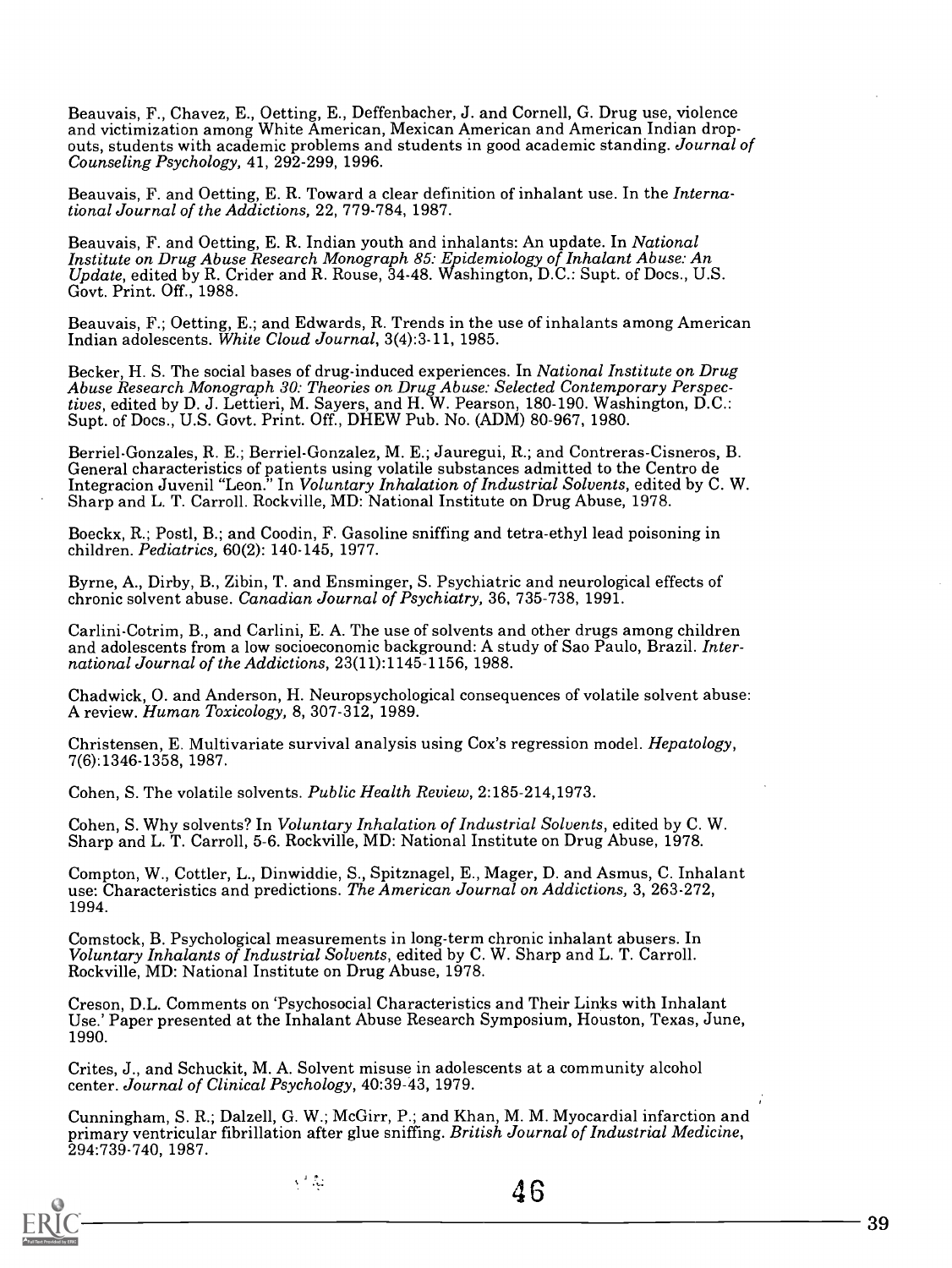De Barona, M. S., and Simpson, D. D. Inhalant users in drug abuse prevention programs.<br>American Journal of Drug and Alcohol Abuse, 10(4):503-518, 1984.

Dinwiddie, S., Reich, T. and Cloninger, C. The relationship of solvent use to other sub-<br>stance use. American Journal of Drug and Alcohol Abuse, 17, 173-186, 1991.

Dinwiddie, S. H.; Zormuski, C. F.; and Rubin, E. H. Psychiatric correlates of chronic solvent abuse. Journal of Clinical Psychiatry, 48:334-337, 1987.

Duncan, R. The theory and practice of solvent misuse. In Solvent Misuse in Context, edited by R. Ives, 17-22. London: National Children's Bureau, 1986.

Dworkin, A. G. and Stephens, R. C. Mexican-American adolescent inhalant abuse: A proposed model. Youth and Society, 493-506, 1980.

Edeh, J. Volatile substance abuse in relation to alcohol and illicit drugs: Psychological perspectives. Human Toxicology, 8:313-317, 1989.

Ellison, W. S. Portrait of a glue sniffer. Crime and Delinquency, 11(4):394-399, 1964.

Farabee, D. Substance Use Among Male Inmates Entering the Texas Department of Criminal Justice—Institutional Division: 1993. Austin, TX: Texas Commission on Alcohol and Drug Abuse, 1994.

Farabee, D. Substance Use Among Female Inmates Entering the Texas Department of Criminal Justice—Institutional Division: 1993. Austin, TX: Texas Commission on Alcohol and Drug Abuse, 1995.

Fejer, D., and Smart, R. The knowledge about drugs, attitudes towards them and drug use rates of high school students. Journal of Drug Education, 2(4):377-388, 1973.

Fischman, C. M., and Oster, J. R. Toxic effects of toluene: a new cause of high anion gap metabolic acidosis. Journal of the American Medical Association, 241:1713-1715, 1979.

Fisher, G. D. and Anglin, M. D. Survival analysis in drug program evaluation - Part I:<br>Overall program effectiveness. International Journal of the Addictions, 22(2):115-134, 1987.

Fornazzari, L.; Wilkerson, D.; Kapur, B.; and Carlen, P. Cerebellar, cortical and functional impairment in toluene abuse. Acta Neurologica Scandinavia, 67(6):319-329, 1983.

Frank, B.; Marel, R.; and Schmeidler, J. The continuing problem of youthful solvent abuse<br>in New York State. In National Institute on Drug Abuse Research Monograph 85: Epidemiology of Inhalant Abuse: An Update, edited by R. Crider and B. Rouse, 77-105. Washington, D.C.: U.S. Govt. Print. Off., 1988.

Fredlund, E. V. *Volatile Substance Abuse Among the Kickapoo People in the Eagle Pass,*<br>*Texas Area, 1993.* Austin, TX: Texas Commission on Alcohol and Drug Abuse, November, 1994.

Fredlund, E. V. Epidemiology of Volatile Solvent Abuse: The Texas Experience. In *National* Institute on Drug Abuse Research Monograph 129: Inhalant Abuse, A Volatile Research Agenda, edited by C. Sharp, F. Beauvais, and R

Fredlund, E. V.; Spence, R. T.; and Maxwell, J. C. Substance Use Among Students in Texas<br>Secondary Schools 1988. Austin, Texas: Texas Commission on Alcohol and Drug Abuse, 1989.

Fredlund, E. V.; Spence, R. T.; Maxwell, J. C.; and Kavinsky, J. A. Substance Abuse Among Youth Entering Texas Youth Commission Reception Facilities: Executive Summary. Austin, Texas Commission on Alcohol and Drug Abuse, 1

4 7

Galli, N. Patterns of student drug use. Journal of Drug Education, 4(2):237-248, 1974.

Garriott, J. C. Death among inhalant abusers. Paper presented at the Inhalant Abuse Research Symposium, Houston, Texas, June, 1990.

 $\cup$ ) $\longrightarrow$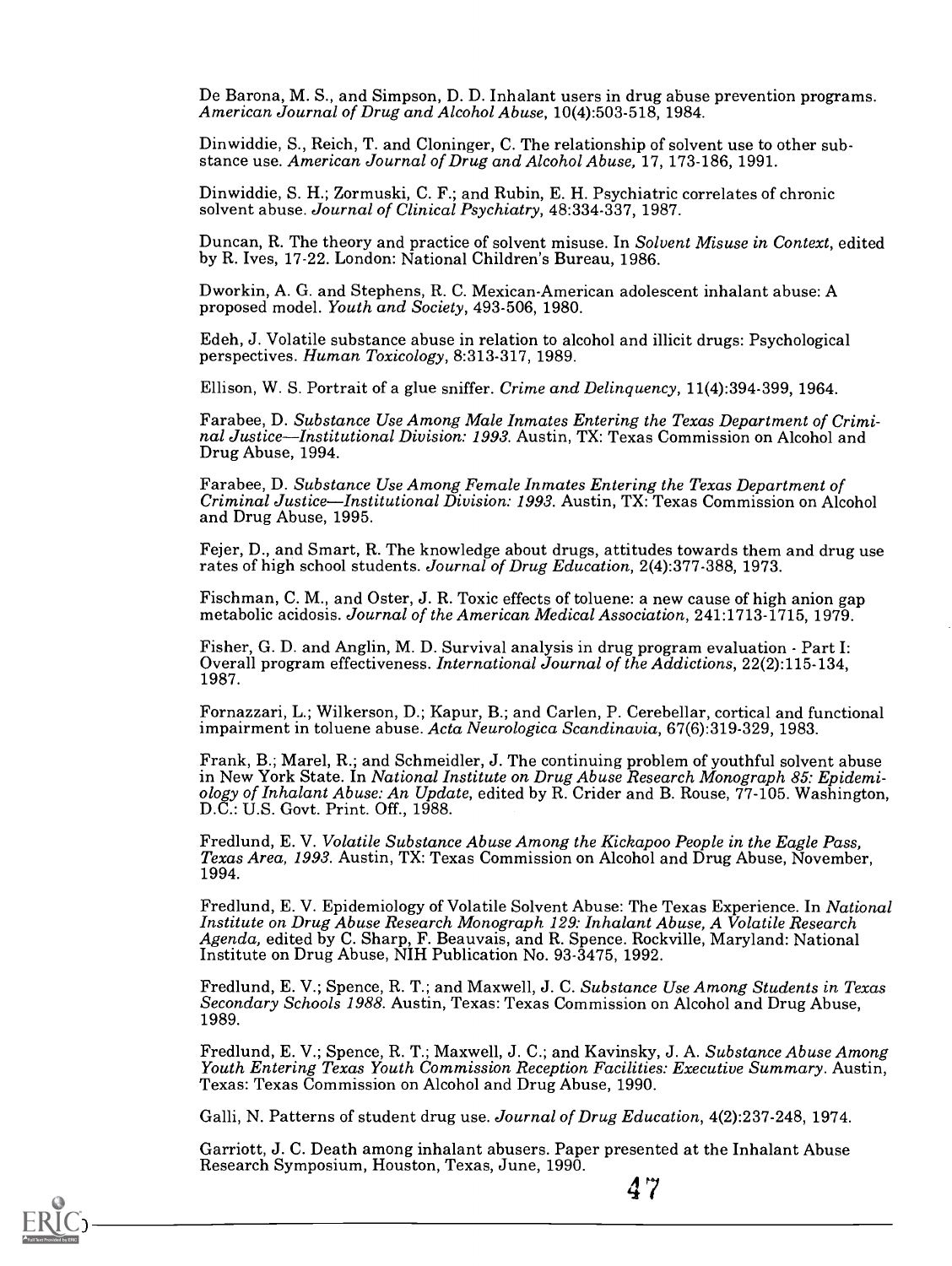Gilbert, J. Deliberate metallic paint inhalation and cultural marginality: Paint sniffing among acculturating California youth. Addictive Behaviors, 8:79-82, 1983.

Giovacchini, R. An industrial/economic perspective of inhalant abuse. Paper presented at the Inhalant Abuse Research Symposium, Houston, Texas, June, 1990.

Giovacchini, R. An industrial/economic perspective of inhalant use. In National Institute on Drug Abuse Research Monograph 129: Inhalant Abuse, A Volatile Research Agenda, edited by C. Sharp, F. Beauvais, and R. Spence. Ro

Glenn, S. H. Strengthening the Family. Bethesda, MD: Potomac Press, 1981. Available from publisher 7101 Wisconsin Ave, Suite 1006, Bethesda MD 20014.

Goetz, C. G. Organic solvents. In Neurotoxins in Clinical Practice, edited by C. G. Goetz, 65-90. Jamaica, NY: Spectrum, 1985.

Gottheil, E.; Mc Lellan, A. T.; and Drury, K. A. Matching Patient Needs and Treatment Methods in Alcoholism and Drug Abuse. New York: C. C. Thomas, 1981.

Grasso, P.; Sharratt, M.; Davies, D. M.; and Irvine, D. Neurophysiological and psychological disorders and occupational exposure to organic solvents. FD Chemical Toxicity, 10:819-852, 1984.

Greenhouse, J. B.; Stangl, D.; and Bromberg, J. An introduction to survival analysis:<br>Statistical methods for analysis of clinical trial data. Journal of Consulting Psychology, 57(4):536-544, 1989.

Gregory, S. Countering false images. In Solvent Misuse in Context, edited by R. Ives, 5-16. London: National Children's Bureau, 1986.

Guitierrez, F.; Hernandez, I. M.; and Rabago, S. Psychological, familial, and social study of 32 patients using inhalants. In *Voluntary Inhalation of Industrial Solvents*, edited by C. W.<br>Sharp and L. T. Carroll. Rockvill

Guyer-Christie, L. A sniff of failure: Preliminary report on a program for solvent abusers. Paper presented at the American Psychological Association Meeting, Toronto, Ontario, Canada, August, 1978.

Hester, R. K., and Miler, W. R. Handbook of Alcoholism Treatment Approaches: Effective Approaches. New York: Pergamon Press, 1989.

HHANES Survey. Use of Selected Drugs Among Hispanics: Mexican Americans, Puerto<br>Ricans, Cuban Americans. Findings From the Hispanic Health and Nutrition Examination<br>Survey (HHANES). Rockville, MD.: National Institute on Dr (ADM 87-1527), 1987.

Hollister, L.E. Reaction to 'Treatment and Prevention Research Issues' by Dr. Simpson. Paper presented at the Inhalant Abuse Research Symposium, Houston, Texas, June, 1990.

Hser, Y-I.; Anglin, M. D.; Wickens, T. D.; Brecht, M-L; and Homer, J. Techniques for the Estimation of Illicit Drug-use Prevalence: An Overview of Relevant Issues. Washington, DC: United States Department of Justice, 1992.

Ives, R. Introduction. In Solvent Misuse in Context, edited by R. Ives, 1,-4. London: National Children's Bureau, 1986.

Jacobs, A. M., and Ghodse, A. H. Delinquency and regular solvent abuse: An unfavourable combination? British Journal of Addiction, 83:965-968, 1988.

Joe, G., Barrett, M. and Simpson, D. An integrative model for drug use severity among inhalant users. Hispanic Journal of Behavioral Sciences, 13, 324-340, 1991.

Johnston, L., O'Malley, P. and Bachman, J. Drug Use Continues to Decline According to U-<br>M Survey: Cocaine Down for Third Straight Year. Ann Arbor: University of Michigan,<br>Institute for Social Research. Press release, 13 F

4 8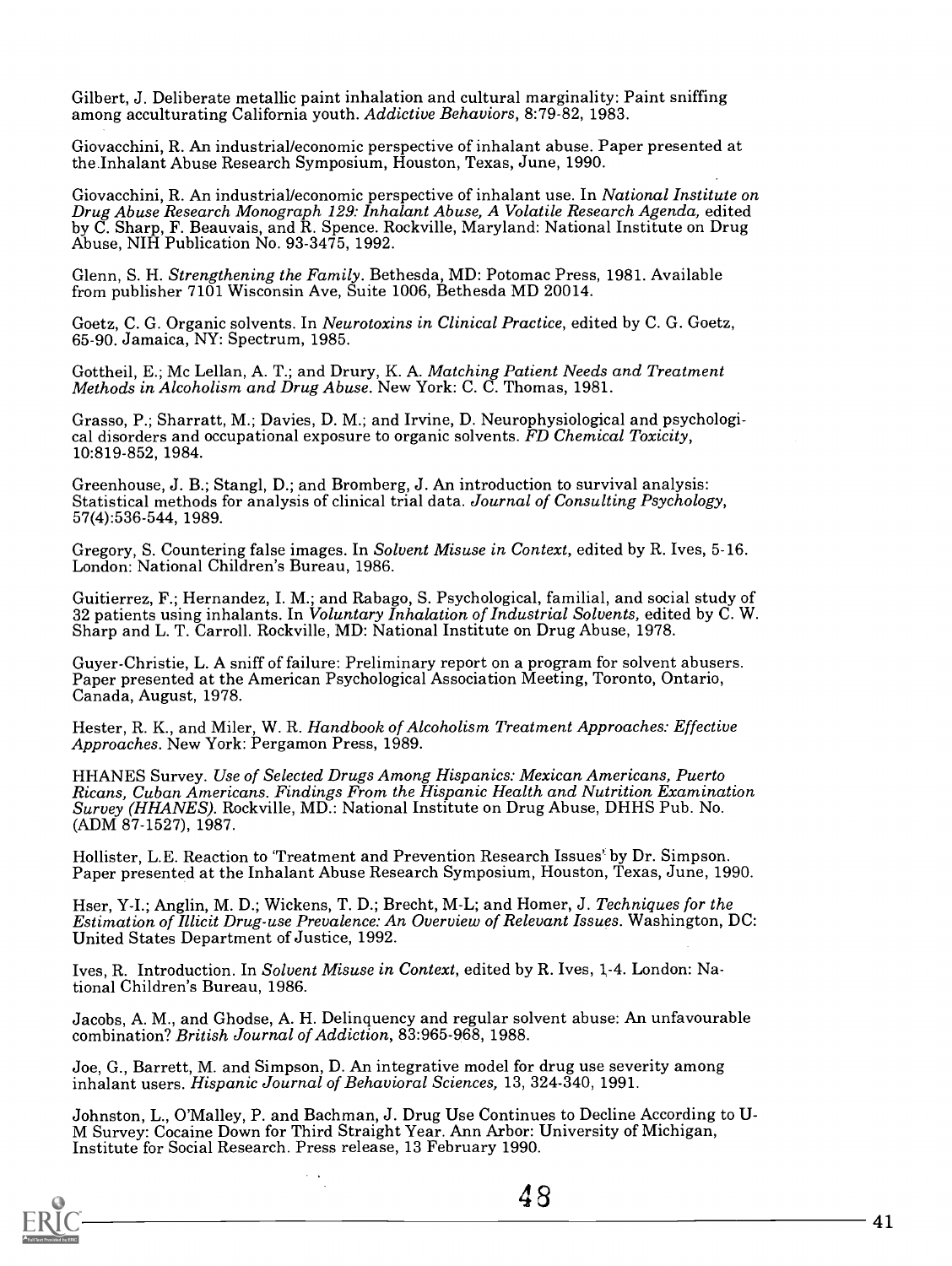Johnston, L., O'Malley, P. and Bachman, J. National results on drug use from the Monitoring the Future Study, 1975-1994: Vol. 1, secondary school students. Rockville, MD: National Institute on Drug Abuse, 1995.

Jumper Thurman, P. and Beauvais, F. Treatment of volatile solvent abusers. In National Institute on Drug Abuse Research Monograph 129: Inhalant Abuse, A Volatile Research Agenda, edited by C. Sharp, F. Beauvais, and R. Spe

Kandel, D. Reaching the hard to reach: Illicit drug use among high school absentees. Addictive Disorders, 1(4):465-480, 1975.

Kazdin, A. E., and Bass, D. Power to detect differences between alternative treatments in comparative psychotherapy outcome research. Journal of Consulting and Clinical Psychol-<br>ogy, 57(1):138-147, 1989.

Kerner, K. Current topics in inhalant abuse. In *National Institute on Drug Abuse Research Monograph 85: Epidemiology of Inhalant Abuse: An Update, edited by R. Crider and B. Rouse, 8-29. Washington, D.C.: U.S. Govt. Print* 

Korman, M. Clinical evaluation of psychological factors. In *National Institute on Drug*<br>*Abuse Research Monograph 15: Review of Inhalants: Euphoria to Dysfunction*, edited by C.<br>W. Sharp and M. L. Brehm, 30-53. Washington

Korman, M.; Trimboli, F.; and Semler, I. A comparative evaluation of 162 inhalant users. Addictive Behaviors, 5: 143-152, 1980.

Korman, M.; Matthews, R.; and Lovitt, R. Neurophysiological effects of abuse of inhalants.<br>Perceptual and Motor Skills, 53:547-553, 1981.

Layzer, R. B.; Fishman, R. A.; and Schafer, J. A. Neuropathy following abuse of nitrous oxide. Neurology, 28:504-505, 1978.

Leal, H.; Meijia, L.; Gomez, L.;, and Salinas de Valle, O. Naturalistic study on the phenom-<br>enon of inhalant use in a group of children in Mexico City. In *Voluntary Inhalation of* Industrial Solvents, edited by C. W. Sharp and L. T. Carroll. Rockville, MD: National Institute on Drug Abuse, 1978.

Lettieri, D. J. Drug abuse: A review of explanations and models of explanation. Advances in Alcohol and Substance Abuse, 4(3/4):9-40, 1985.

Lettieri, D. J. Problems in predicting recovery from alcoholism. Alcohol Health and Re-<br>search World, 11(1):20-23, 1986.

Lettieri, D. J. Substance Abuse Etiology. In American Psychiatric Association's Treatment<br>of Psychiatric Disorders, Vol. 2, Chapter 127, 1192-1202. Washington, D.C.: American<br>Psychiatric Association Press, 1989.

Linden, C. Volatile substances of abuse. Emergency Medicine Clinics of North America, 8, 559-577, 1990.

Litt, I. F.; Cohen, M. I.; and Schoenberg, S. K. Liver disease in the drug using adolescent.<br>Journal of Pediatrics, 81(2):238-242, 1972.

Liu, L. 1996 Texas School Survey of Substance Use Among Students: Grades 7-12. Austin, TX: Texas Commission on Alcohol and Drug Abuse, (in press).

Liu, L. 1994 Texas School Survey of Substance Use Among Students: Grades 4-6. Austin, TX: Texas Commission on Alcohol and Drug Abuse, April, 1995.

Liu, L. Substance Use Among Youths at High Risk of Dropping Out: Grades 7-12 in Texas, 1992. Austin, TX: Texas Commission on Alcohol and Drug Abuse, August, 1994.

4 9

Liu, L. and Maxwell, J. 1994 Texas School Survey of Substance Use Among Students: Grades 7-12. Austin, TX: Texas Commission on Alcohol and Drug Abuse, 1995.

 $C_2$  ——————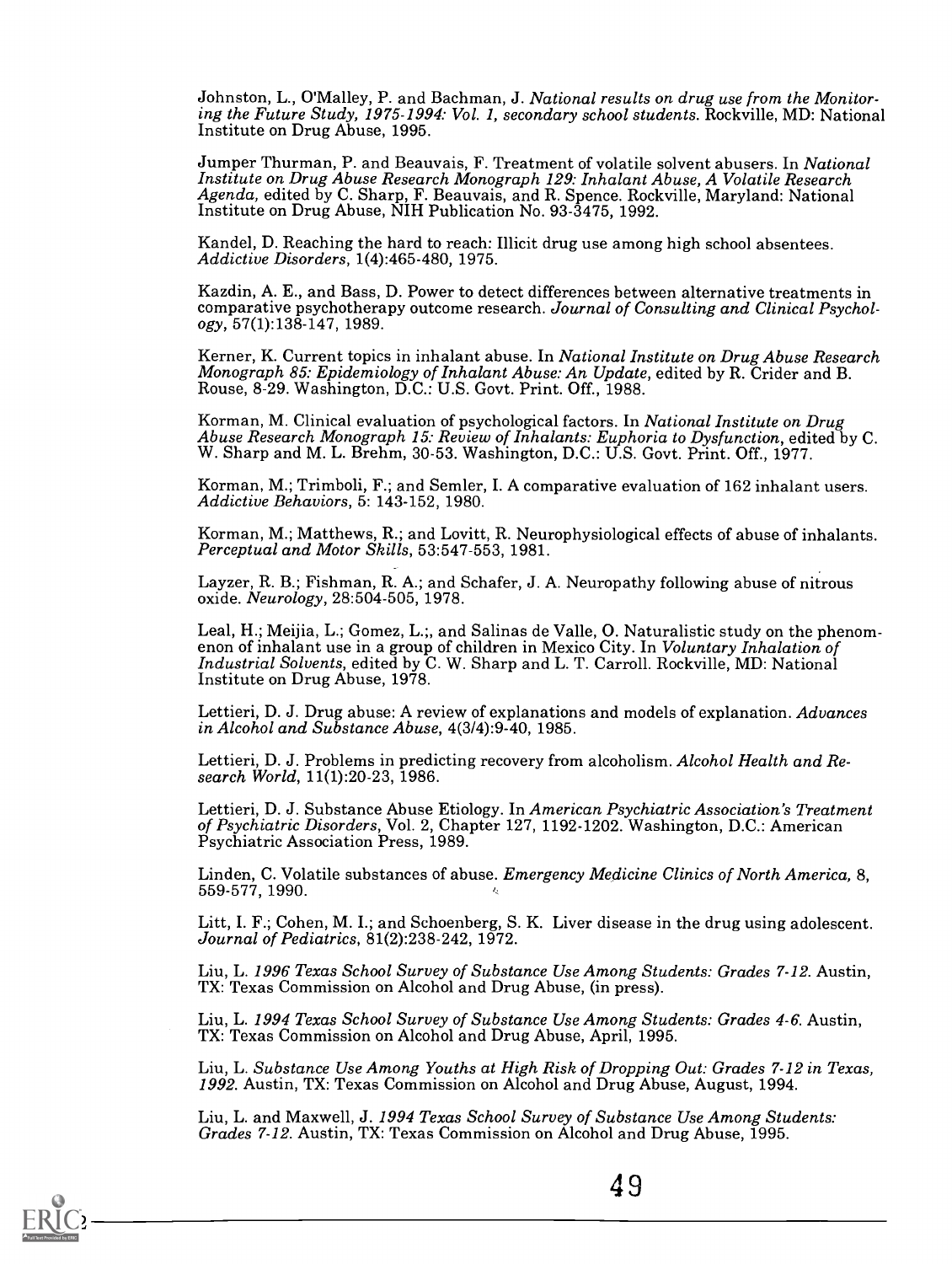Lockhart, W. H. and Lennox, M. The extent of solvent abuse in a regional secure unit sample. Journal of Adolescence, 6:43-45, 1983.

Massengale, O. N.; Glaser, H. H.; LeLievre, R. E.; Dodds, J. B.; and Klock, M. E. Physical and psychological factors in gluesniffing. *New England Journal of Medicine*, 269(25):1340-1344, 1963.

Mata, A. G. Jr., and Andrew, S. R. Inhalant abuse in a small rural south Texas community:<br>A social epidemiological overview. In *National Institute on Drug Abuse Research Monograph 85: Epidemiology of Inhalant Abuse: An Up* 

Matthews, R. W., and Korman, M. Abuse of inhalants: Motivation and consequences.<br>Psychological Reports, 49:519-526, 1981.

Maxwell, J. C. Substance Abuse Trends in Texas. In Epidemiologic Trends in Substance Abuse, 286-287. Rockville, MD: National Institute on Drug Abuse, 1994.

May, P. and Del Vecchio, A. Three common behavior patterns of inhalant/solvent abuse: Selected findings and research issues. Drugs and Society. (In press).

McLellan, A. T. What's working in drug treatment. Practitioner, 4(1):6, 1990.

Medina-Mora, M.; Schnaas, L.; Terroba, G.; Isoard, Y.; and Surarez, C. Epidemiology of inhalant use in Mexico. In *Voluntary Inhalation of Industrial Solvents*, edited by C. W.<br>Sharp and L. T. Carroll. Rockville, MD: National Institute on Drug Abuse, 1978.

National Institute on Drug Abuse. Use of Selected Drugs Among Hispanics: Mexican-<br>Americans, Puerto Ricans, Cuban Americans. From the Hispanic Health Nutrition and<br>Examination Survey. Washington, D.C.: U.S. Department of H

National Institute on Drug Abuse. National Household Survey on Drug Abuse: Main Findings 1990. Washington, D.C.: U.S. Department of Health and Human Services, 1991.

National Institute on Drug Abuse. Monitoring the Future Study, 1975-1996. From NIDA Capsules. Washington, D.C.: U.S. Department of Health and FIuman Services, December 1996.

New South Wales Centre for Education and Information on Drugs and Alcohol. *Inhalants: A Resource Paper for Health, Welfare and Related Professionals.* April, 1984.

Nurcombe, B.; Bianchi, G; Money, J.; and Cawte, J. A hunger for stimuli: The psychosocial backdrop of petrol inhalation. *British Journal of Medical Psychology*, 43:367-374, 1970.

O'Brien, E. T.; Yoeman, W. B.; and Hobby J. A. E. Hepatorenal damage from toluene in a "glue-sniffer." British Medical Journal, 2:29-30, 1971.

O'Donoghue, J. L. Neurotoxicity of Industrial and Commercial Chemicals, Volumes I and II. Boca Raton, FL: CRC Press, 1985.

Oetting, E. R.; Edwards, R. W.; and Beauvais, F. Social and psychological factors underlying inhalant abuse. In National Institute on Drug Abuse Research Monograph 85: Epidemi-<br>ology of Inhalant Abuse: An Update, edited by R. Crider and B. Rouse, 172-203. Washington, D.C.: U.S. Govt. Print. Off., 1988.

Oetting, E. R. and Webb, J. Psychosocial Characteristics and their Links with Inhalants: A Research Agenda. In National Institute on Drug Abuse Research Monograph 129: Inhalant Abuse, A Volatile Research Agenda, edited by C. Sharp, F. Beauvais, and R. Spence.<br>Rockville, Maryland: National Institute on Drug Abuse 1992.

Padilla, E.; Padilla, A.; Morales, A.; and Olmedo, E. Inhalant, marijuana and alcohol abuse among barrio children and adolescents. International Journal of the Addictions, 14(7):945-964, 1979.

Parker, S. Use and abuse of volatile substances in industry. Human Toxicology, 8, 271-175, 1989.

 $\frac{1}{2}$  ,

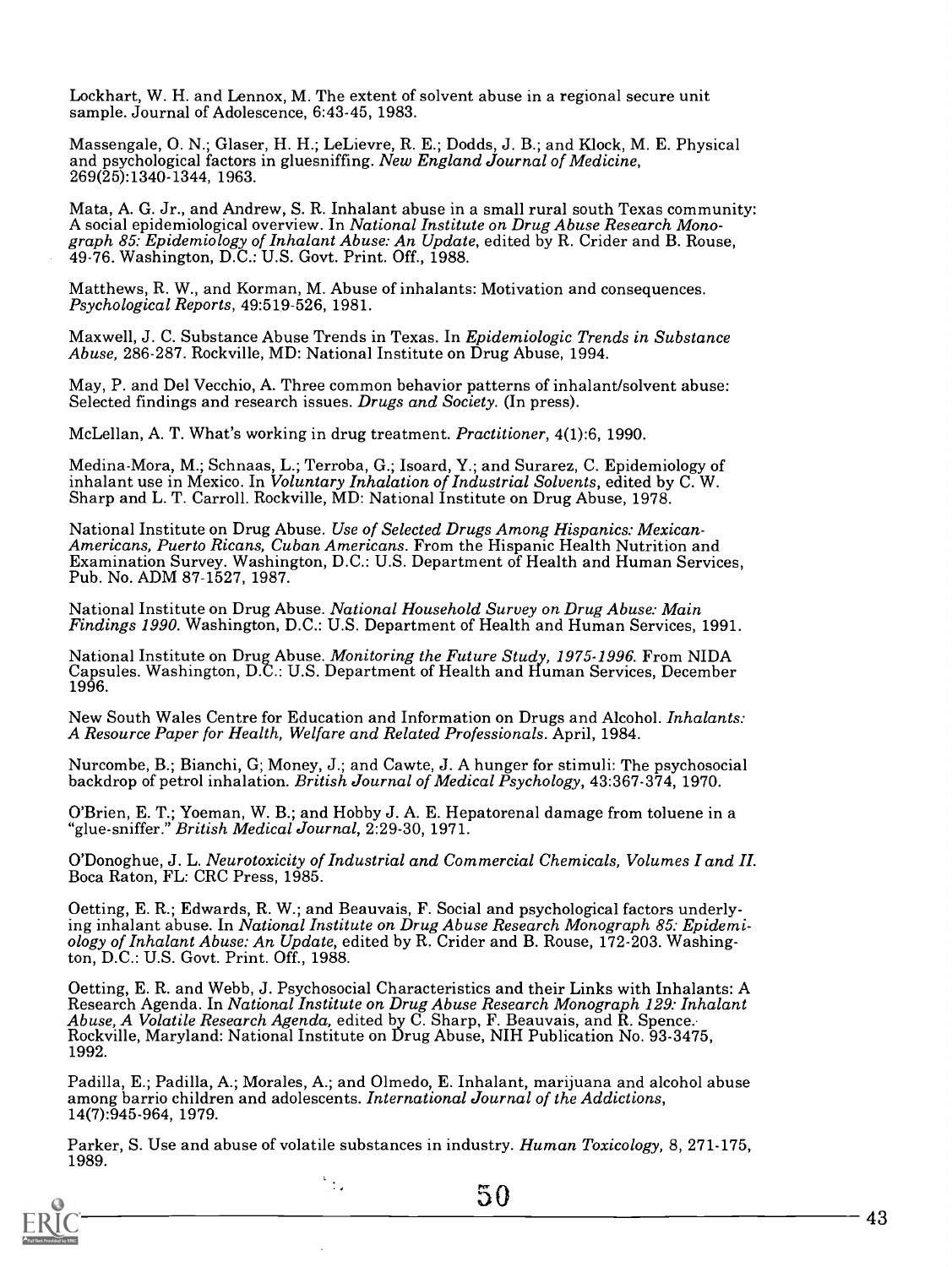Perez de Francisco. Aspectos clinicos de las intoxicaciones por inhalantes. Cuadrenos Cientificos, CEMEF, 2:85-95, 1975.

Powars, D. Aplastic anemia secondary to glue sniffing. New England Journal of Medicine, 273 (13):35-36, 1965.

Press, E., and Done, A. K. Solvent sniffing: Physiologic effects and community control measures for intoxication from the intentional inhalation of organic solvents. Pediatrics, 39:451-461, 1967.

Prockop, L. D. Neurotoxic volatile substances. Neurology, 2(6):862-864, 1979.

Pryor, G. T.; Bingham, L. R.; and Howd, R. A. Behavioural toxicology in rats of a mixture of solvents containing substances subject to inhalation abuse by humans. Toxicology and Applied Pharmacology, 45:252 (abstract), 197

Pryor, G. T.: Howd, R. A.; Malik, R. J.; Jensen, R. A.; and Rebert, C. S. Biomedical Studies in the Effects of Abused Inhalant Mixtures. Annual Report No. 2, NIDA Contract No. 271-77-3402. November, 1978b.

Pryor, G. T.; Howd, R. A.; Bingham, L. R.; Rebert, C. S.; and Jensen, R. A. *Biomedical* Studies on the Effects of Abused Inhalant Mixtures. Final report. NIDA Contact No. 271-77-3402. February, 1980.

Reed, B., and May, P. Inhalant abuse in juvenile delinquency: A control study in Albuquer- que, New Mexico. *International Journal of Addiction*, 19(7):789-804, 1984.

Reinhardt, C. F. Cardiac arrhythmias and aerosol "sniffing." Architecture and Environmental Health, 22:265-279, 1971.

Ron, M. A. Volatile substance abuse: A review of possible long term neurological, intellectual and psychiatric sequelae. British Journal of Psychiatry, 148:235-246, 1986.

Rosenberg, N. and Sharp C. Solvent tosicity: A neurological focus. In National Institute on Drug Abuse Research Monograph 129: Inhalant Abuse, A Volatile Research Agenda, edited by C. Sharp, F. Beauvais, and R. Spence, pp.

Rosenberg, N. L. Neurotoxicity from solvent inhalant abuse and occupational exposure to solvents. Paper presented at the Inhalant Abuse Research Symposium, Houston, Texas, June, 1990.

Rosenberg, N. L., Spitz, M. C., Filley, C. M., Davis, K. A., and Schaumburg, H. H. Central<br>nervous system effects of chronic toluene abuse -- clinical, brainstem evoked response and<br>magnetic resonance imaging studies. Neur

Rubin, T. and Babbs, J. The glue sniffer. Federal Probation, 34:23-28, 1970:

Schottstaedt, M. F., and Bjork, J. W. Inhalant abuse in an Indian boarding school. Ameri- can Journal of Psychiatry, 134(11):1290-1293, 1977.

Schutz, C., Chilcoat, H., and Anthony, J. The association between sniffing inhalants and injecting drugs. Comprehensive Psychiatry, 35, 99-105, 1994.

Schwartz, R. When to suspect inhalant abuse. Patient Care, May, 36-64, 1989.

Sharp, C. Comments made at the Inhalant Abuse Research Symposium, Houston, Texas, June, 1990.

Sharp, C. W., Beauvais, F. & Spence, R. T., eds. (1992). *Inhalant Abuse: A Volatile Re-* search Agenda, NIDA Research Monograph 129, (Rockville, Maryland: National Institute on Drug Abuse, NIH Publication No. 93-3475).

Sharp, C. and Rosenberg, N. Inhalant related disorders. In Psychiatry: Volume 1, pp. 835- 852, edited by A. Tasman, J. Kay and J. Lieberman. Philadelphia: W. B. Saunders Co., (in press).

Siegel, R. K. Changing patterns of cocaine use: Longitudinal observation, consequences, and treatment. In National Institute on Drug Abuse Research Monograph 61: Cocaine -

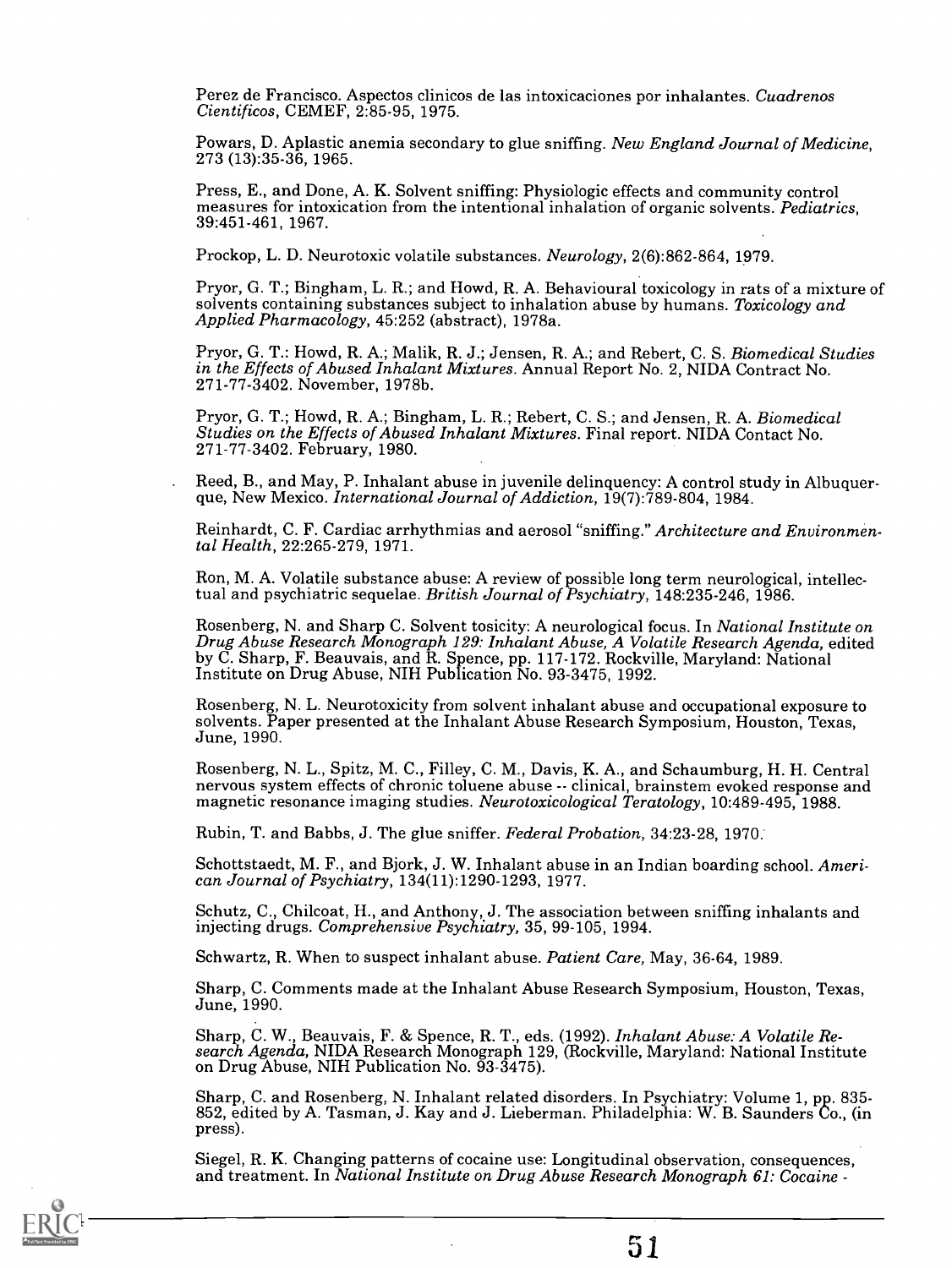Pharmacology, Effects and Treatment of Abuse, edited by J. Grabowski, 92-110. Washington, D.C.: U.S. Govt. Print. Off., 1984.

Skuse, D., and Burrell, S. A review of solvent abusers and their management by a child psychiatric out-patient service. Human Toxicology, 1:321-329, 1982.

Smart, R. Forbidden Highs: The Nature, Treatment, and Prevention of Illicit Drug Abuse. Toronto: Addiction Research Foundation, 1983.

Smart, R. The epidemiology of volatile solvents/inhalant use in North America. Paper presented at the WHO Advisory Group Meeting on the Adverse Health Consequences of Volatile Solvents/Inhalants, Mexico, 1986.

Smart, R. Inhalant use and abuse in Canada. In National Institute on Drug Abuse Research<br>Monograph 85: Epidemiology of Inhalant Abuse: An Update, edited by R. Crider and B.<br>Rouse, 121-139. Washington, D.C.: U.S. Govt. Prin

Smart, R., Fejer, D., and White, J. Drug use trends among metropolitan Toronto students: a study of changes from 1968-1972. Unpublished manuscript. Toronto: Addiction Research Foundation, 1972.

Smart, R. G. and Adlaf, E. M. The Ontario Student Drug Use Survey: Trends Between 1977-1987. Toronto, Canada: Addiction Research Foundation, 1989.

Smith, S., Joe, G. and Simpson, D. Parental influences on inhalant use by children. His-<br>panic Journal of Behavioral Sciences, 13, 267-175, 1991.

Sokol, J., and Robinson, J. L. Glue sniffing. Western Medicine, 4:192-193, 196, 214, 1963.

Sourindhrin, I. and Baird, J. Management of solvent misuse: A Glasgow community ap-<br>proach. British Journal of Addiction, 79(2):227-232, 1984.

Spencer, P. S., and Schaumburg, H. H. Experimental and Clinical Neurotoxicology. Balti- more, MD: Williams and Williams, 1980.

Spotts, J. V. and Shontz, F. C. Cocaine Users: A Representative Case Approach. New York:<br>Free Press, 1980.

Spotts, J. V. and Shontz, F. C. Ego development, dragon fights, and chronic drug abusers. International Journal of the Addictions, 17:945-976. 1982.

Stanton, M. D., and Todd, T. C. The Family Therapy of Drug Abuse and Addiction. New York: Guilford Press, 1982.

Stephens, R. C.; Diamond, S. C.; Spielman, C. R.; and Lipton, D. S. Sniffing from Suffolk to Syracuse: A report of youthful solvent use in New York State. In Voluntary Inhalation of Industrial Solvents, edited by C. W. Sharp and L. T. Carroll. Rockville, MD: National Institute on Drug Abuse, 1978.

Streicher, H. Z.; Gabow, P. A.; Moss, A. H.; Kono, D.; and Kaehny, W. D. Syndromes of toluene sniffing in adults. Annals of Internal Medicine, 94(6):758-762, 1981.

Substance Abuse and Mental Health Services Administration. National Household Survey on Drug Abuse: Population Estimates 1994, Rockville, Maryland: U.S. Department of Health and Human Services, September 1995.

Stybel, L. J.; Allen, P.; and Lewis, F. Deliberate hydrocarbon inhalation among low socio-<br>economic adolescents not necessarily apprehended by the police. *International Journal of* the Addictions, 11:345-361, 1976.

Swadi, H. Psychiatric symptoms in adolescents who abuse volatile substances. Addiction Research, 4, 1-9, 1996.

Swerhun, P., and Le Breton, S. Chronic solvent abuse: Can you help? Canadian Nurse, pp. 40-45, January 1983.

Szapocznik, J., and Kurtines, W. M. (eds.). Breakthroughs in Family Therapy With Drug<br>Abusing and Problem Youth. New York: Springer, 1989.



45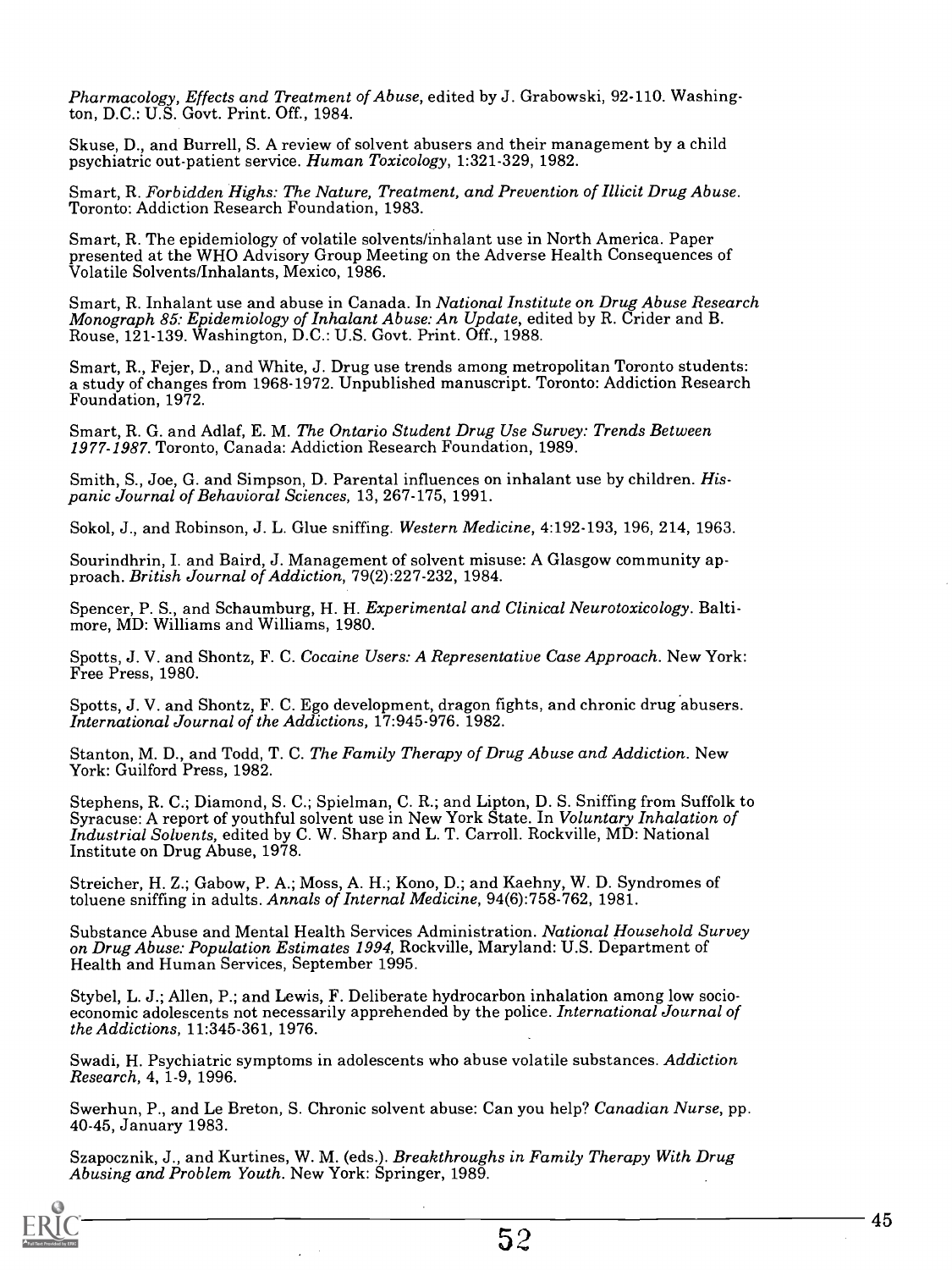Taher, S. M.; Anderson, R. J.; McCartney, R.; Popovtzer, M. M.; and Schrier, R. W. Renal tabular acidosis associated with toluene "sniffing". New England Journal of Medicine, 290:765-768, 1974.

Texas Commission on Alcohol and Drug Abuse (TCADA). Admissions to TCADA programs: February 1989 - January 1990. Austin, Texas: Commission on Alcohol and Drug Abuse, Internal report, 1990.

Texas Commission on Alcohol and Drug Abuse (TCADA). 1990 Texas School Survey of Substance Abuse. Austin, Texas: Commission on Alcohol and Drug Abuse, 1991.

Tenenbein, M. Clinical/biophysiologic aspects of inhalant abuse. Paper presented at the Inhalant Abuse Research Symposium, Houston, Texas, June, 1990.

Triebig, G.; Claus, D.; and Csuzda, I. Cross-sectional epidemiological study on neurotoxicity of solvents in paints and lacquers. International Archives of Occupational and Environ-<br>mental Health, 60:233-241, 1988.

Trimble, J. E. Ethnomethodology, psychosocial measures and inhalant abuse research. Paper presented at the Inhalant Abuse Research Symposium, Houston, Texas, June 1990.

Trotter, R., Rolf, J., and Baldwin, J. Cultural models of inhalant use among Navajo youth. Drugs and Society (in press).

Uchtenhagen, A. Review of the extent of volatile solvent abuse in European countries. Paper presented at the WHO Advisory Group Meeting on the Adverse Health Conse- quences of Volatile Solvents/Inhalants, Mexico, 1986.

Velez, C. N. Informe de Asesoria sobre Analisis del Programa de Farmaco-dependencia y<br>Elaboracion de une Programa Nacional sobre Prevencion, Tratamiento y Rehabilitacion.<br>Paraguay-1500. Documento OPS ST/C/PAR/82-011/HPA, 1

Wallisch, L. 1996 Texas Survey of Substance Use Among Adults. Austin, TX: Texas Commission on Alcohol and Drug Abuse, (in press).

Watson, J. M. Morbidity and mortality statistics on solvent abuse. *Medical Science and*<br>*Law*, 19(4):246-252, 1979.

Watson, J. Solvent abuse: The adolescent epidemic. London: Croom Helm, 1986.

Weise, C. E.; Busse, S.; and Hall, R. J. Solvent Abuse: An Annotated Bibliography with Additional Related Citations. Toronto: Addiction Research Foundation, 1973.

Wesson, D. R., and Smith, D. E. Treatment of the polydrug abuser. In *Handbook on Drug*<br>*Abuse*, edited by R. I. Dupont, A. Goldstein, and J. O'Donnell. Washington D.C.: U.S. Govt.<br>Print. Off., 1979.

Westermeyer, J. Review of treatment approaches for volatile solvents/inhalant abuse. Paper presented at the WHO Advisory Group Meeting on the Adverse Health Conse- quences of Volatile Solvents/Inhalants, Mexico, 1986.

WHO. World Health Organization, Report on the Advisory Group Meeting on Adverse Health Consequences of Volatile Solvents/Inhalants. Mexican Institute of Psychiatry, Mexico City, Mexico, April 21-25, 1986.

Winburn, G. M., and Hays, J. R. Dropouts: A study of drug use. Journal of Drug Education, 4(2):249-254, 1974.

Wingert, J. L., Fifield, M. G. Characteristics of Native American users of inhalants. Inter-<br>national Journal of the Addictions, 20(10):1575-1582, 1985.

Wood, R. W. An agenda for research on and regulation of inhalant abuse: preclinical research in the service of prevention. Paper presented at the Inhalant Abuse Research Symposium, Houston, Texas, June, 1990.

Zur, J. and Yule, W. Chronic solvent abuse. 2. Relationship with depression. Child: Care, health, 1990.



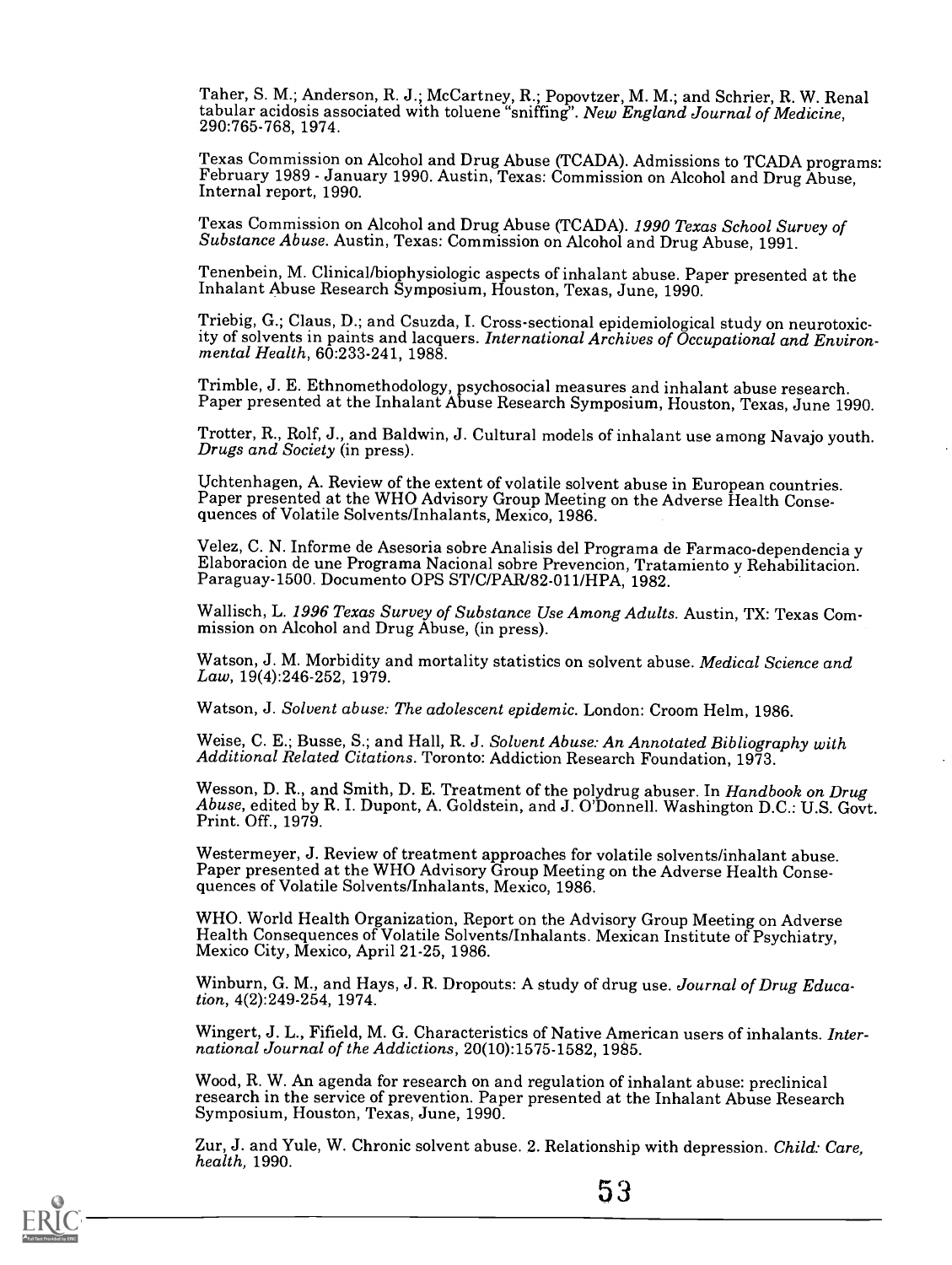

## CHARACTERISTICS OF INHALANT USERS

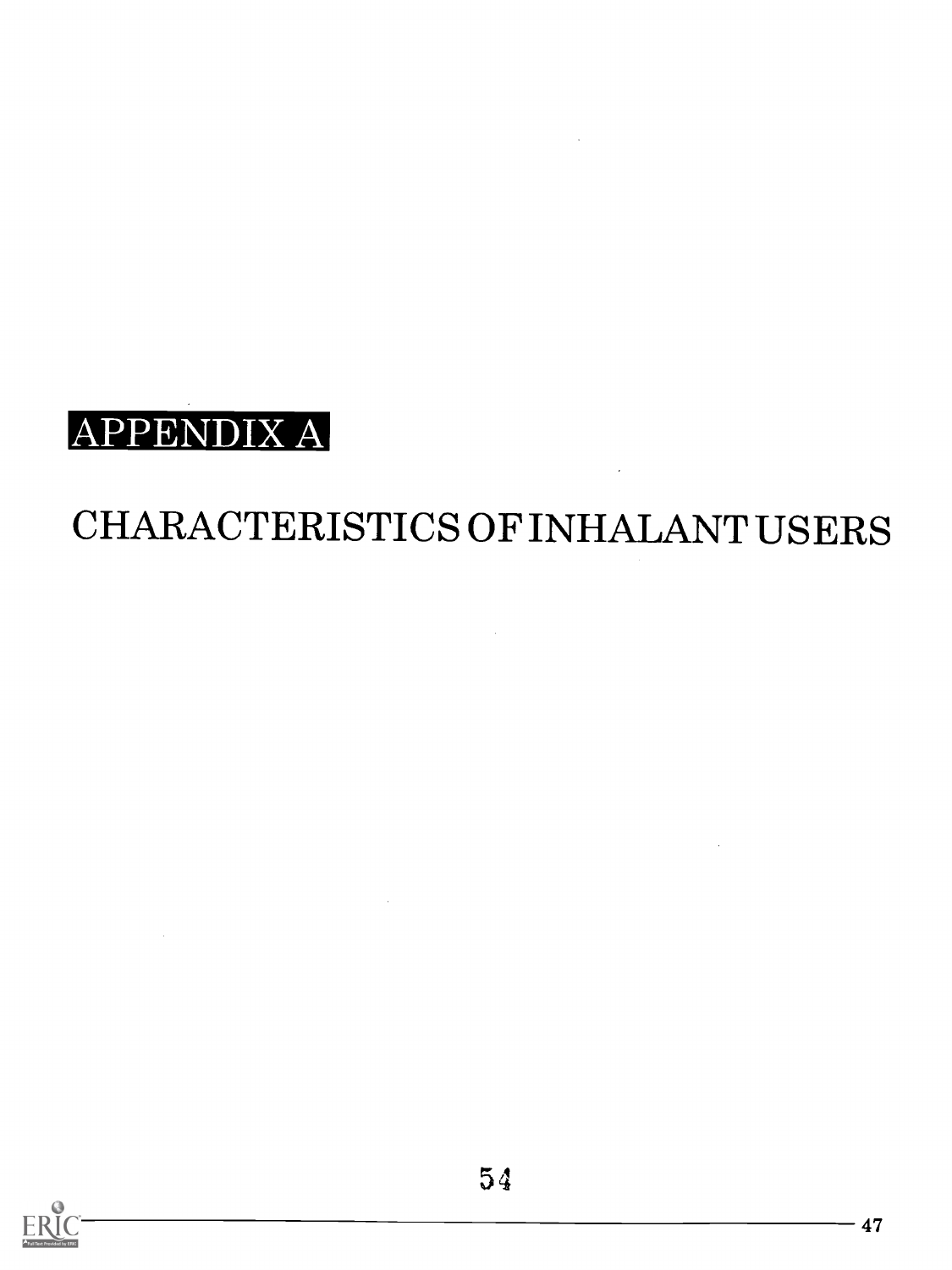#### CHARACTERISTICS OF INHALANT USERS - (A)

崇

#### **AGE OF ONSET**

Often first substance used before marijuana & cocaine Chronic use appears in young & late adolescence

Experimental use onset in late childhood & early adolescence, use patterns are short-lived, with cessation for most in late adolescence

#### FAST AND MULTIPLE INTOXICATIONS

Users can get high several times over a short period because inhalants are short-acting with a rapid onset. Attractive to children who don't like to delay gratification.

#### POOR SCHOOL ATTENDANCE

Drop-outs, absenteeism, suspension, expulsion

Liu & Maxwell 1995 Beauvais & Oetting 1988; May and Del Vecchio (in press); Compton et al. 1994

WHO 1986; Beauvais & Oetting 1988

Smart & Adlaf 1989; WHO 1986

Jacobs & Ghodse 1988; Uchtenhagen 1986; Reed & May 1984; Matthews & Korman 1981; Schottstaedt & Bjork 1977; Annis & Watson 1975; Galli 1974; Winburn & Hays 1974; Compton et al. 1994; Liu 1994, 1996

1983; Stybel et al. 1976; Reed and May, 1984

**DELINQUENCY** Particularly theft and burglary

Inhalant users are more disruptive, deviant or delinquent than other drug users

#### MINORITY GROUP MEMBERSHIP

American and Canadian Native American Indians

Poor Hispanics

Poor African Americans in southern United States

#### **GENDER**

Experimental use equally common in males, females

Chronic use most common in males

Adult female inmates more likely to report use of nitrites; males used spray paint

Morbidity and mortality more common among chronic male users

Some male homosexuals (limited to nitrites)

Smart 1986; Streicher et al. 1981;

Smart 1983; Swerhun & Le Breton

DeBarona & Simpson 1984

Barnes 1979; Padilla et al. 1979; Barnes 1980; Fredlund 1994

HHANES 1987; Press & Done 1967

Press & Done 1967

Beauvais et al. 1985; Korman et al. 1980

Fredlund et al. 1989; Frank et al. 1988; HHANES 1987; Uchtenhagen 1986; Korman 1977; Cohen 1973

Farabee 1994, 1995

Beauvais et al. 1985; Korman et al. 1980

Westermeyer 1986; Schwartz 1989





聚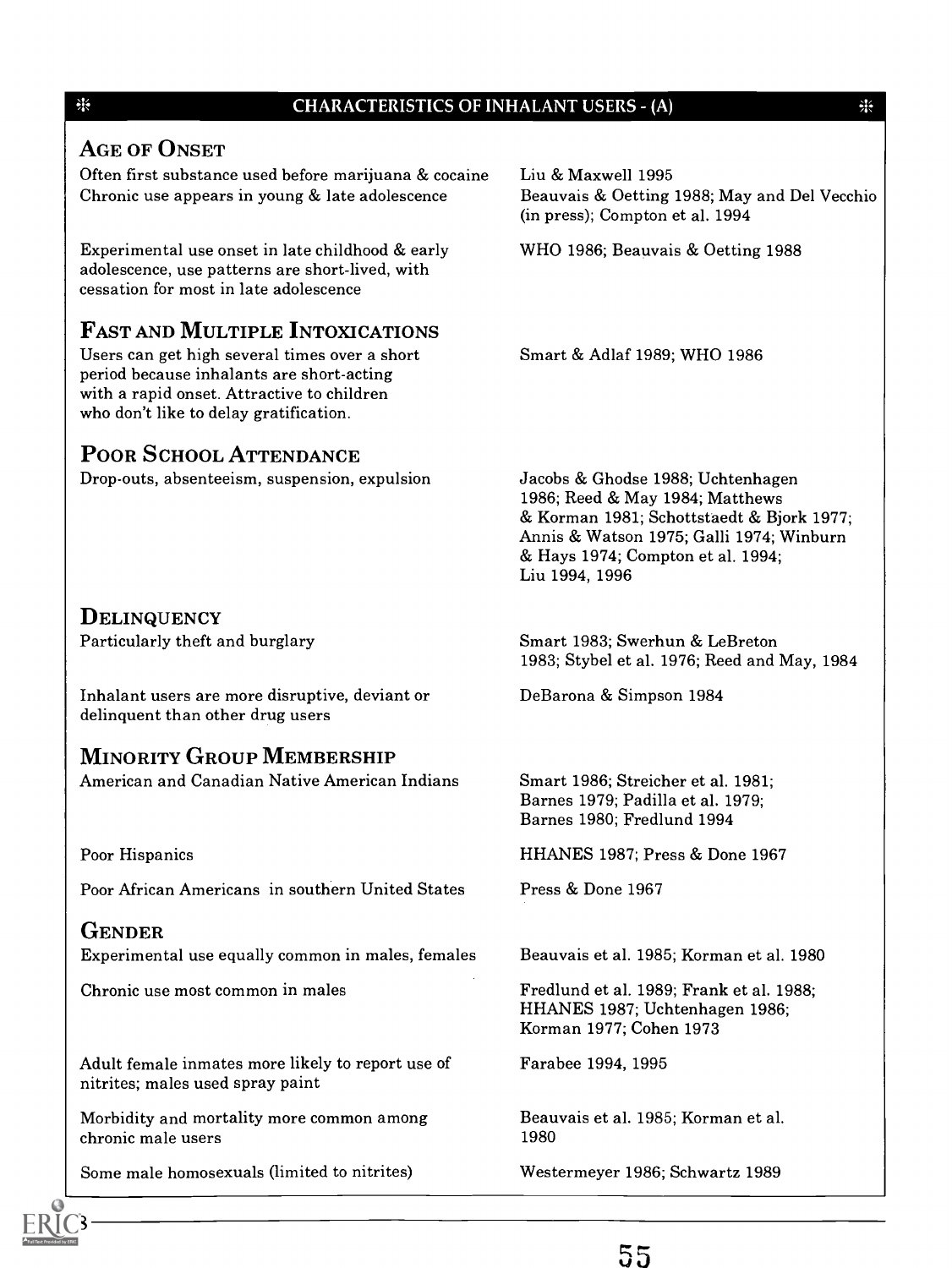#### CHARACTERISTICS OF INHALANT USERS - (B)

#### HIGH EXPOSURE OCCUPATIONAL SETTINGS

Adults in certain high exposure occupational settings (e.g., painters & air conditioning technicians)

#### HIGH EXPOSURE PROFESSIONS

Adult medical workers (e.g., anesthesiologists, dentists)

#### USE OF MULTIPLE INHALANTS

Exposure to solvent mixtures either in occupational or abuse setting is far more common than exposure to a single solvent

#### USE OF OTHER DRUGS

MULTIPLE PERSONAL AND SOCIAL PROBLEMS

POOR ADJUSTMENT TO WORK ENVIRONMENTS

MULTIPROBLEM AND DISRUPTED FAMILIES

PARENTAL ALCOHOL/DRUG ABUSE

Westermeyer 1986; Parker 1989; Sharp and Rosenberg (in press); Maxwell 1994

张

Perez de Francisco 1975

Rosenberg & Sharp 1992; Liu & Maxwell 1995

Edeh 1989; Carlini-Cotrim & Carlini 1988; Mata & Andrew 1988; Oetting et al. 1988; DeBarona & Simpson 1984; Smart 1983; Swerhun & Le Breton 1983; Barnes 1979; Stybel et al. 1976; Ellison 1964; Sokol & Robinson 1963; WHO 1986; Rosenberg & Sharp 1992; Compton et al. 1994; Schurtz, Chilcont & Anthony 1994; Dinwiddie et al. 1991

Beauvais et al. 1985; Cohen 1978; Medina-Mora et al. 1978; Oetting & Webb, 1992

Korman et al. 1980; Berriel-Gonzales et. al. 1978; Comstock 1978; Medina-Mora et al. 1978

Carlini-Cotrim & Carlini 1988; Jacobs & Ghodse 1988; DeBarona & Simpson 1984; Reed & May 1984; Sourindhrin & Baird 1984; Gilbert 1983; Korman et al. 1980; Albaugh & Albaugh 1979; Barnes 1979; Crites & Schuckit 1979; Berriel-Gonzales et al. 1978; Comstock 1978; Guitierrez et al. 1978; Leal et al. 1978; Schottstaedt & Bjork 1977; Nurcombe et al. 1970; Massengale et al. 1963; Zuv & Yule 1990; Liu & Maxwell 1995; Fredlund 1994

TCADA 1990; Carlini-Cotrim & Carlini 1988; Bachrach & Sandler 1985; Gilbert 1983; Barnes 1980; Barnes 1979; Babst et al. 1978; Berriel-Gonzales et al. 1978; Guitierrez et al. 1978; Stybel et al. 1976; Press & Done 1967; Smith, Joe & Simpson 1991

崇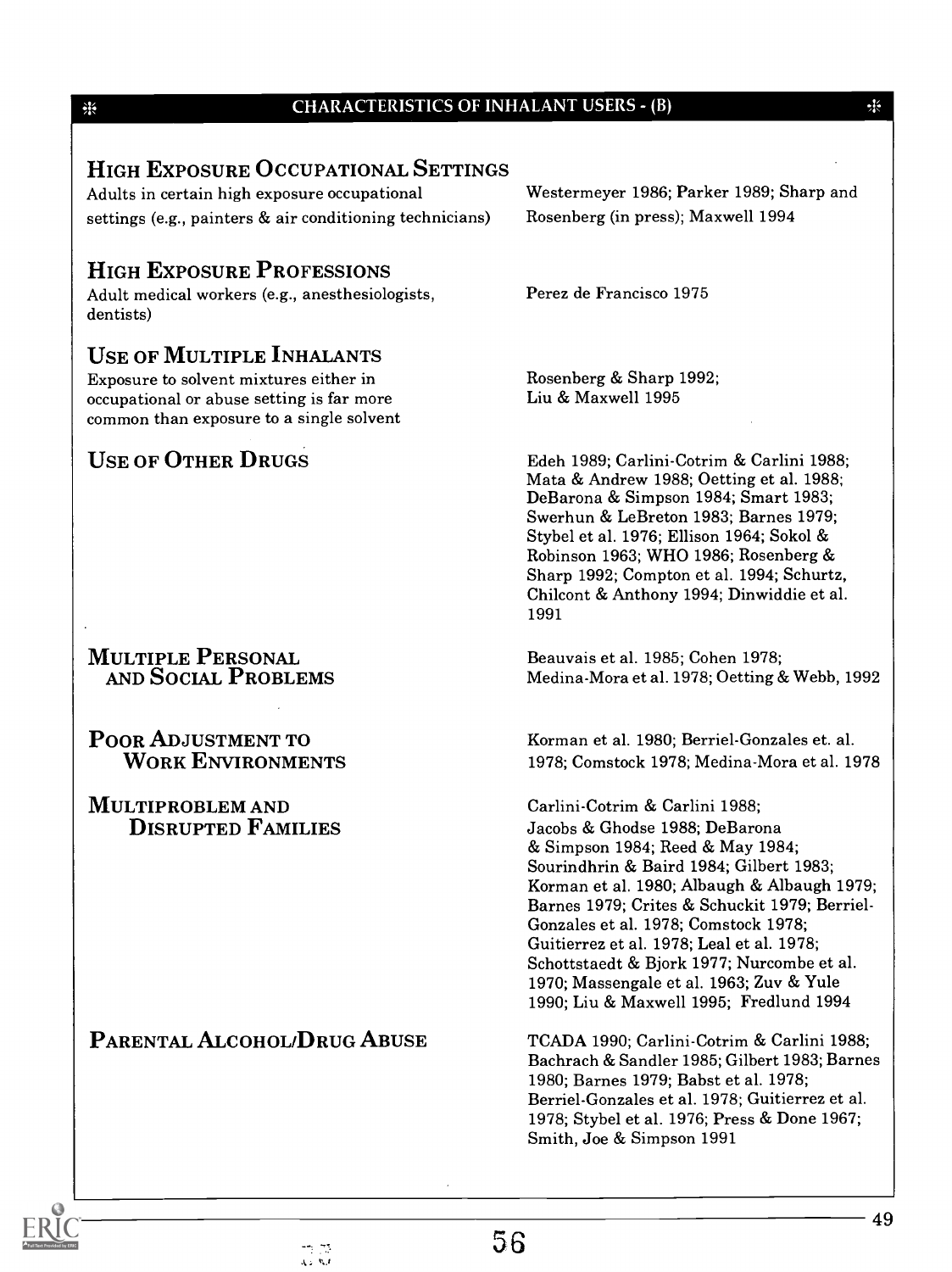| LOW SOCIOECONOMIC CONDITIONS                                                                       | Carlini-Cotrim & Carlini 1988; Altenkirch &<br>Kindermann 1986; Korman et al. 1980;<br>Berriel-Gonzales et al. 1978; Guitierrez et al.<br>1978; Ellison 1964; Sokol & Robinson 1963;<br>Oetting & Webb 1992; Fredlund 1994                                                                                                                  |
|----------------------------------------------------------------------------------------------------|---------------------------------------------------------------------------------------------------------------------------------------------------------------------------------------------------------------------------------------------------------------------------------------------------------------------------------------------|
| Impoverished, marginal or ghetto situations                                                        | Smart 1986; Uchtenhagen 1986; WHO 1986;<br>Velez 1982; Streicher & Gabow 1981; Padilla<br>et al. 1979; Berriel-Gonzales et al. 1978                                                                                                                                                                                                         |
| <b>WEAKENED PARENTAL INFLUENCE</b>                                                                 |                                                                                                                                                                                                                                                                                                                                             |
| Some parents do not discourage their child's<br>use of inhalants                                   | WHO 1986; Frank et al. 1988<br>Leal et al. 1978; Boeckx et al. 1977                                                                                                                                                                                                                                                                         |
| Some parents do discourage their child's use<br>of inhalants                                       | Bachrach & Sandler 1985; Beauvais<br>et al. 1985; DeBarona & Simpson<br>1984                                                                                                                                                                                                                                                                |
| Some parents have low sanctions against inhalant<br>use by peers of their children                 | Bachrach & Sandler 1985; Beauvais<br>et al. 1985                                                                                                                                                                                                                                                                                            |
| POOR SCHOOL PERFORMANCE<br>AND ADJUSTMENT                                                          | Frank et al. 1988; Barnes 1979;<br>Medina-Mora et al. 1978; Nurcombe<br>et al. 1970                                                                                                                                                                                                                                                         |
| Attention deficit; poor short term memory;<br>low abstraction and judgement scores                 | Fornazzari et al. 1983; Korman et al.<br>1981                                                                                                                                                                                                                                                                                               |
| Lower grades                                                                                       | Bachrach & Sandler 1985; DeBarona<br>& Simpson 1984; Matthews &<br>Korman 1981; Korman et al. 1980;<br>Crites & Schuckit 1979; Stephens et<br>al. 1978; Schottstaedt & Bjork 1977;<br>Kandel 1975; Galli 1974; Barker &<br>Adams 1973; Press & Done 1967;<br>Ackerly & Gibson 1964; Massengale<br>et al. 1963; Liu & Maxwell 1995; Liu 1994 |
| NEUROLOGICAL AND                                                                                   | Fornazzari et al. 1983;                                                                                                                                                                                                                                                                                                                     |
| NEUROPSYCHOLOGICAL DEFICITS                                                                        | Korman et al. 1981; Byrne et al. 1991;<br>Chadwick & Anderson 1989; Sharp & Rosenberg<br>(in press); Rosenberg 1988                                                                                                                                                                                                                         |
| <b>EMOTIONAL PROBLEMS</b>                                                                          |                                                                                                                                                                                                                                                                                                                                             |
| More emotional problems than other drug users or<br>nondrug users (especially anxiety, depression, | Oetting et al. 1988; Fejer & Smart<br>1973; Weise et al. 1973; Nurcombe et                                                                                                                                                                                                                                                                  |

anger)

 $\frac{1}{2}$ 

 $\overline{10}$ 

 $\frac{1}{2}$ 

aL 1970

 $\epsilon_{\rm{eff}}$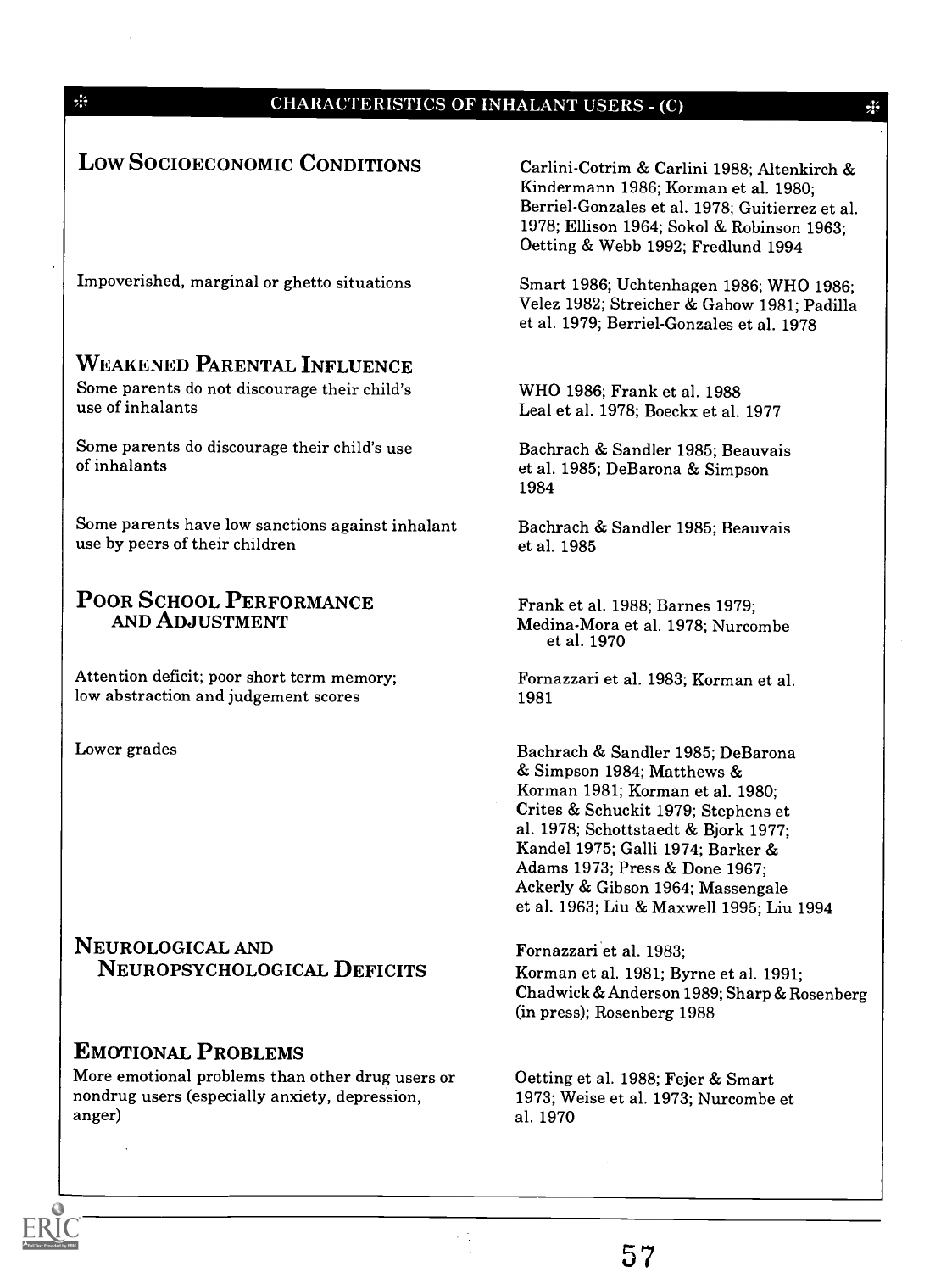#### CHARACTERISTICS OF INHALANT USERS - (D)

#### PSYCHOPATHOLOGY

影

Users seeking treatment have high rates of psychopathology, especially conduct disorders and personality disorders

More psychopathology in those who use when alone

Antisocial personality

Depressive disorder

Psychosis

#### WEAK OR NEGATIVE "FUTURE ORIENTATIONS"

Users have dismal or no future orientations, uncertain whether or not the future is worth fighting for

LOW SELF-ESTEEM

#### HIGH ADOLESCENT REBELLION

#### STRONG PEER DRUG INFLUENCE

Peers have high inhalant and drug use

Peers have high deviance behaviors

Peer Cluster Theory

SPECIAL SETTINGS Prisons

Boarding schools

Skuse & Burrell 1982; Korman et al. 1980; Comstock 1978; Compton et al. 1994; Watson 1986

 $\frac{1}{2}$ 

Guitierrez et al. 1978

Dinwiddie et al. 1987; Crites & Schuckit 1979; Swadi 1996; Dinwiddie et al. 1991; Fredlund 1995

Guitierrez et al. 1978; Zur & Yule 1990; Swadi 1996

Byrne et al. 1991

Giovacchini 1992; Fredlund 1994

WHO 1986; Wingert & Fifield 1985; Annis et al. 1971

Duncan 1986; Gregory 1986

Liu & Maxwell 1995; Jacobs & Ghodse 1988; Bachrach & Sandler 1985; Barnes 1979; Cohen 1978; Schottstaedt & Bjork 1977; Stephens et al. 1978; Stybel et al. 1976; Joe Barret & Simpson 1991; Oetting & Webb 1992

Mata & Andrew 1988; Oetting et al. 1988; Bachrach & Sandler 1985; Stephens et al. 1978

DeBarona & Simpson 1984; Oetting & Webb 1992

Oetting et al. 1988

Westermeyer 1986

Guitierrez et al. 1978

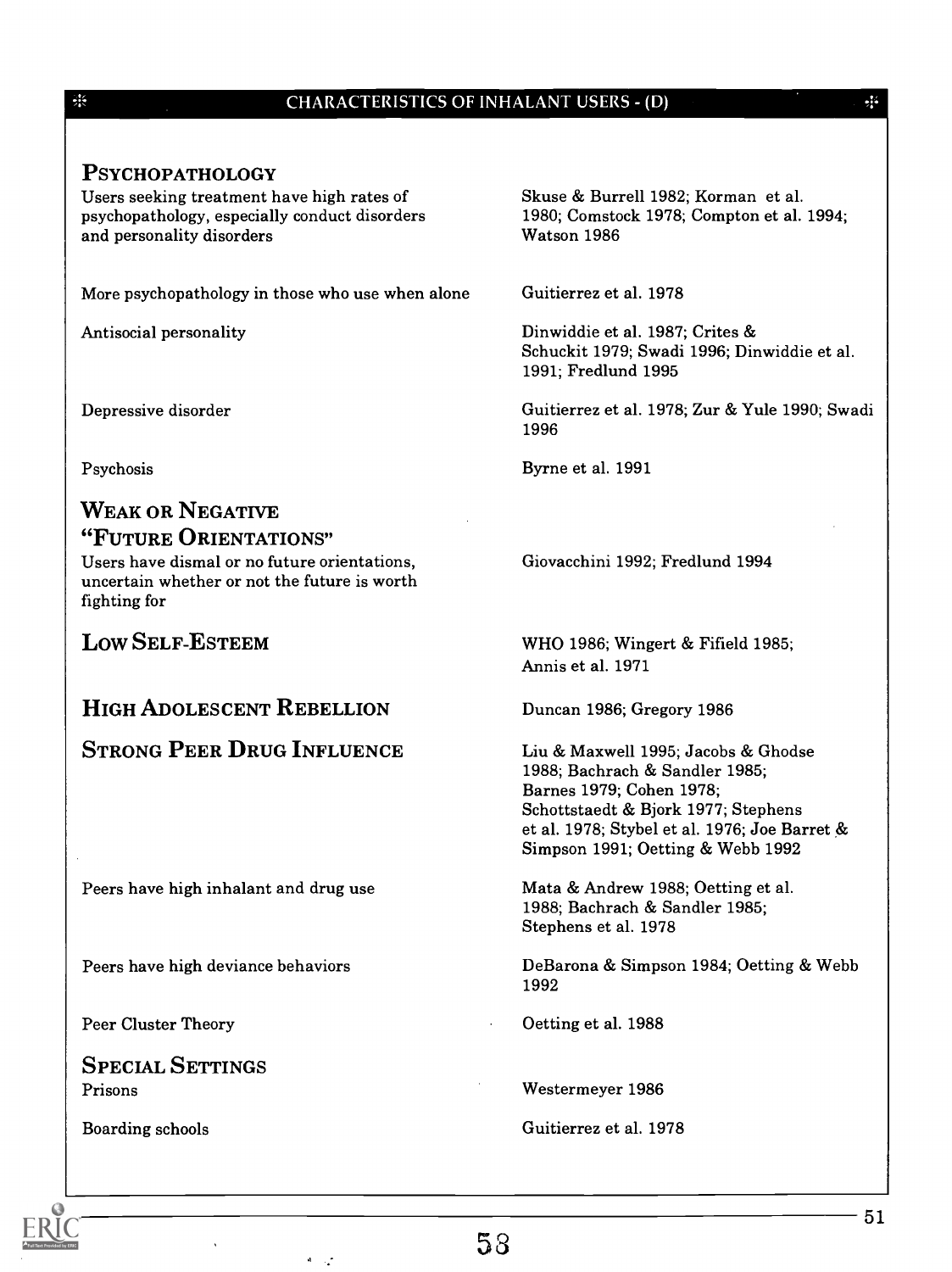#### CHARACTERISTICS OF INHALANT USERS - (E)

**ACCULTURATION STRESS** 

聚

CRIMINAL JUSTICE SYSTEM INVOLVEMENT

Barratt et al. 1990; Gilbert 1983; Barnes 1979; Nurcombe et al. 1970

Farabee 1995, 1994 (male & female); Fredlund et al.1990; Jacobs & Ghodse 1988; Altenkirch & Kindermann 1986; Bachrach & Sandler 1985; DeBarona & Simpson 1984; Reed & May 1984; Korman et al. 1980; Crites & Schuckit 1979

More family members in prison Jacobs & Ghodse 1988;

Berriel-Gonzales et al. 1978



 $\frac{3}{2}$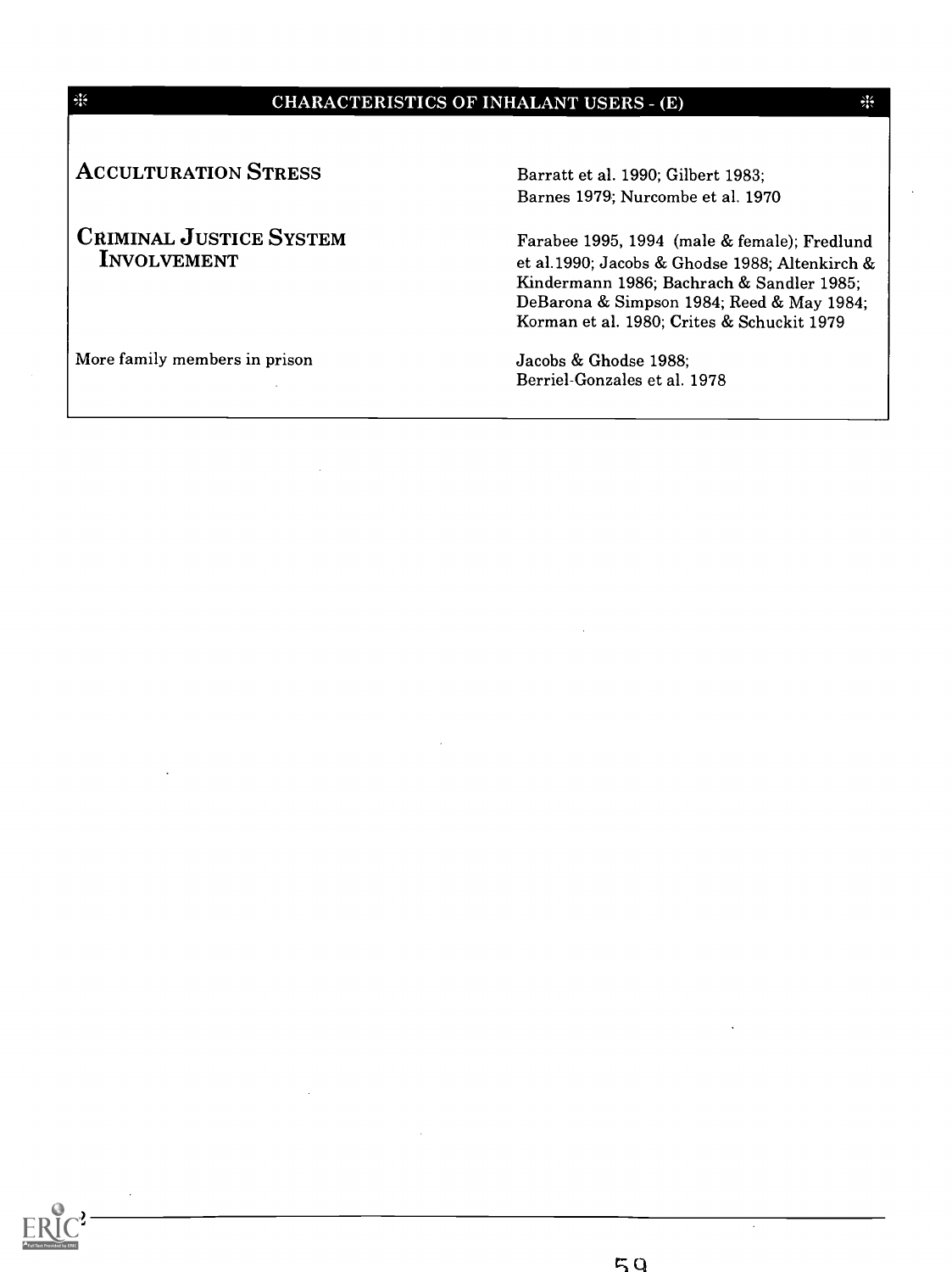#### <sup>-</sup> diexas commission on alcohol and drug abuse<sub>ti</sub> - <sup>2</sup>1 .

### $\sum_{i=1}^{n}$   $\sum_{i=1}^{n}$  o say that inhalant use is an  $\sum_{i=1}^{n}$  $\sum_{n=1}^{\infty}$  out on  $\sum_{n=1}^{\infty}$  $\sum_{k=1}^{\infty}$  epidemic is an understatement. ...1 , 'Inhalants are,among\_the most likely drugs to be used by ,CI:

 $\sqrt{2\pi}$ 

 $\sqrt{2}$  adolescents, behind only tobacco, alcohol; and sometimes  $\blacksquare$  marijuana. In Texas, almost one-quarter of 12 to 13-year-olds  $\gtrsim$ have already experimented  $\sum$  with some type of inhalant.

> Inhalants pres-  $\sum_{k=1}^{\infty}$   $\sum_{k=1}^{\infty}$  ent a complex drug problem due to factors  $\sum$  involving availability, effects of use, and  $\mathcal{L}$  characteristics of the users themselves. Understanding Inhalant Users provides an overall picture of inhalants and those who abuse them and is a valuable  $\Box$ resource for parents, educators, clinicians, and anyone interested in really understanding the problems underlying , oo inhalant abuse. Understanding-Inhalant Useri / summarizes and ..\_..., ... interprets a variety of inhalant-related findings to proyide a Clear, research-based understanding of this urgent problem. $\sqrt[2]{\cdot}$

4.4 - 014 ANDRON AND MORE

**onue** 

**ANGEL** 

31NG TEXAS A NEW VIEW OF HUMA

N

ric